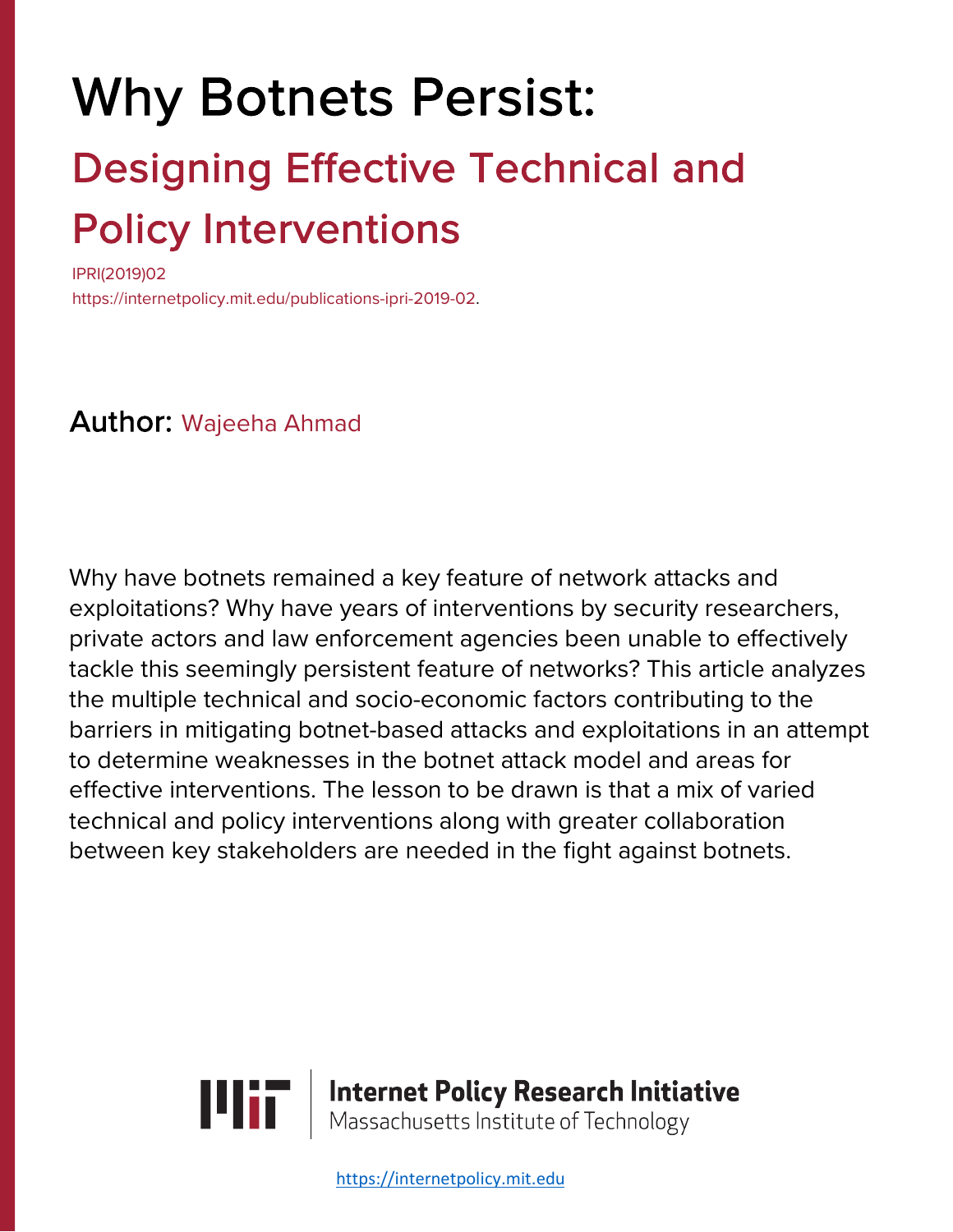| 1. Introduction                                                                | 3  |
|--------------------------------------------------------------------------------|----|
| 2. Why botnets exist                                                           | 4  |
| 2.1 Financial harms and incentives                                             | 4  |
| 2.2 Political harms and incentives                                             | 6  |
| 3. Tracing the history of botnet evolution: Increasing stealth and resilience  | 7  |
| 3.1 IRC-based botnets                                                          | 7  |
| 3.2 HTTP-based botnets                                                         | 8  |
| 3.2.1 Decentralized peer-to-peer architecture                                  | 9  |
| 3.2.2 Domain-generation algorithms                                             | 10 |
| 3.2.3 Fast-flux Service Networks                                               | 10 |
| 3.3 Botnets exploiting anonymous networks                                      | 11 |
| 3.3.1 Tor-based botnets                                                        | 11 |
| 3.3.2 Blockchain-based botnets                                                 | 11 |
| 4. Technical mitigation methods: legal and ethical challenges                  | 12 |
| 4.1 Passive Monitoring                                                         | 12 |
| 4.2 Infiltration and Manipulation                                              | 13 |
| 4.3 Takeover                                                                   | 13 |
| 4.4 Takedown                                                                   | 14 |
| 4.5 Eradication                                                                | 14 |
| 5. Coordinating botnet takedowns: a game of whack-a-mole?                      | 15 |
| 5.1 Takedowns by voluntary working groups                                      | 15 |
| 5.1.1 Resource constraints                                                     | 16 |
| 5.1.2 Problems of coordination                                                 | 17 |
| 5.2 Court-authorized takedowns                                                 | 18 |
| 5.2.1 Takedowns motivated by national security concerns                        | 18 |
| 5.2.2 Takedowns motivated by corporate interests                               | 19 |
| 5.2.3 Challenges involved in court-authorized takedowns                        | 20 |
| 5.2.3.1 Establishing local jurisdiction                                        | 20 |
| 5.2.3.2 Requesting the cooperation of foreign domain registries and registrars | 20 |
| 5.2.3.3 The existence of safe havens in law enforcement                        | 21 |
| 5.2.3.4 Slow multi-jurisdictional law enforcement investigations               | 22 |
| 5.2.3.5 Finding motivated plaintiffs                                           | 23 |
| 5.2.3.6 The long-term ineffectiveness of domain name takedowns                 | 24 |
| 6. Potential interventions along the botnet attack chain: A way forward        | 25 |
| 6.1 Preventing and Tracking Botnet Infections                                  | 26 |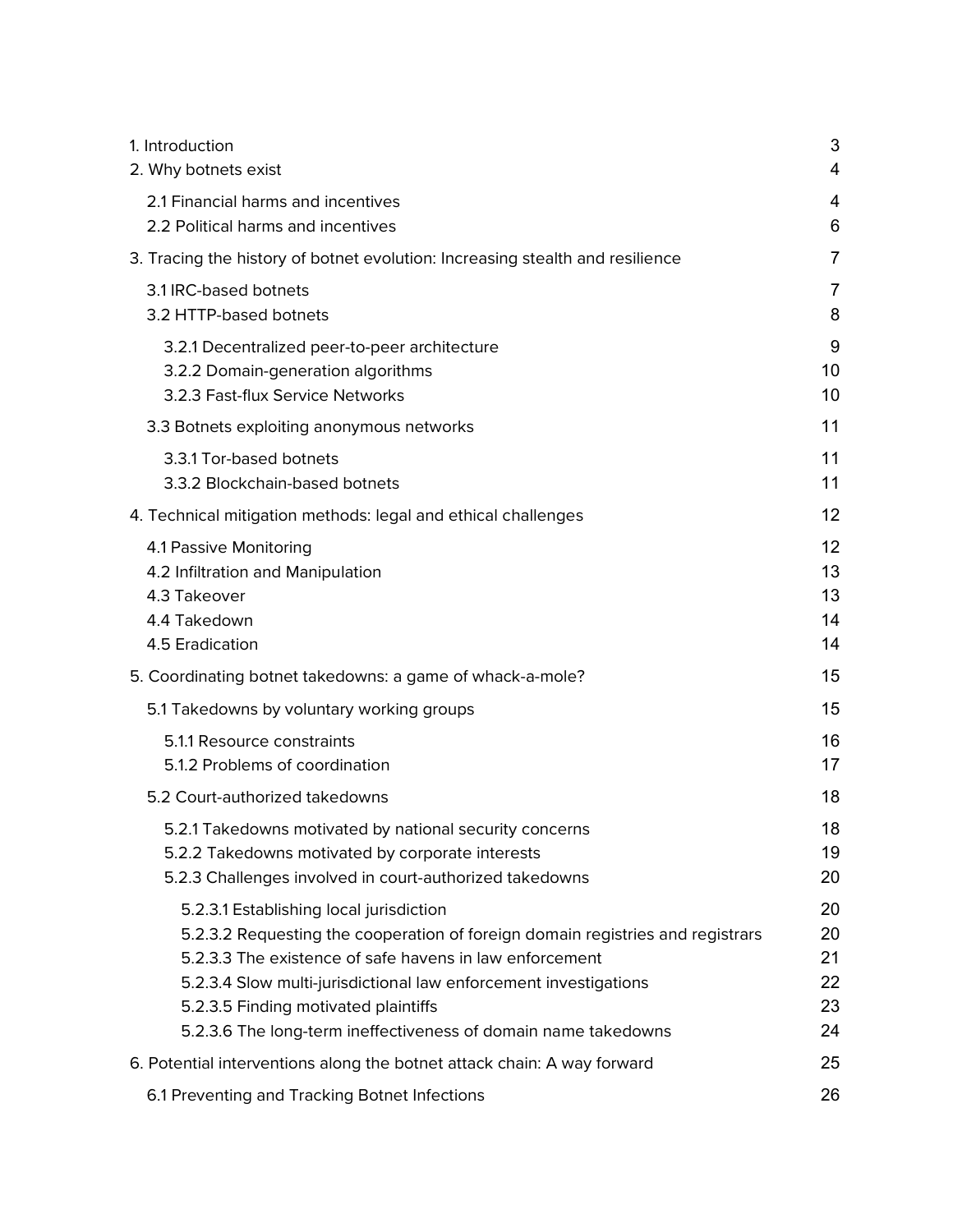| 6.2 Disrupting Botnet Communications                                        | 27 |
|-----------------------------------------------------------------------------|----|
| 6.3 Following the Monetary Trail                                            | 29 |
| 6.4 Improving the Collaboration Model to Streamline Botnet Mitigation       | 31 |
| 6.4.1 Clarifying the rules of engagement between private and public sectors | 32 |
| 6.4.2 Developing long-term and sustainable collaborations                   | 32 |
| 6.4.3 Building collaborations among law enforcement agencies                | 33 |
| 7. Conclusion                                                               | 34 |
| 8. References                                                               | 36 |

# 1. Introduction

Botnets, networks of malware-infected machines controlled by an adversary, are the root cause of a large number of security problems on the Internet. The term botnet, an amalgamation of the words "robot" and "network", refers to collections of bots  $$ compromised or "zombie" computers – that are remotely controlled by a human operator. A bot is a malicious piece of software that runs on a compromised computer system, without its owner's knowledge, and in cooperation with other bots, accomplishes certain tasks. Often referred to as the 'plague of the internet', botnets have been used for illegal activities on a scale large enough to jeopardize the operation of private and public services in several countries around the world. As early as 2007, experts believed that approximately 16–25% of the computers connected to the internet are part of botnets.<sup>ii1</sup> Today, botnets continue to generate as much as 30% of all internet traffic.<sup>2</sup> Moreover, the FBI estimated in 2014 that 500 million computers are annually infected by botnets, incurring global losses of approximately \$110 billion.<sup>3</sup>

Broadly, the lifecycle of a botnet consists of three stages: infection, communication between the infected bots, and finally, application or execution. While botnets infect vulnerable machines using similar methods as other classes of malware such as remotely exploiting software vulnerabilities or social engineering, etc., their defining characteristic is using a command and control (C&C) infrastructure for communication between the attackers' - also called botmasters or bot-herders – and their bot armies. The botmaster must ensure that their C&C infrastructure is sufficiently robust to manage numerous distributed bots across the globe apart from being able to resist any attempts to shut down the botnet. The execution stage consists of attackers controlling the bots using a C&C channel to accomplish various tasks, such as information or identity theft, extortion, click fraud, email spam, distributed denial of service (DDoS) attacks, manipulating online games

 $\overline{a}$ <sup>i</sup> A phrase used in many of the Microsoft civil suit court documents.

ii In 2006, researchers showed that botnets represent a major contributor to unwanted Internet traffic with 27% of all malicious connection attempts observed from the distributed darknet being directly attributed to botnet-related activity. See: Abu Rajab et al., "A Multifaceted Approach to Understanding the Botnet Phenomenon."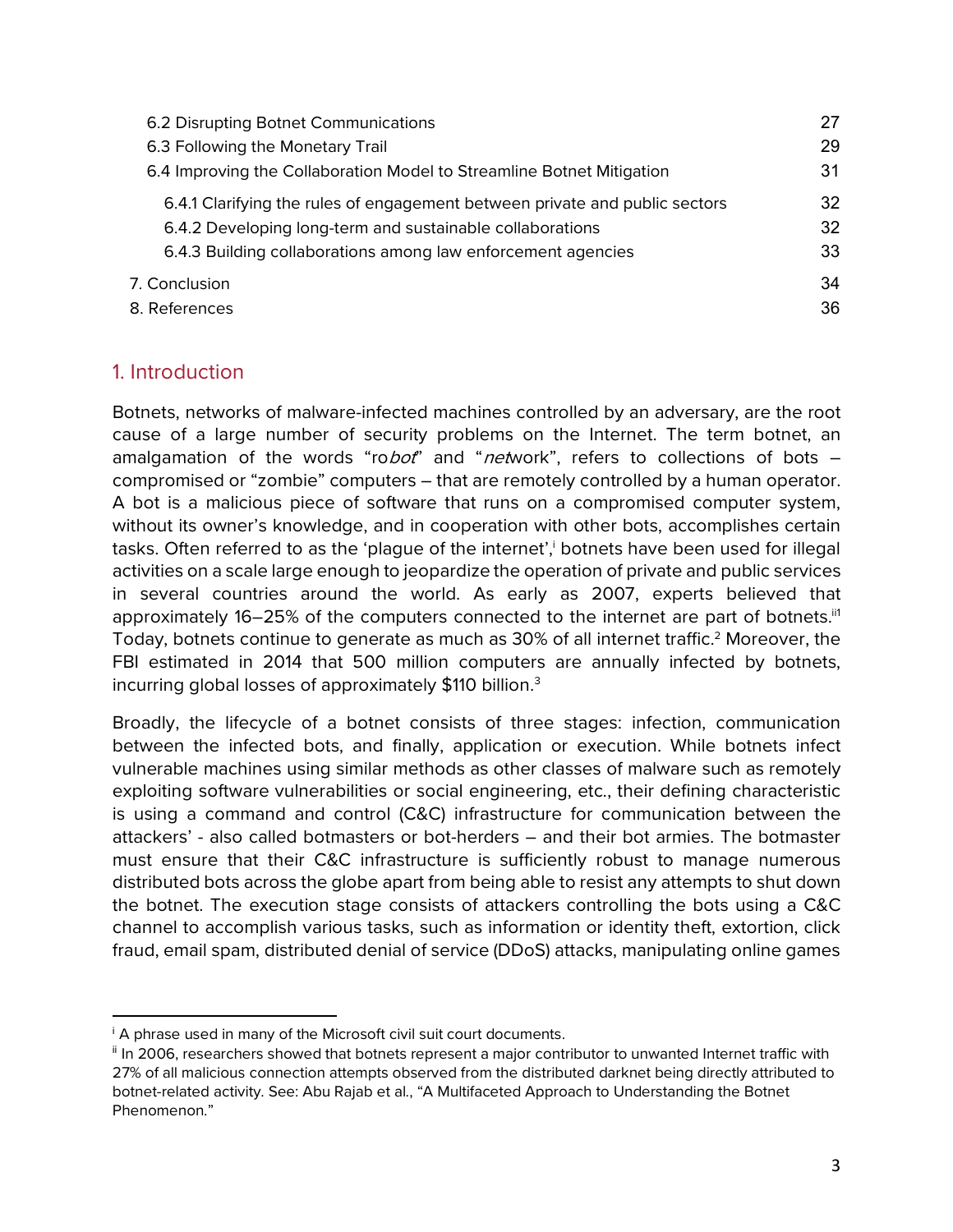or surveys, and distributing malicious software such as Trojan horses, spyware, and key loggers to name a few.<sup>4</sup>

After more than a decade since Vint Cerf's dire warning of a botnet "pandemic", this threat has only intensified.<sup>5</sup> Despite a handful of successful operations that have taken down botnets over the years, there is no sign of the "zombie apocalypse" waning.<sup>6</sup> As a result of improvements in the speed and volume of data transmission, both botnet infection rates and the monetary damaging power of botnets are continuously increasing with staggering numbers of devices joining botnet armies. Botnets have now started conscripting mobile phones and smart devices, such as refrigerators and surveillance cameras to spam and mine cryptocurrencies.7 While the types of threats posed by botnets are not new, they have magnified significantly and are expected to grow as innumerable insecure Internet of Things (IoT) devices enter the market. Thus, given the apparent avenue for continued growth in the market as well as the massive costs to both individuals and society as a whole, there is dire need to both prevent the spread of botnets and mitigate their harmful effects.

This paper is structured as follows. The first part examines the incentives that cause botnets to exist and tracks the history of botnet evolution (Sections 2 and 3). The second part presents an overview of botnet mitigation approaches adopted by various stakeholders such as security researchers, private corporations and law enforcement agencies, and highlights the key features, successes and failures of their efforts (Sections 4 and 5). Finally, the article analyzes the full botnet attack model to explain why botnets have remained a persistent part of networks, and identifies weaknesses in the attack model to direct the future implementation of technical and policy interventions to effectively tackle the threats posed by botnets (Section 6).

# 2. Why botnets exist

Operating botnets has two distinct advantages. First, the botmaster is hard to trace because the actual attacks are launched by bots that are distributed both on the network and geographically. This separation of attacker from attacking devices makes it especially hard to determine the botmaster's location or shut down their command-and-control server. Second, the distributed network of bots allows the botmaster to instigate largescale automated attacks. Botnets made up of thousands of computers allow attackers to send a vast number of emails, collect massive amounts of information, or disrupt access to a website quickly and efficiently. Thus, the same characteristics that made the Internet economy grow successfully – such as the ability for every node to run arbitrary code – are being abused by botmasters, to commit illegal activities on a vast scale. Many of these attacks and exploitations have specific targets motivated by various financial or political goals.

# 2.1 Financial harms and incentives

Distributed bot networks are used to execute numerous financial crimes, such as online payment account and bank account cracking, spamming, distributed denial of service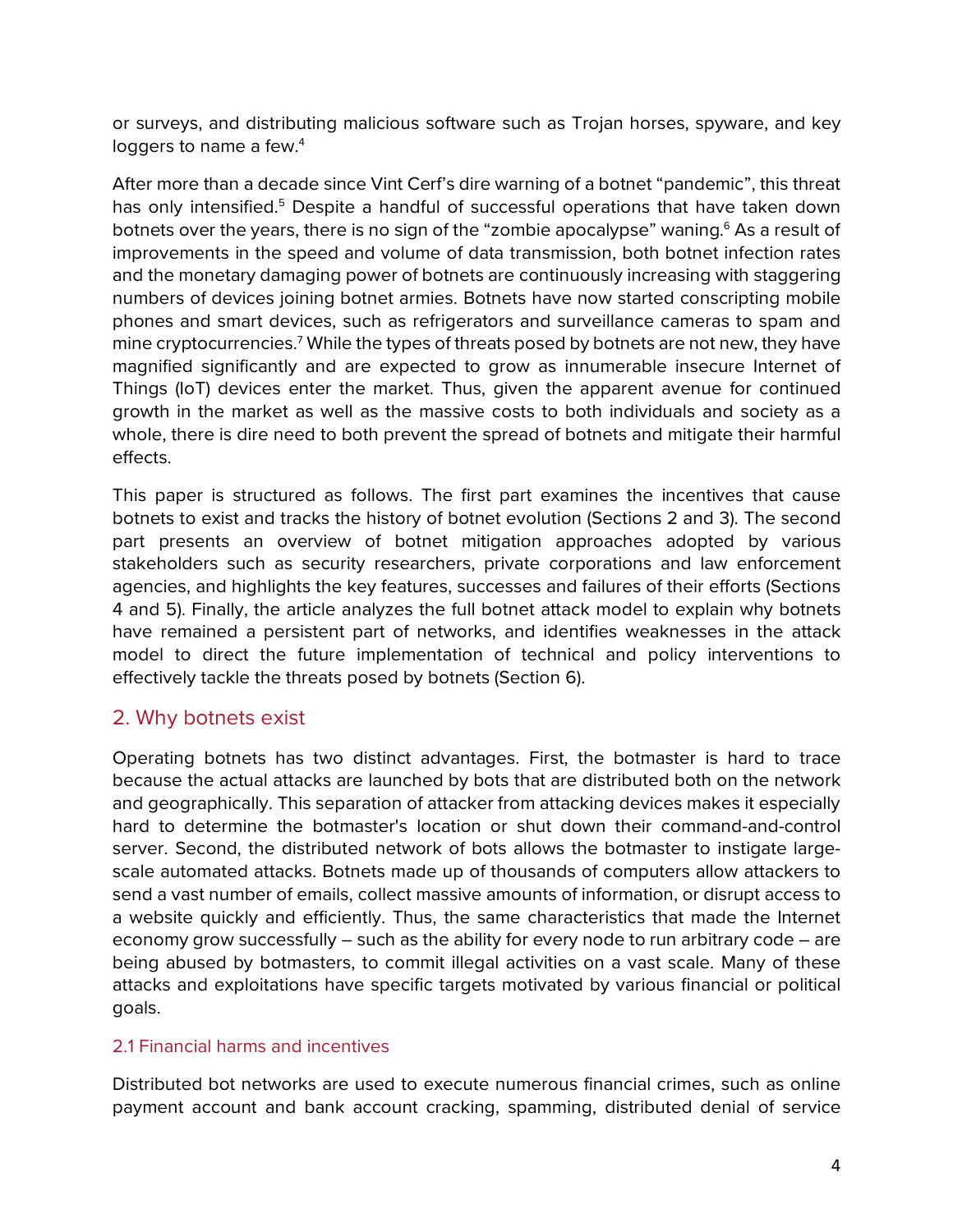attacks, etc.<sup>iii</sup> These may be financially-motivated criminal attacks targeting individual computer users by recording their Internet banking details and other financial services. Other attacks may be commercially motivated, involving companies targeting their competitors' infrastructure to prevent regular users from accessing certain services and harming the victim company's reputation in their customers' eyes.

Today, botnets represent a blossoming economic market where botmasters offer a menu of services for either purchase or rental. "Rent a botnet" and "DDoS for hire" services are commonplace, allowing malicious actors to rent a whole network of infected computers and use it to perform their attacks. $8$  The marketplace is replete with advertisements offering botnets at various hourly or daily rates depending on the number of infected users, their geographical location, and the botnets' ability to evade detection.<sup>iv</sup> Typically, customers rent a botnet from an intermediary, a non-technical entrepreneur who is usually independent of the developer. While botmasters may use the botnet directly to make money through various scams, their primary job is marketing i.e. renting their services via chat and email.

Botnets are particularly attractive and lucrative tools for criminals because they are effective, easy to propagate, and cheap. $<sup>y</sup>$  They have a relatively low cost of entry, the</sup> marginal cost to maintain them is low, and the potential profits grow exponentially as more computers are infected. Although they take many forms and use a wide range of tools, a common theme among such botnets is the desire to generate a profit for the botnet operators. As an example of some of the economic incentives of a few of the most malicious botnets, Zeus, a family of financial botnets responsible for identity theft, caused more than \$100 million in financial losses since its discovery in 2007 through the targeting of financial websites.<sup>9</sup>

However, criminal incentives are only one side of the problem. Another crucial aspect relates to the incentives of the owners of the infected machines. Botnets typically attack third parties, not the owners whose machines are used for an attack. This reduces the odds that owners will discover the infection and, more importantly, undermines their incentive to better secure their machines since the damage is borne by others or society at large. At the same time, the benefits of investment in security partially accrue to other users. Bauer et al. found that the incentives under which end users and ISPs operate explain the emergence of botnets generating information security problems for society at large.<sup>vi</sup> This

iii According to a former researcher at Arbor Networks, which tracks and defends against botnets, "bots are at the center of the undernet economy. Almost every major crime problem on the Net can be traced to them." (Berinato, "Attack of the Bots."). It is estimated that over 80% of spam messages originate from botnet activity. (Silva et al., "Botnets: A survey").

iv Broersma, "Botnet Price for Hourly Hire on Par with Cost of Two Pints."; IoT botnets are even cheaper, ranging from anywhere between \$0.25 to \$1 per host with minimum orders of around 50-100. See: "The Cost of Renting an IoT Botnet."

<sup>v</sup> For example, Symantec reported an advertisement on an underground forum in 2010 promoting a botnet of 10,000 bots for US \$15. See: Fossi et al., "Symantec Internet Security Threat Report – Trends for 2010."

vi The authors posit that the proximate source of the problem is end users since "in sum, end users in the aggregate spend too little on security; their decisions therefore enable the growth of botnets, which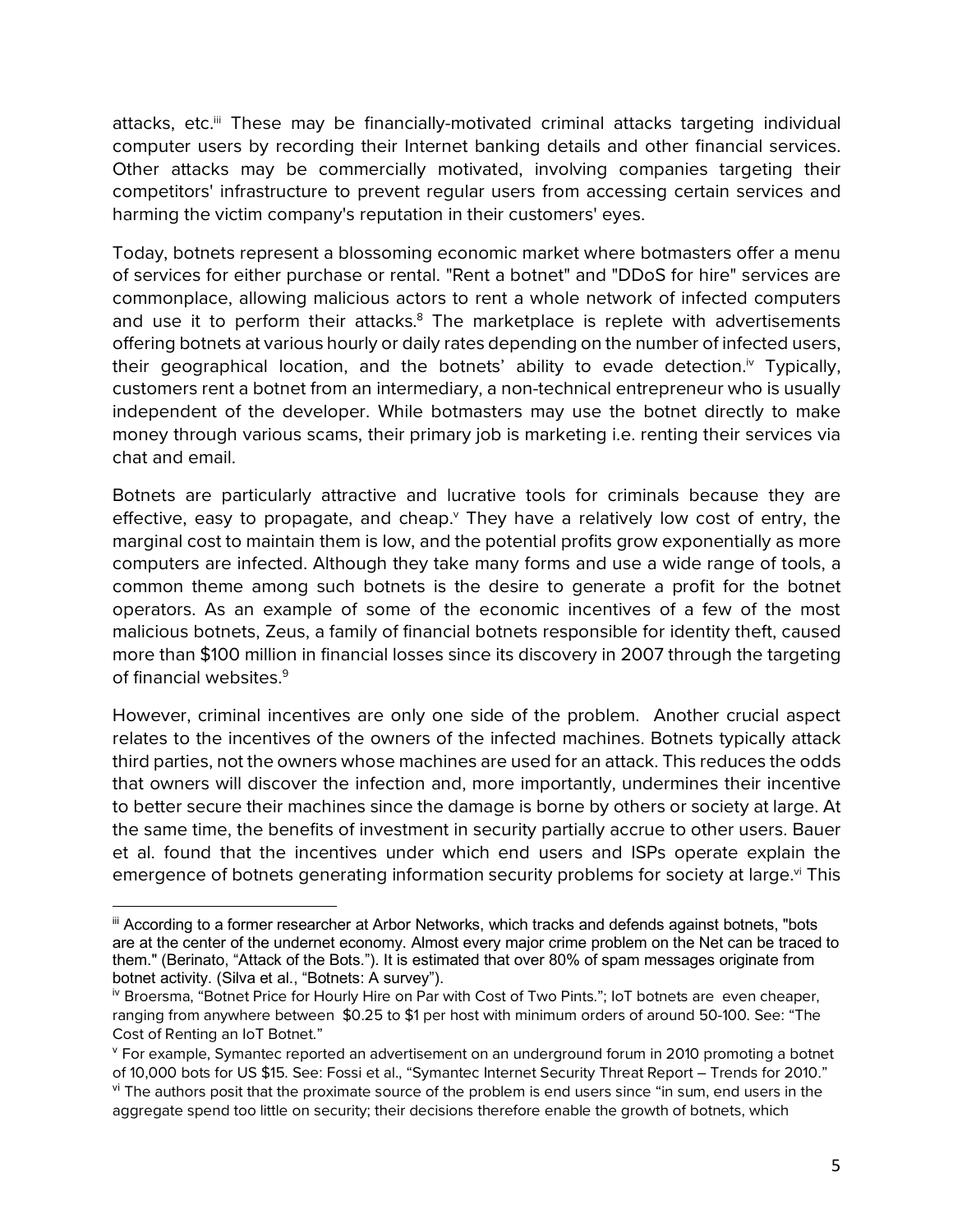divergence between private and social costs represents a classic form of an economic externality or market failure, where the direct effect of the activity of one actor on the welfare of another is not compensated by a market transaction.

#### 2.2 Political harms and incentives

 $\overline{a}$ 

The same attributes that make botnets well suited for financial crimes readily translate to politically motivated applications. For instance, a botnet capable of DDoS attacks can be exploited as a mechanism of unfair competition or cyberterrorism.<sup>10</sup> In some cases, CrowdStrike has observed state actors piggybacking on traditional criminal botnet infrastructure, searching compromised hosts for information or access of potential interest, sometimes only in highly localized areas.<sup>11</sup> The political goals of botnet-based attacks may include conflict instigation, revenue generation, service disruption, intelligence exfiltration and chaos instigation.12 In 2007, distributed denial-of-service attacks launched by botnets targeted IT assets belonging to Estonian banks, newspapers and parliament. Although the attacks were not directly attributed to a nation state, they illustrate the impact that botnets can have on a nation's security. In addition to country-sponsored attacks to disable critical services or collect intelligence, botnets may be exploited by "hacktivist" groups or terrorist organizations.13 In such cases, average Internet users could partake in a collaborated botnet attack without requiring any skill or expertise by donating their regular computer equipment to the attack. For example, the Anonymous "hacktivist" group attacks have displayed the power of distributed computational contribution to botnet-powered attacks.14

In such cases, botnet activity succeeds in part because the actual source of the attack, the botmaster or client who has rented the botnet from the botmaster, is hidden. Vii Tracing back through the attacking machines to find the actual source of an attack may involve several stages through multiple machines in different jurisdictions, which adds complexity and delay. To avoid attribution, botmasters may deliberately use intermediate services that do not demand or log identity, thereby ensuring that they are several hops removed from the machines performing the attacks. The attack may also involve falsified source addresses, making traceback very difficult or even impossible. The fact that attribution remains a significant challenge further complicates deterrence and retaliatory measures. For instance, in the July 2009 botnet attacks on South Korean and US websites, the South Korean intelligence services stated through the press that they suspected North Korean hackers were behind the attacks.<sup>15</sup> A few days later, this was used as a call for retaliation on North Korea by a US lawmaker,<sup>16</sup> which shows that such politically motivated attacks may spiral into significant diplomatic incidents.

In summary, botnets exist because they enable cybercrime, which is profitable for botmasters and their clients. The old adage that success begets success seems to apply

impose costs on virtually every other actor in the network." See: Eeten and Bauer, "Emerging Threats to Internet Security."

vii Former U.S. Deputy Secretary of Defense, William Lynn, summarizes this problem as: "Whereas a missile comes with a return address, a computer virus generally does not." See: William J. Lynn, "Defending a New Domain."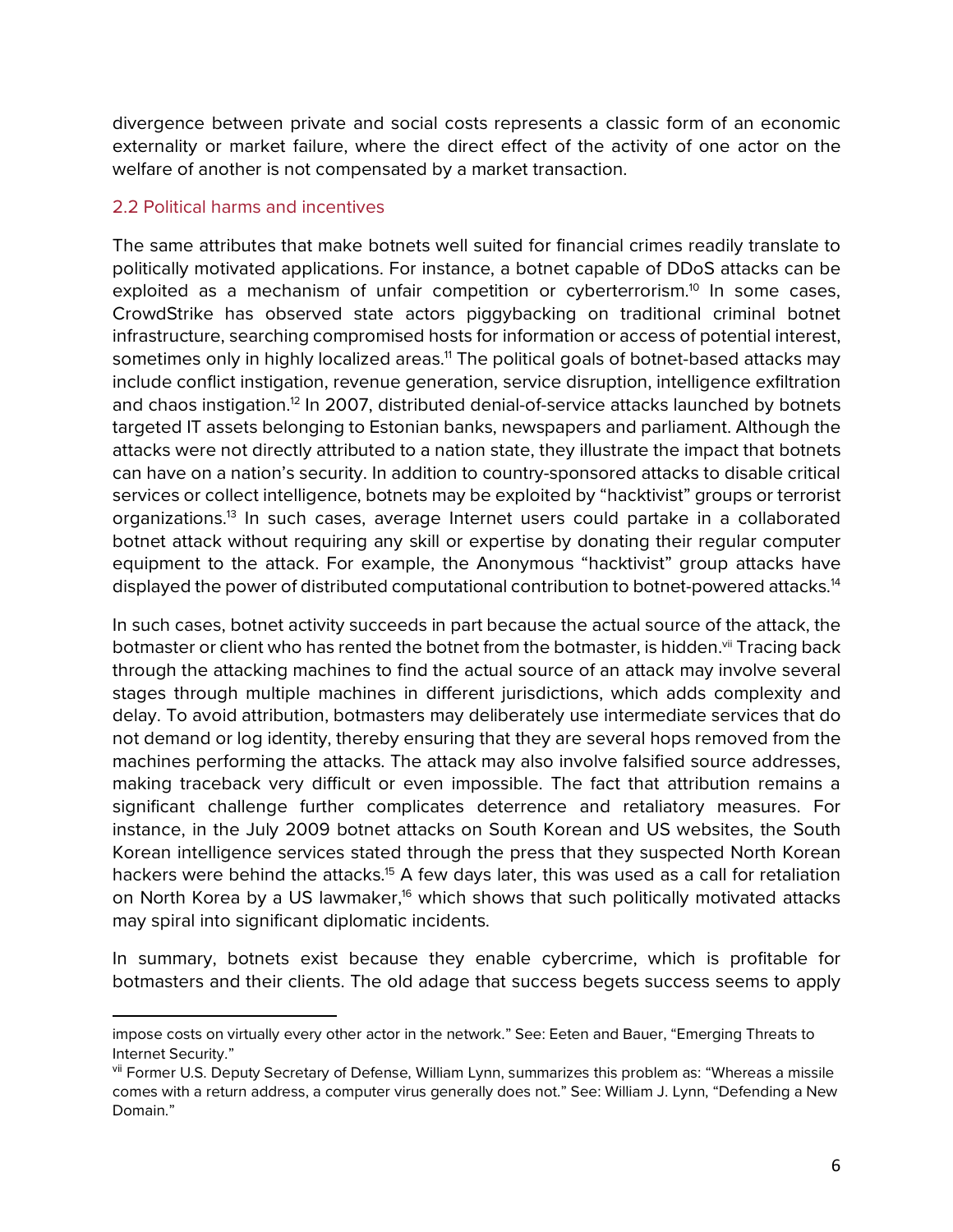to botnet-based attacks and exploitations. This is exacerbated by the fact that the owners of the infected machines used for botnet-based attacks and exploitations may lack both sufficient awareness and incentives to take defensive actions. Additionally, since botnetbased attacks and exploitations have multiple stages, where an attacker infiltrates a computer to use as a platform to attack a second computer, and so on, they pose significant challenges for attribution and hence, deterrence. Thus, botnets are also an especially attractive tool since they allow politically motivated actors to achieve their ends without the perception of direct involvement.

# 3. Tracing the history of botnet evolution: Increasing stealth and resilience

The development of botnets can be better understood when placed in the broader context of the Internet. Since its inception, the Internet was meant to allow decentralized private communities to self-organize, invent and create with a limited, if any, role for government interventions in the form of regulation or liability. The increase in online transactions and the decrease in the cost of abusing vulnerabilities motivated profit-driven criminals to enter the scene and rapidly expand their activities.<sup>17</sup> Criminals discovered various business models to monetize the infected machines, spurring an increase in specialization for roles such as malware authors and botmasters, the emergence of markets for attack tools and services, and a new complex system of monetizing online crime. This section outlines the main technological developments exploited by botnets, organized by means of conducting C&C communications. Figure 1 shows the main stages in the technical evolution of botnets over time.



Figure 1: The technical evolution of botnet command-and-control (C&C) architecture.

# 3.1 IRC-based botnets

Historically, botnets originated from Internet Relay Chat (IRC), a text-based chat-system that organized communication in channels.<sup>18</sup> The concept of bots did not necessarily include harmful behavior, and the original idea behind botnets was to control interactions in IRC chat rooms. Each 'infected' computer connected to the IRC server (master) indicated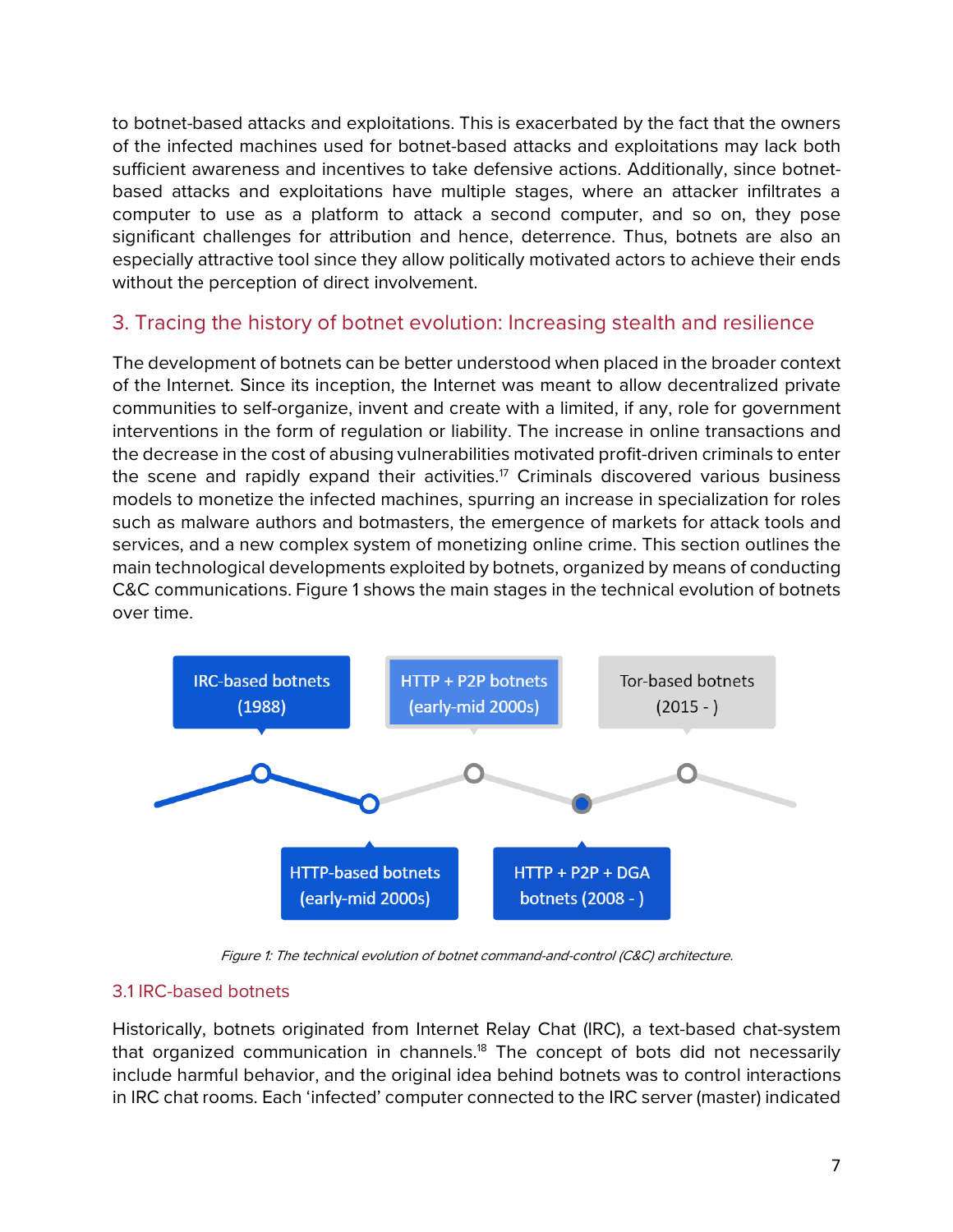in the body of the bot program, and waited for commands from its master on a certain channel. They were able to interpret simple commands, provide administration support, offer simple games and other services to chat users, and retrieve information about operating systems, logins, email addresses, aliases, etc. The first botnet was invented in August of 1988 by Jarkko Oikarinen of the University of Oulu, Finland.<sup>19</sup> In 1989, Greg Lindahl, an Internet Relay Chat (IRC) server operator, created the benevolent bot called GM, which would play a game of Hunt the Wumpus with IRC users.<sup>20</sup> One notable example of a non-malicious botnet is Eggdrop created by Jeff Fisher for assisting IRC channel management in 1993 and developed further thereafter.<sup>21</sup>

Next, malicious IRC bots appeared that were developed by adopting the same basic idea, but were created for the primary purpose of attacking other IRC users or servers. The first malicious bot was GT-Bot, which developed in April 1998 and had at least a hundred variants.22 Shortly thereafter, new bots evolved that used complex mechanisms for communication with the botmaster, exploited other available protocols and integrated new, powerful methods of attack, all of which made botnets more sophisticated and robust. They could propagate like worms, remain hidden as viruses and could launch large, coordinated attacks. Some examples of these bots include AgoBot and SDBot. The development of AgoBot and its variants is considered as the point from which botnets became a major threat to the Internet. $23$ 

These first generation of IRC-based botnets, including Agobot, SDBot, and SpyBot (observed in 2002-03), were relatively easy to take down because they used centralized channels for communication.<sup>24</sup> The botmaster hardcoded the IRC server and channel details into the bot executable prior to deployment so that once infected, the bots could log on to the specified chatrooms for instructions. This method has numerous advantages: the IRC protocol is widely used across the Internet, there are several public servers that botnets can use, and communication is in real-time. However, the network signature of IRC traffic is easily distinguishable and security devices can be configured to block IRC traffic.<sup>25</sup> More critically, this C&C architecture is centralized, allowing researchers to reverseengineer bots, eavesdrop in C&C chatrooms, identify the bots and track the botmaster. Researchers also regularly coordinate with law enforcement to take down C&C chatrooms, crippling the entire botnet in a single step. According to some insider accounts, two thirds of IRC botnets are shut down within 24 hours.<sup>26</sup>

# 3.2 HTTP-based botnets

Botnets subsequently moved to HTTP-based C&C infrastructures, using webservers to issue instructions and receive uploads from infected machines. This involves bots connecting to predefined web servers (masters), receiving commands from it and transferring data to it in response using the HTTP protocol. Examples of this second generation of botnets that upgraded to HTTP-based C&C communications include Rustock, Zeus and Asprox (observed in 2006-2008). Since HTTP is ubiquitous on most networks, bot communications blend in with legitimate user traffic. However, web domains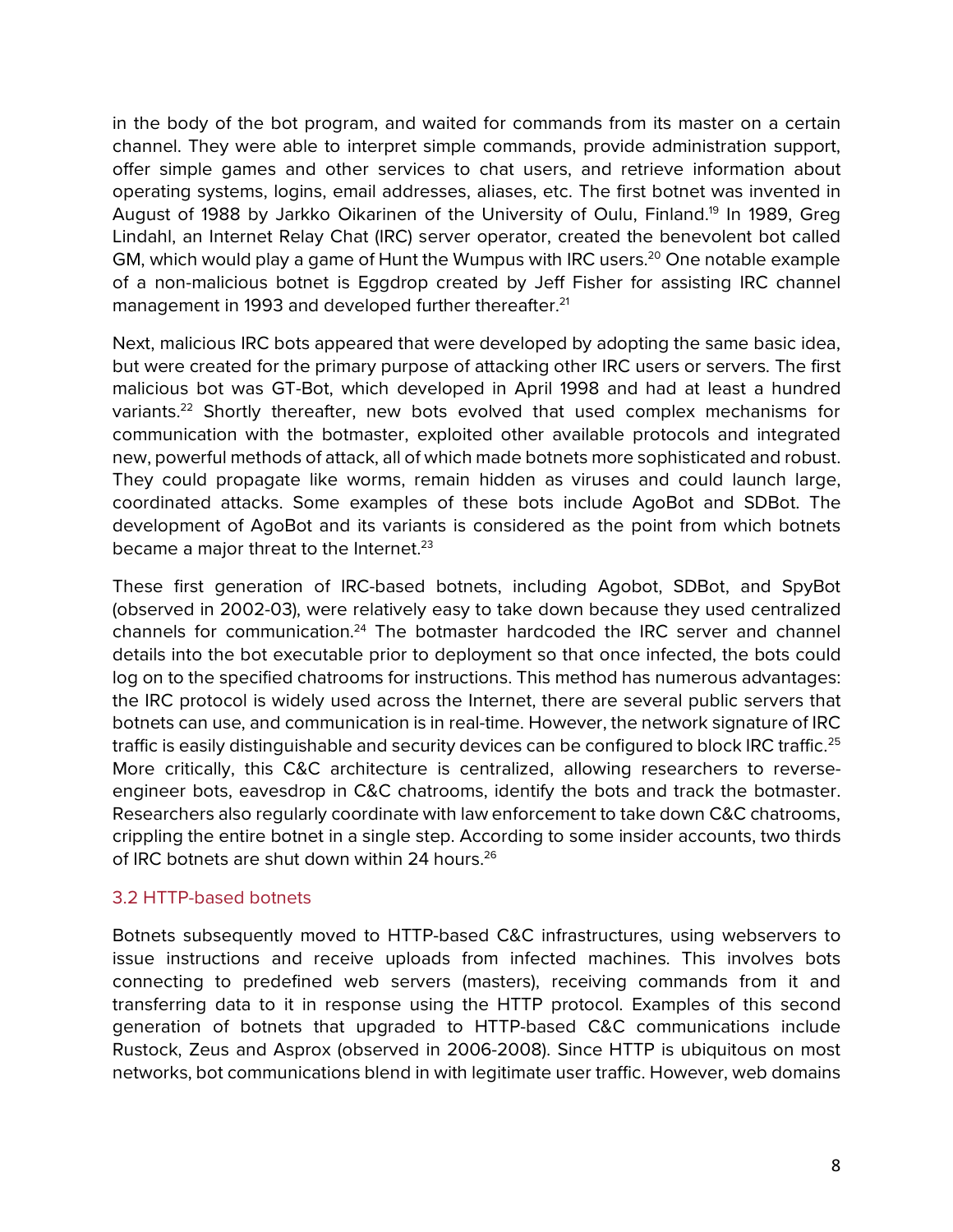can be blocked at the Domain Name System (DNS) level and C&C webservers, which serve as the single point of failure, can be located and seized.

More recently, botnets have experimented with esoteric C&C mechanisms, including social media and cloud services. The Flashback Trojan retrieved instructions from a Twitter account.<sup>27</sup> Whitewell Trojan used Facebook as a rendezvous point to redirect bots to the C&C server.28 Makadocs Trojan and Vernot used Google Docs and Evernote respectively as proxies to the botmaster.<sup>29</sup> The results have been mixed. Network administrators rarely block these services because they are ubiquitously used, and C&C traffic is therefore harder to distinguish. On the other hand, C&C channels are again centralized and companies like Twitter and Google are quick to crack down on them.

With time, botnets have used more robust techniques to perform attacks on larger scales. However, the fatal weak point for botnets is the C&C infrastructure, the central nervous system of the botnet. Downstream communication comprises instructions and software updates sent by the botmaster, whereas upstream communication from bots includes information such as financial data, login credentials, etc. Security researchers usually reverse engineer a bot, infiltrate the C&C network, trace the botmaster and disrupt the botnet. The overwhelming majority of successful takedown operations to date have relied heavily on exploiting or subverting botnet C&C infrastructures.<sup>30</sup> However, these infrastructures are centralized with a single point of failure for the botmasters. Domain registrars, hosting companies and social networks can kill the accounts used to control the botnets by controlling the C&C infrastructure. Some innovations that have made HTTPbased botnets more resilient over time are summarized below.

# 3.2.1 Decentralized peer-to-peer architecture

Decentralized peer-to-peer (P2P) botnets aim at removing or hiding the central C&C server, which was the main vulnerability or central point of failure of the centralized model. Under the P2P architecture, bots maintain individual routing tables, and every bot actively participates in routing data in the network, making it very difficult to identify C&C servers. Some P2P botnets that operate in a completely decentralized manner allow a botnet operator to inject a command into any of the bots, and have it be broadcasted to specified node(s). Since P2P botnets usually allow commands to be injected at any node in the network, the authentication of commands becomes essential to prevent other nodes from injecting incorrect commands. The first known botnet that utilized the P2P model was Slapper worm that appeared in 2003.<sup>31</sup> Other famous P2P botnets include the Conficker, Nugache and Storm botnets that emerged in 2005-2007.32

The use of P2P structures means that botnet takedowns are considerably harder, and require interfering with communications between many infected machines. This may involve detecting P2P traffic signatures, successfully crawling P2P networks to enumerate the botnet, and poisoning bot routing tables to disrupt the botnet. As an example, Symantec researchers took down the ZeroAccess botnet in a concerted effort by flooding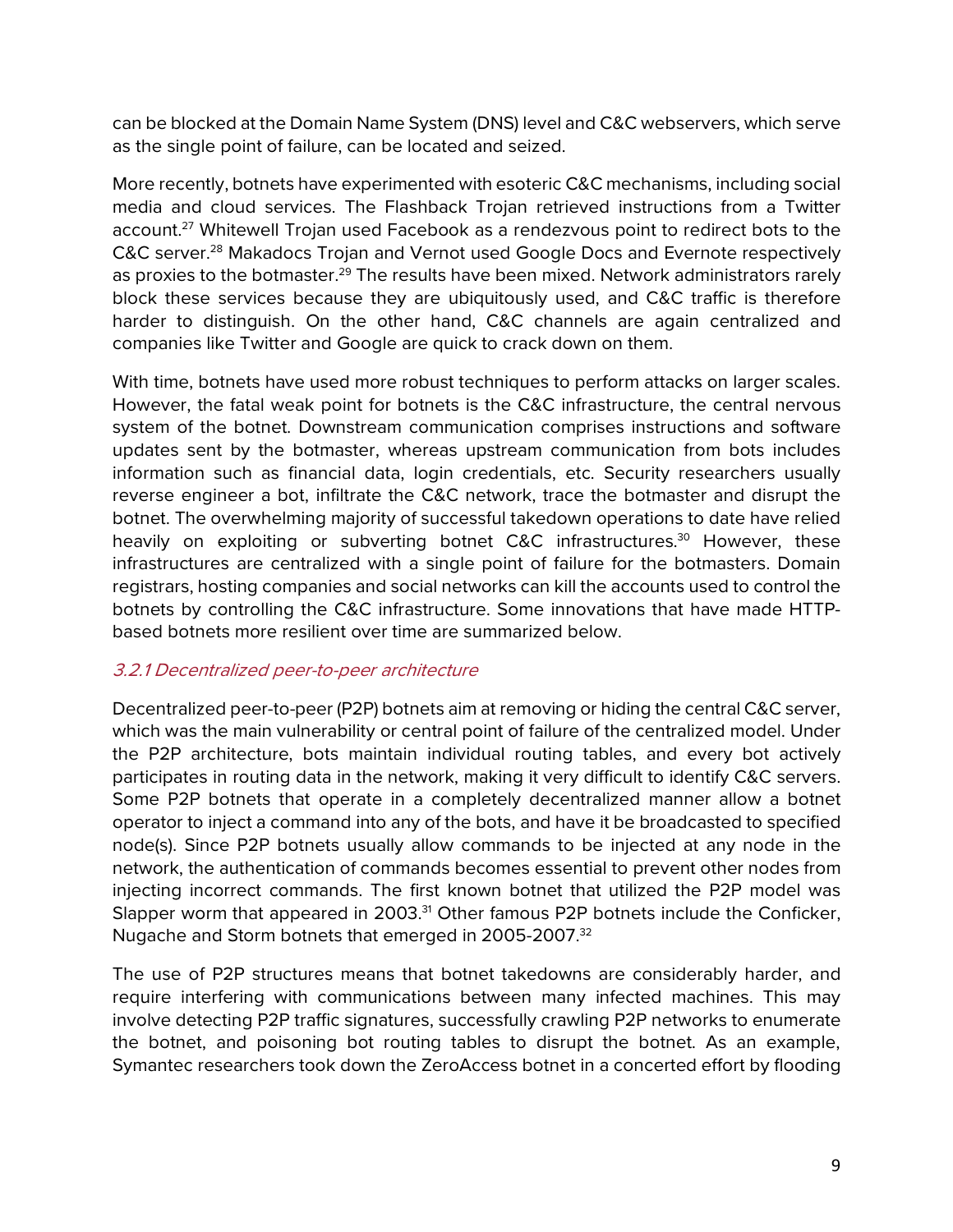routing advertisements that overwhelmed bot routing tables with invalid or sinkhole entries, isolating bots from each other and crippling the botnet.<sup>33</sup>

# 3.2.2 Domain-generation algorithms

The Domain Name System or DNS, which maps domain names to IP addresses, serves as the address book of the Internet. Most modern botnets make frequent use of domain names to support their C&C communications.34 Additionally, bots are no longer hard-coded with a web address prior to deployment, but with a Domain Generation Algorithm (DGA) that takes factors such as date and time as seed values to generate custom domain names at a very rapid rate.<sup>viii</sup> Generating numerous domain names and registering only the relevant one(s) "just in time" before an attack allows a botnet to shift their C&C domains on the fly and remain inconspicuous for longer.<sup>ix</sup> This is because the reputation of a domain over time can be used to identify malicious behavior.<sup>35</sup> While it is very costly and timeconsuming for defenders to reverse-engineer a DGA and seize the large number of algorithmically generated domains to eliminate C&C activity, the botmaster has to register only one to communicate with other bots in a given time-window. $<sup>x</sup>$  This economic</sup> asymmetry makes the problem of finding a domain used for C&C communications equivalent to trying to find a needle in a haystack. Thus, the use of DGAs to general massive numbers of domains is used to both hide real botnet C&C servers and overwhelm traditional blacklisting solutions.

# 3.2.3 Fast-flux Service Networks

 $\overline{a}$ 

Another technology for implementing the DNS protocol within C&C communications is a Fast-flux Service Network. A fast-flux botnet rapidly changes the mapping of IP addresses to its domain names, which allows a botmaster to link several hundreds of destination IP addresses with a single domain name in a DNS record. Mapping a domain name to a number of IP addresses rather than a single IP address increases the productivity and extends the lifetime of domain names linked to the bots. Moreover, to obscure the link between a domain name and the IP addresses of available bots, fast-flux botnets also often employ a strategy that resolves a domain name to different sets of IP addresses over time. These IP addresses are swapped with very high frequency (as often as every 3 minutes), so that different parties connecting to the same domain within minutes of each other are redirected to different locations.<sup>36</sup> Yet another layer of confusion can be added by similarly concealing the Authoritative Name Servers for the domain within this constantly changing fast flux cloud. In 2007, Storm botnet creators used such service networks for the first time, and today cyber-criminals engaged in illegal activities commonly use fast flux techniques.<sup>37</sup>

viii As an example, Conficker-C generated up to 50,000 domain names daily, distributed over 116 Top Level Domains (TLDs), which proved nearly impossible to block. See: M. Bowden, "Worm: the First Digital World War."

ix Plohmann et. al also show that attackers seem to register domains very shortly before their validity or use. See: Plohmann et al., "A Comprehensive Measurement Study of Domain Generating Malware."

<sup>x</sup> The domains wait for commands from C&C servers and help relay instructions on how bots can continue communicating with each other and infect new devices.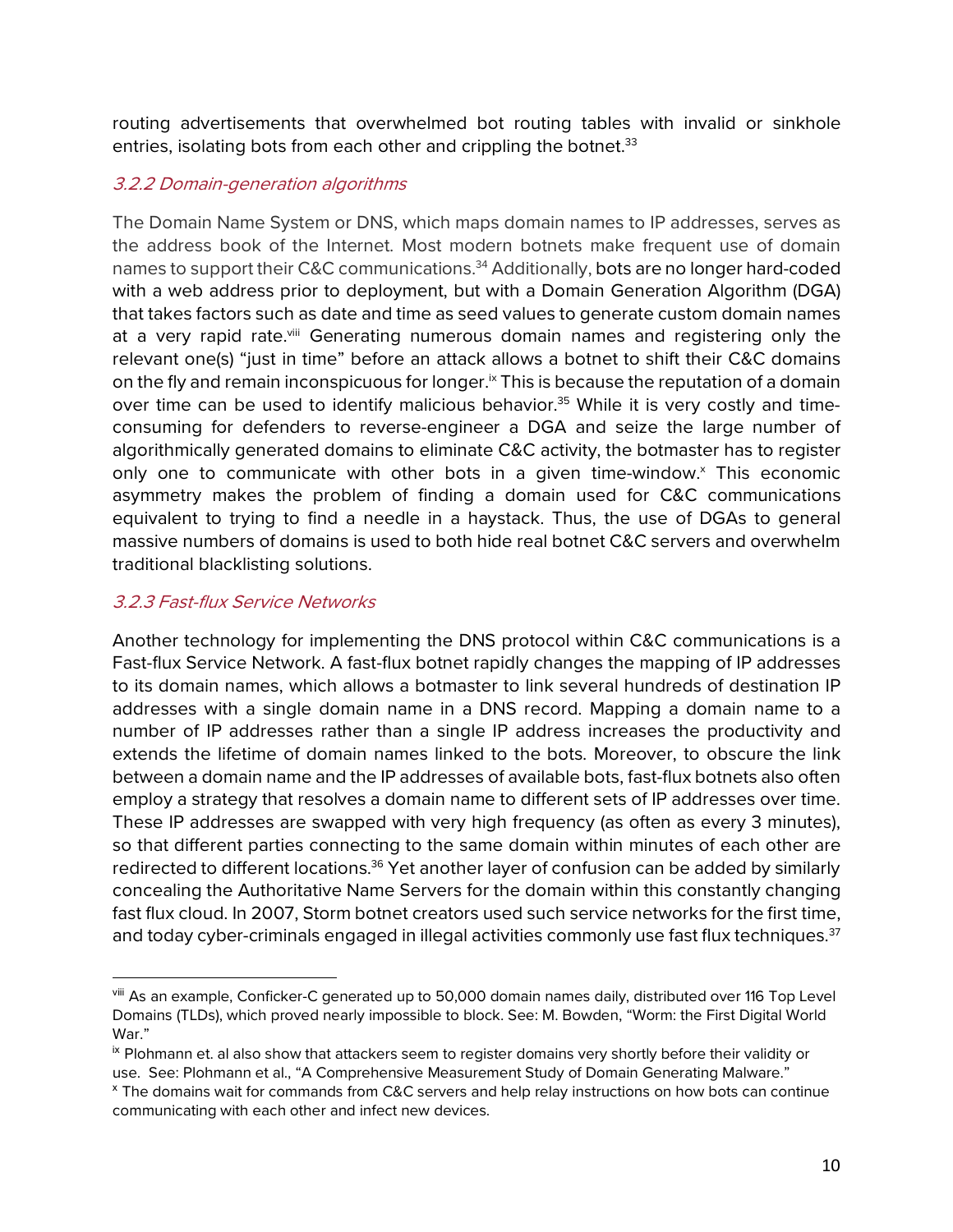#### 3.3 Botnets exploiting anonymous networks

Botnets have increasingly exploited privacy infrastructures and anonymous services.

# 3.3.1 Tor-based botnets

Some examples of botnets that have used the Tor anonymity network to host and hide their C&C servers include the Skynet botnet, Sefnit botnet and variants of the Zeus botnet.<sup>38</sup> Although these early botnets exploiting the Tor network posed a challenge in locating the real IP addresses of the C&C servers, analyzing their C&C traffic was still possible since the infected bots were hosted outside the Tor network. However, researchers have come up with a proof-of-concept construction of a botnet hosted entirely within the Tor network i.e. all C&C communication is carried out exclusively via Tor hidden services.<sup>39</sup> This would allow such botnets to evade current techniques for detection, measurement, scale estimation, observation, and mitigation since the Tor traffic is encrypted, non IP-based, and no conventional DNS queries exist to resolve the .onion addresses.

# 3.3.2 Blockchain-based botnets

Researchers have also proposed botnet constructions based on blockchain technology, including one that uses bitcoin transactions to embed C&C information.<sup>40</sup> Bitcoin, in particular, has been touted as an "ideal C&C dissemination mechanism for botnets".41 This is because it eliminates the need for a botnet operator to create their own C&C mechanism, and provides built-in anonymity and security that makes both the detection and disruption of C&C communication exceptionally difficult without significantly affecting legitimate Bitcoin users.<sup>42</sup>

There have also been cases of botnets exploiting bulletproof domain providers for additional anonymity and resilience.<sup>43</sup> Given that the next wave of botnets may further subvert privacy infrastructures, there is a need to develop novel detection and mitigation techniques to prevent botnet attacks and exploitations.

In short, since 1988, botnets have evolved from being harmless initial assistant tools to one of the predominant threats facing the Internet. The aforementioned overview of developments in botnet infrastructures shows that they have adopted the fundamental traits of networks and have incorporated more resilient and stealthy features over time. It can be argued that the generality of the Internet favors the attacker over the defender. The Internet was meant to allow multiple different patterns of communication – a feature that affords attackers ample flexibility for exploitation: the attacker must build a C&C system to communicate with bots, but can accomplish this in several ways using diverse C&C protocols and structures, whereas defenders must secure all channels to thwart attacks. The next part of this article focuses on the steps taken by the technical community, private actors and law enforcement to combat malicious botnet activity.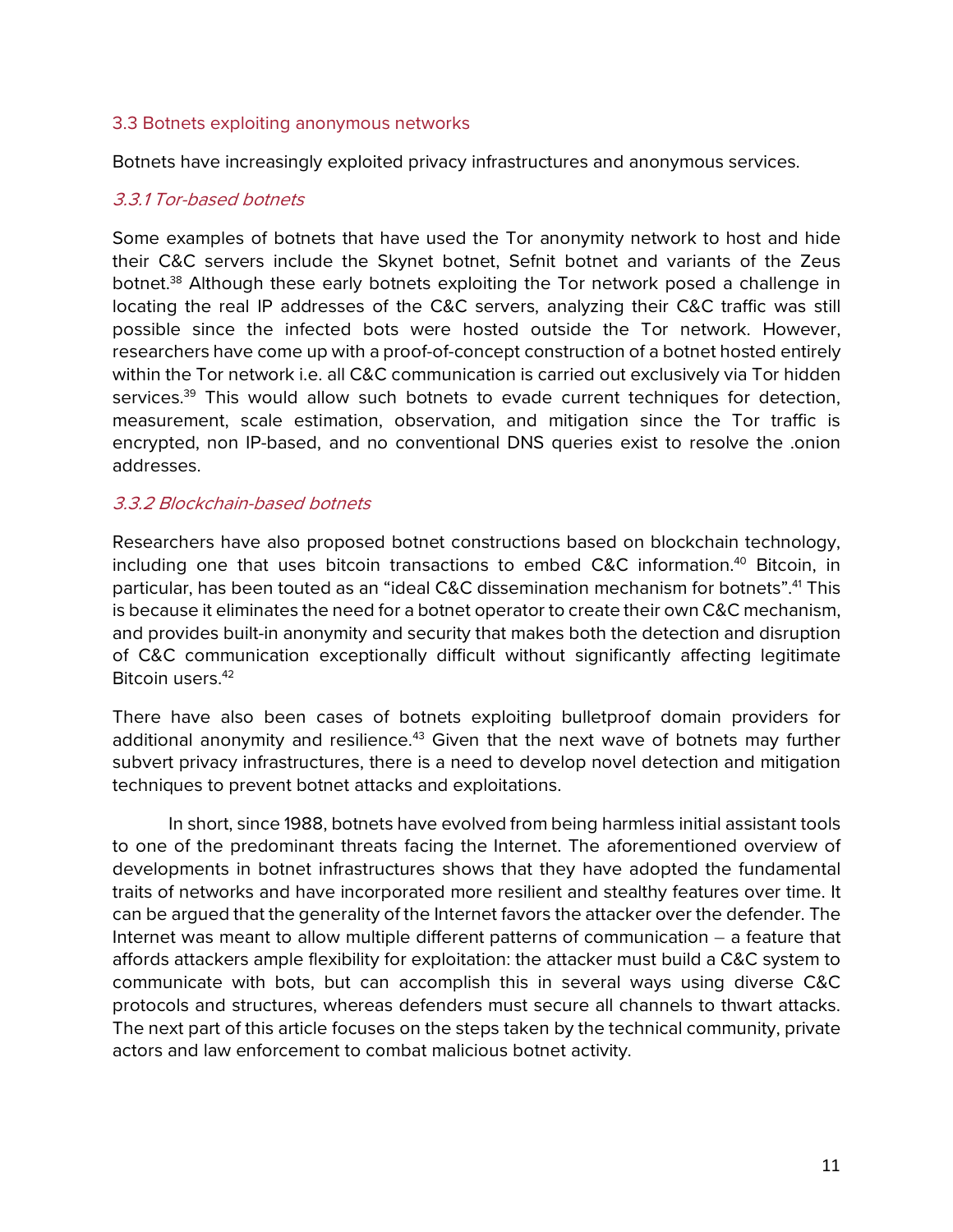# 4. Technical mitigation methods: legal and ethical challenges

Since as early as 2005, the security community has been working to understand, mitigate, and disrupt botnets.<sup>44</sup> Various studies have analyzed the structure, behavior, and evolution of particular botnets.<sup>xi</sup> Bailey et al. note that each technique for understanding botnets has a unique set of tradeoffs, and only by combining perspectives can we fully analyze the entire picture.<sup>45</sup> However, despite being well studied, botnet mitigation remains a difficult problem since botnets often evolve to avoid disruption. A defense to one attack often spurs botmasters to find new styles of attack to defeat that defense. Consequently, protecting against botnets at scale has been described as "a game of chess against an opponent that is constantly changing the rules."46 While innovative features have constantly increased the resiliency of botnets, there remain weaknesses that can be exploited by defenders. This section reviews the main technical mitigation methods used against botnets in increasing levels of aggressiveness using the categories of action introduced by Dittrich (2012).<sup>47</sup>

#### 4.1 Passive Monitoring

 $\overline{a}$ 

This involves analyzing network traffic patterns to detect botnet activity. For example, Zand et al. proposed a detection method based on identifying command and control signatures, and Gu et al. focused on analyzing network traffic to aid in detection and mitigation.<sup>48</sup> However, using this method, it may be impossible to find all compromised hosts by monitoring C&C traffic alone since only a subset of infected hosts may be actively communicating simultaneously.<sup>xii</sup> In many cases, knowing the full size of the botnet from passive observation alone is practically impossible.<sup>xiii</sup> Moreover, obfuscated host identities can prevent their direct and unique identification. Other factors significantly reducing the utility of passive observation include the use of heavy encryption to conceal the content of communications, and possibly a peer-to-peer (P2P) infrastructure for C&C communications.49 Thus, while still used today, this means of identifying botnet activity is becoming less and less viable over time.

In many countries, the routine technical action of inspecting internet traffic is surrounded by a number of legal concerns, most notably those of personal data protection,

xi Some examples: Barford and Yegneswaran, "An Inside Look at Botnets."; Holz et al., "Measurements and Mitigation of Peer-to-Peer-Based Botnets."; Porras, Saïdi, and Yegneswaran, "A Foray into Conficker's Logic and Rendezvous Points."; Sinha et al., "Insights from the Analysis of the Mariposa Botnet." xii For instance, it took a week of observation to see a few hundred nodes of the Nugache P2P botnet since its random topology limited the number of connections to remote peers to no more than a dozen or so per

day. See: "Global Network Service Providers: Securing a Position to Challenge the Botnet." xiii However, commands can typically propagate across a botnet at a much faster pace. For instance,

research simulations have shown that mobile WiFi botnets can support rapid command propagation, with commands typically reaching over 75% of the botnet only 2 hours after injection, within as little as 30 minutes at times. Moreover, those bots able to receive commands usually have ≈40-50% probability of being able to do so within a minute of the command being issued. See: Knysz et al., "Open WiFi Networks."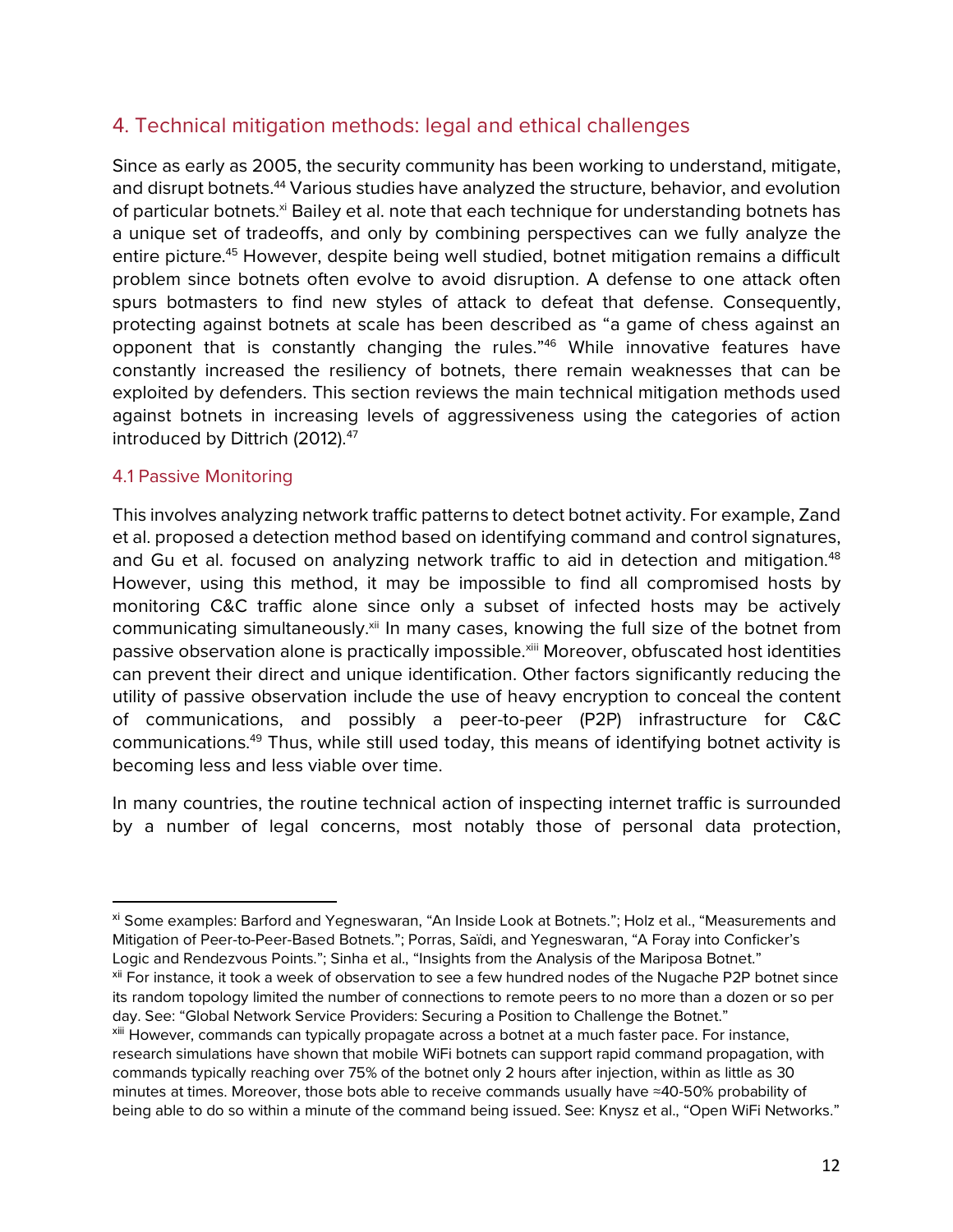unauthorised surveillance and confidentiality of communications.<sup>xiv</sup> Thus, based on legal requirements in some countries, passive monitoring may require proper permission to conduct surveillance activities and may only be allowed as part of official criminal proceedings.

# 4.2 Infiltration and Manipulation

Infiltration of the botnet by a defender involves executing malware in a sandbox environment, such as a virtual machine, and analyzing the results. However, sandboxes do not fully mimic human behavior since running malware in an automated fashion involves no human interaction: information on keystrokes, passwords or webpage visits is not obtained. Manipulation, on the other hand, involves actively controlling the botnet and causing bots to do things, which is similar to how BBC reporters interacted with the botnet they leased in 2009.<sup>50</sup>

#### 4.3 Takeover

 $\overline{a}$ 

This involves a third party taking control of a botnet after its full command set and capabilities along with valid credentials for gaining administrative access to its C&C mechanism are known with a sufficiently high degree of certainty. If carefully executed, this can successfully expose the attackers without their knowledge. However, takeovers require a significant investment in reverse engineering and data analysis from real intrusion events. This carries the risk of being detected and counter-attacked. For instance, in January 2009, about three years after the first discovery of the Torpig botnet, researchers at University of California Santa Barbara used information from reverse engineering the C&C server selection protocol to identify as-yet unregistered domains that the bots would use for depositing their keylog files. They registered these domains before the attackers could, set up their own servers in a provider known to be unresponsive to complaints, and temporarily took control of the botnet for approximately 10 days.<sup>51</sup> The attackers noticed the takeover, updated their botnet to resist this weakness, and took back control.

Researchers have proposed the use of Sybil attacks to takeover P2P botnets.<sup>xv</sup> However, there remain open ethical and legal questions regarding the right to launch such attacks.<sup>52</sup> Moreover, apart from potential privacy issues relating to violating the rights to confidential

xiv As an example, monitoring traffic for botnet fighting purposes in Estonia might be regarded as illegal surveillance under the respective criminal law provisions of the Estonian Penal Code. In the German Penal Code, IP addresses are covered by telecommunications secrecy as well, and the surveillance of packet and traffic data can be punishable if it constitutes a violation of telecommunications secrecy (§ 206 of the German Penal Code, § 88 of the Telecommunications Code, § 7(2) of the Telemedia Code). See: Vihul et al., "Legal Implications of Countering Botnets."

xv Sybil attacks involve infiltrating a botnet with large number of fake nodes or sybils in order to disrupt C&C communication between bots. See: Davis et al., "Sybil Attacks as a Mitigation Strategy against the Storm Botnet."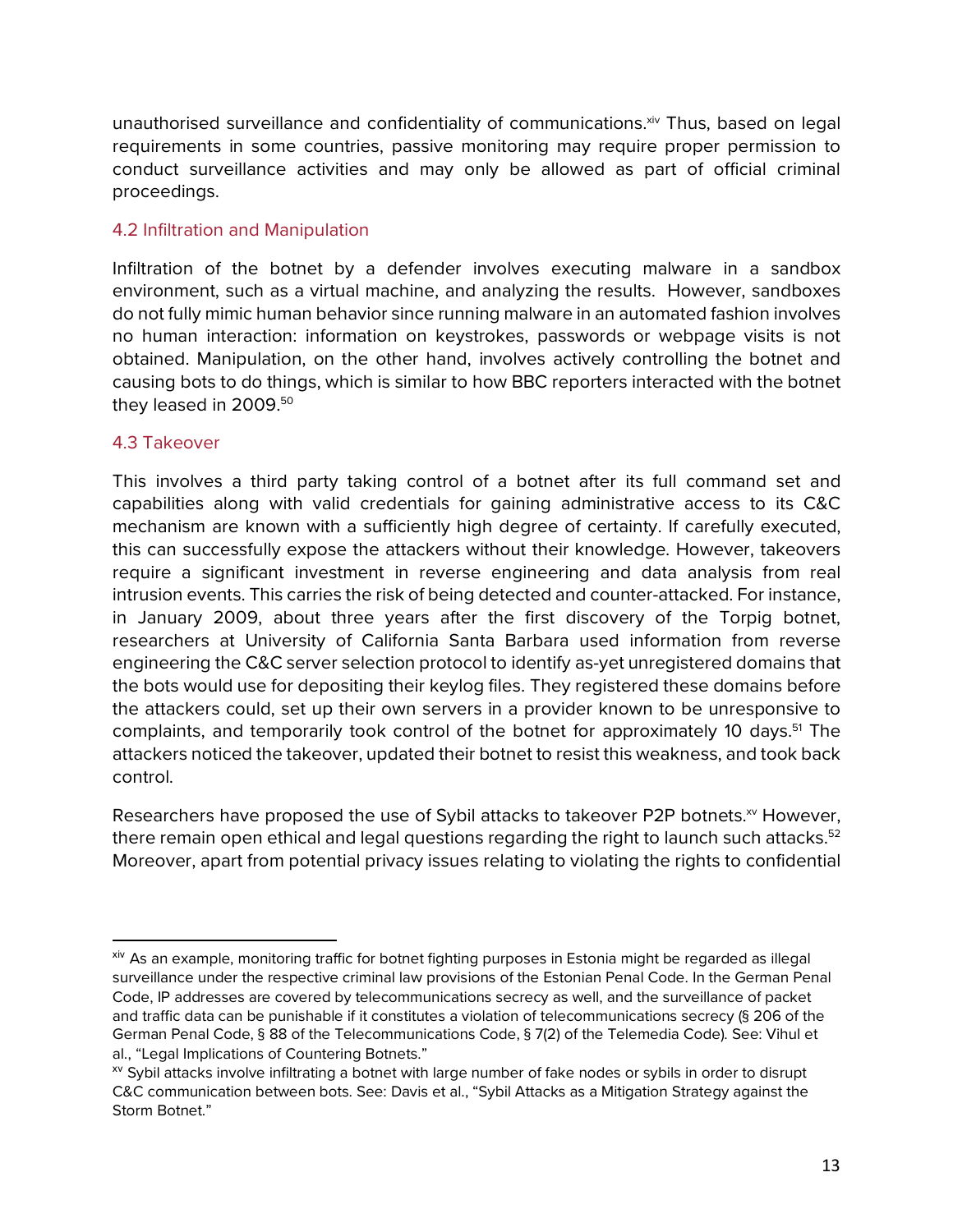communications or personal data protection, taking over the botnet using its infrastructure could also have implications under criminal law in various jurisdictions.<sup>53</sup>

# 4.4 Takedown

Taking down a botnet involves identifying weaknesses in the C&C structure and fall-back mechanisms in order to completely disrupt any new infections, any connections with the C&C infrastructure, and any means of the attacker countering these actions. A takedown of C&C servers can be achieved by disconnecting the identified C&C servers by deleting their domain names, making the C&C servers unavailable by sinkholing the traffic directed to it, physically seizing the C&C servers, or disconnecting the C&C servers by the ISP or the cloud service provider hosting it. The legal aspects of taking down C&C servers depend on the authorities ordering and implementing the takedown and on the location of the C&C servers.<sup>xvi</sup>

The decision to takedown a botnet is not always straightforward since botmasters are adept at transitioning their infrastructure to other hosts when their operations are partially, rather than completely, disrupted. Thus, partial takedowns may actually prolong botnets' ability to continue operating core infrastructure since when a takedown is not successful, the botnet operators "take a break and revise their code to be smarter, faster, and stealthier."54 This was apparent when the Federal Trade Commission (FTC) obtained a court order to shut down the spamming Ozdok botnet in 2008, which caused the botnet to simply move and return in 2009 to again become one of the top sources of spam.<sup>55</sup> In another case, when a Crowdstrike engineer sinkholed an earlier variant of the Kelihos botnet live onstage during a security conference in 2012, it re-emerged to be even more sophisticated and resilient later on.<sup>56</sup> Interestingly, operators of the Mariposa botnet were able to evade a full takedown by bribing a registrar to return domain control to the malicious operators, thereby emphasizing that barriers to successful takedowns are not only technical ones.<sup>57</sup>

Moreover, there is the risk of collateral damage stemming from larger efforts to cut off networked criminal activity. Therefore, despite noble intentions, taking down sophisticated and decentralized criminal networks such as P2P botnets has proven difficult in practice. As a consequence, the decision to engage in a takedown rests on striking a balance between risk and reward. Nadji et al. quantified these tradeoffs by balancing the cost of collateral damage, visibility into criminal activity, and long-term economic benefit.<sup>58</sup>

# 4.5 Eradication

 $\overline{a}$ 

Eradication involves using captured C&C capabilities or remotely exploitable vulnerabilities found in the botnet infrastructure or its host operating system to control

xvi For example, if a C&C server were located in Estonia, the Estonian Computer Emergency Response Team (CERT-EE) would normally contact the relevant ISP and ask it to disconnect the server. Should the server be based elsewhere, the relevant CERT would contact either the foreign ISP or the national CERT of the respective state. See: Vihul et al., "Legal Implications of Countering Botnets." p. 35.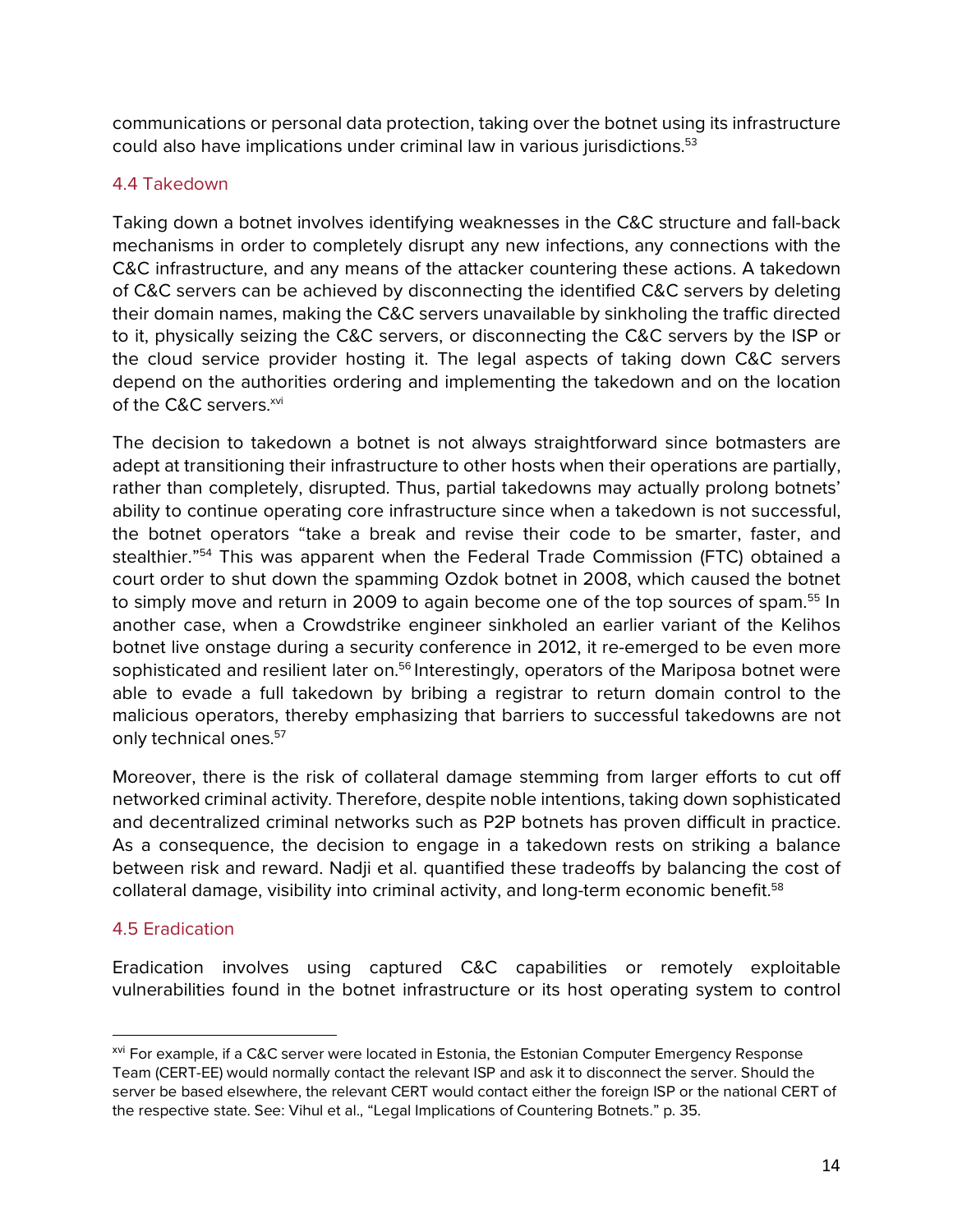infected nodes and clean up the malicious software on those nodes on command. Apart from demanding extensive technical capability, planning, and execution, this can be a risky endeavor with significant legal and ethical implications.<sup>59</sup> In cases where eradication efforts have involved modifying malicious code on users' computers and interfering with users' access to the Internet without explicit consent, there has been criticism of the methods used. For instance, the eradication efforts associated with the takedown of the Coreflood botnet, the first botnet takedown by U.S. law enforcement, were criticized as "a first in the U.S. . . . that . . . gave law enforcement permission to interfere directly with computers belonging to users who weren't being investigated, or charged with any crime."60 The Electronic Frontier Foundation (EFF), which celebrated the takedown of the botnet, also expressed concerns about a "dangerous" governmental intrusion into individual computers.<sup>61</sup>

In summary, the various technical methods to counter botnets tend to pose increasingly thorny legal and ethical dilemmas with increasing intrusiveness and invariably involve certain tradeoffs. As an example, Clark and Landau suggest that since ISPs are better poised to observe network traffic than users, regulation could permit or require that the serving ISP log the network traffic of machines infested with malware as opposed to more stringent alternatives such a total disconnection or quarantine, resulting in a system whereby poor system maintenance leads to a loss of user privacy.<sup>62</sup> While technical remedies for stopping botnet attacks and exploitations remain an ongoing area of research and practice, technical solutions alone are inadequate because botnets continue to regularly resurrect, often with new strategies or mechanisms for garnering profit or exfiltrating data. Clearly, the scourge of botnets cannot be understood as merely a technical issue. Rather, the underlying incentives - economic or otherwise - of all actors involved must also be addressed. The next section elaborates on the challenges involved in coordinating botnet takedowns in practice.

# 5. Coordinating botnet takedowns: a game of whack-a-mole?

Those involved in the fight against botnets include security researchers, law enforcement and corporations. This section evaluates the key characteristics and challenges associated with botnet takedown attempts in practice using two methods: voluntary takedowns by decentralized groups of security researchers and court-authorized takedowns by both law enforcement and corporations.

# 5.1 Takedowns by voluntary working groups

Given the decentralized and cross-boundary architecture of the Internet, it is not surprising that self-organization and voluntary action are at the heart of responding to botnet-related crime. Botnet fighters tend to consist of small groups of security researchers and engineers — self-proclaimed "internet janitors" — who work to keep networks running smoothly. Incidents evolve rapidly and so do the necessary actions of the players involved.<sup>63</sup>

In tackling some of the more prominent botnets, defenders have had to collaborate to have a chance of being effective. This was evident in the establishment of the Mariposa Working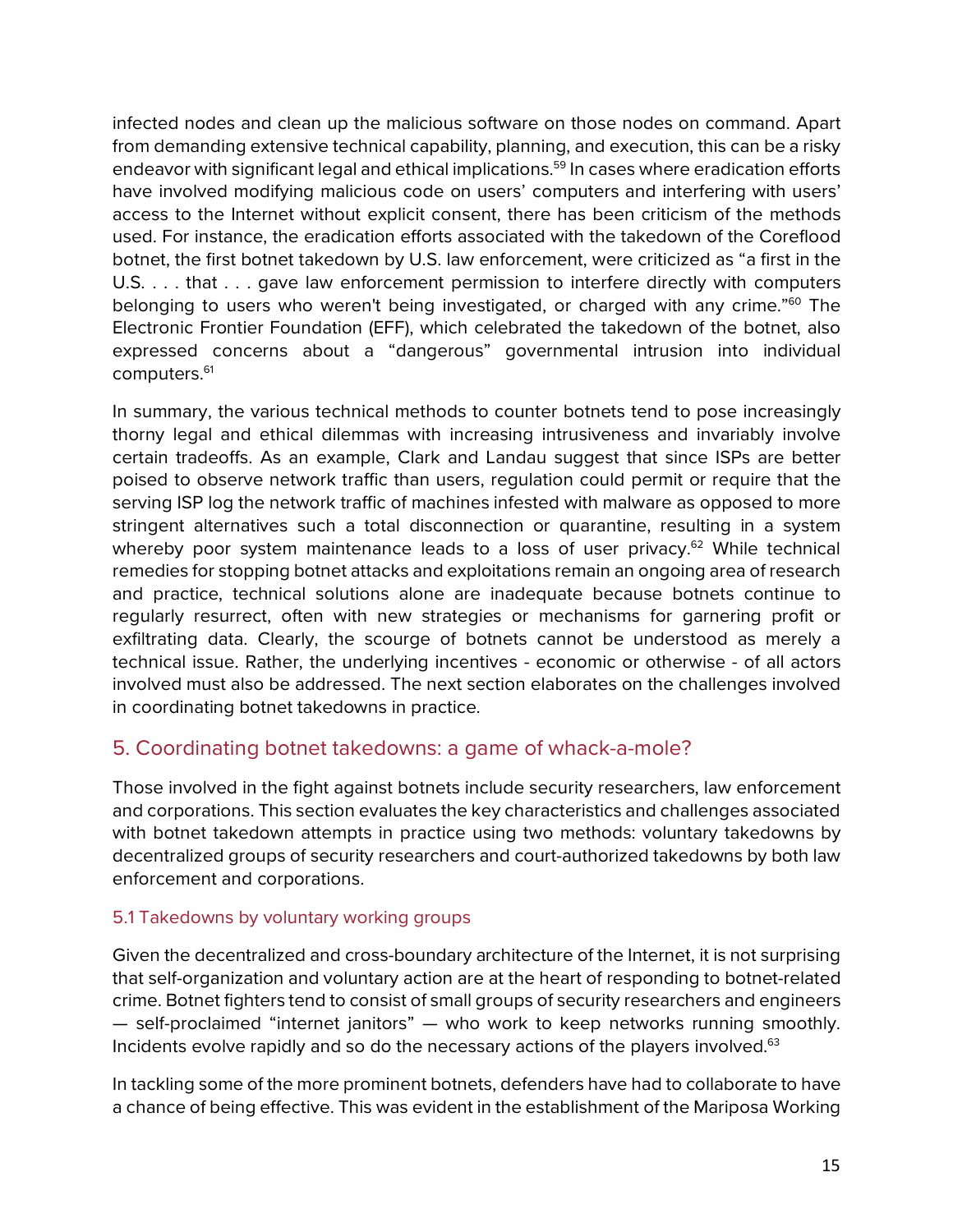Group, which was formed in May 2009 as an informal group with the goal of exterminating the Mariposa botnet.<sup>xvii</sup> At one point, one of the leaders of the criminal group made the mistake of attempting to connect to a C&C server without using the anonymous VPN, exposing his personal IP address and identifying him. This information was handed over to Spanish law enforcement, who subsequently arrested the suspect.<sup>64</sup> Another example of a collaborative effort between various private actors is that of the Conficker Working Group, which coordinated the preemptive shutdown of the Conficker botnet by registries of domain names used to control the large botnet. The fundamental problem in dealing with distributed attacks is that of coordinating a response involving data collection, analysis, and countermeasures, across a heterogeneous population that is not formally organized as a single team, nor under any obligation or requirement to behave as one. The Conficker Working Group presents an interesting case study to understand the dynamic of collaborative botnet takedown efforts.

#### 5.1.1 Resource constraints

 $\overline{a}$ 

One of the first collaborative large-scale efforts was aimed at thwarting Conficker, which was poised to become a huge international botnet.<sup>65</sup> Those involved included security firms, antivirus vendors, university researchers, and various private entities who shared information with each other based on personal trust to develop mitigation methods and inform the public about patches.<sup>66</sup> After a DNS security symposium in February 2009, a coordinated effort began by means of the informal Conficker Working Group (CWG).<sup>67</sup> The involvement of representatives from the Internet Corporation for Assigned Names and Numbers (ICANN), which is responsible for coordinating the DNS among other critical Internet infrastructure, became fundamental to the botnet takedown given the fraudulent use of domain names to direct bots to a control server.<sup>68</sup>

After decrypting the algorithm used for the botnet's dynamic communications, members of the Working Group sought to buy the domains from Internet registrars before they were utilized by Conficker in order to block its commands and updates to individual computers.<sup>69</sup> However, this proved to be difficult since the domains used different country codes, which complicated the mitigation efforts.<sup>70</sup> Additionally, the large volume of domains was too costly to purchase in bulk, even for a resource rich entity such as Microsoft, which was involved in the effort. This problem of global reach was ultimately resolved by ICANN, which agreed to both waive domain name registration fees as far as possible for the Working Group and give prior notice to over 100 top-level country domain registrars that certain domain names would be automatically registered by Conficker.<sup>71</sup> However, obtaining similar exceptions may prove difficult in the future as noted in an ICANN document that states, "The community cannot rely on all contractual matters [such as waiving fees] to be so easily handled for all future incidents."<sup>72</sup> Moreover, due to the long-

xvii The group consisted of Defence Intelligence, the Georgia Tech Information Security Center and Panda Security, along with additional unnamed security researchers and law enforcement agencies. See: Panda Security Mediacenter, "Mariposa Botnet."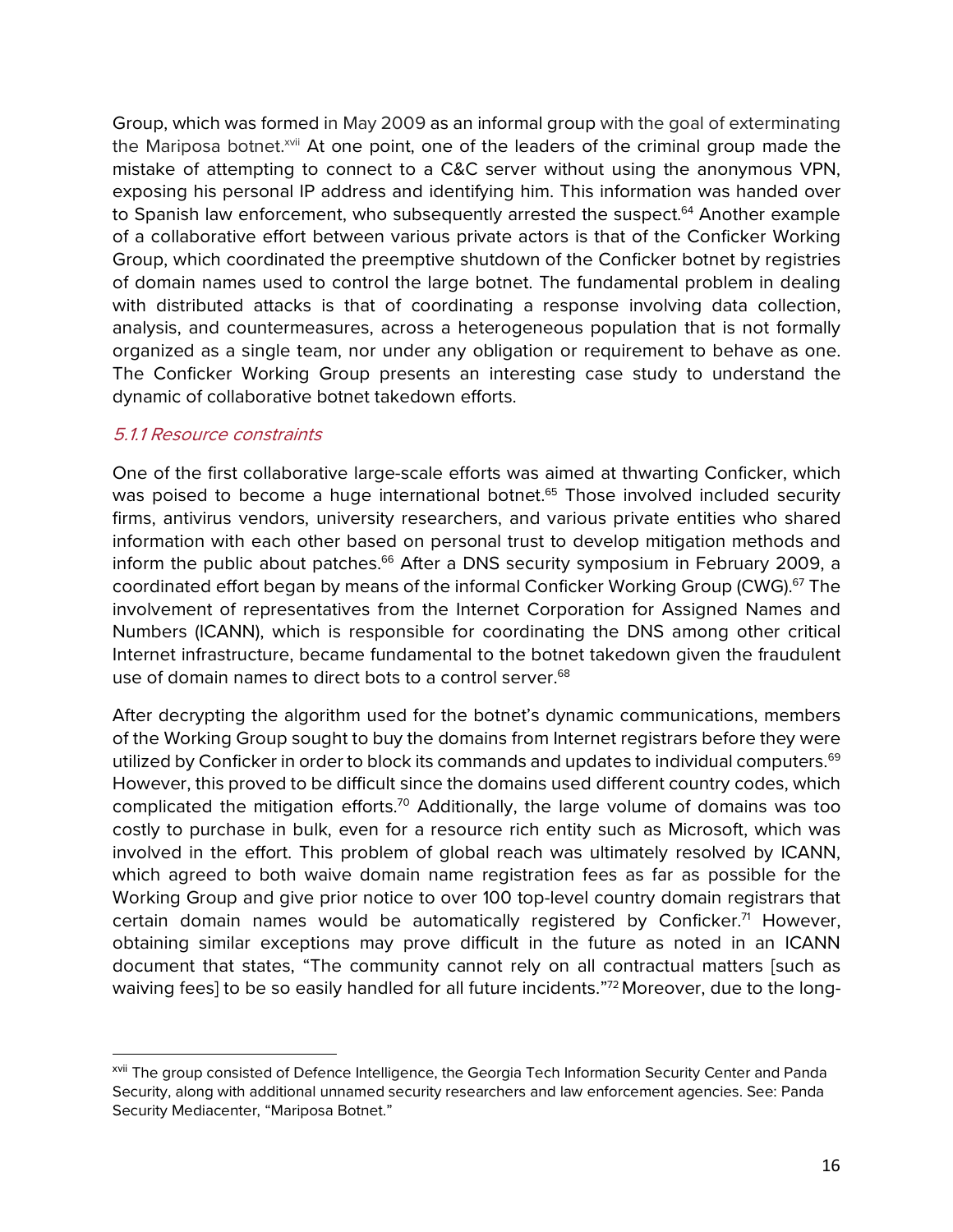term nature of the volunteer effort, several members of the group cited burnout as a key reason for why the effort could not maintain momentum indefinitely.<sup>73</sup>

# 5.1.2 Problems of coordination

While personal motivations and commercial competition may play a role in how well groups function, the Conficker Working Group shows that differences can be overcome to cooperate against a threat. An ICANN document recognizes the ground-breaking nature of the group composition, stating that, "The operational response to Conficker is perhaps as landmark an event as the worm itself."74 However, given the ad-hoc nature of collaboration among a group of volunteers, there were certain difficulties in tasking and accountability of group members as well as glitches in management, communications and transparency within the group. The single most common recommendation emerging from this effort was about maintaining a collaborative infrastructure to help the private sector counter emerging threats in cyberspace.<sup>75</sup> While no member recommended a standing organization to manage all threats citing that "every threat is different" and "competition is good", the formation of small working groups within a large architecture of collaboration was the preferred model.<sup>76</sup>

Several members also pointed to uncoordinated communication between the Working Group and ISPs as a weakness, and argued for more systematic coordination with ISPs to aid with clean-up efforts. There have also been earlier suggestions in literature for researchers and law enforcement to cultivate working relationships with registrars and ISPs to enable rapid response time to botnet threats.<sup>77</sup> Moreover, the group's ability to remediate infected computers had limited success due to insufficient financial incentives for remediation efforts.

The CWG also shows that there is a need to clarify the role of private sector cooperation with law enforcement, which remains a vital part of cybersecurity efforts led by governments. While several CWG researchers communicated with various intelligence and law enforcement agencies through their own social networks, these agencies were unable or unwilling to make formal contributions to the group.<sup>78</sup> The inability to attribute Conficker to an individual or group remained a key failure of the effort to combat and eliminate Conficker, but several members of the CWG stated that the responsibility for identifying and capturing criminals should fall to law enforcement agencies.<sup>79</sup> While the CWG expressed a willingness to assist law enforcement, some members raised concerns about the nature and limitations of such assistance, including concerns about becoming embroiled in potential future court cases over chain of evidence issues. Nonetheless, there was a consensus that law enforcement activity is essential to combating threats like Conficker, with some members stating that it might be the only effective method of eliminating such threats permanently.<sup>80</sup>

In summary, the Conficker Working Group illustrated that the availability of resources as well as public-private sector collaboration and information sharing are among the many urgent requirements of protecting against impending botnet threats. However, it is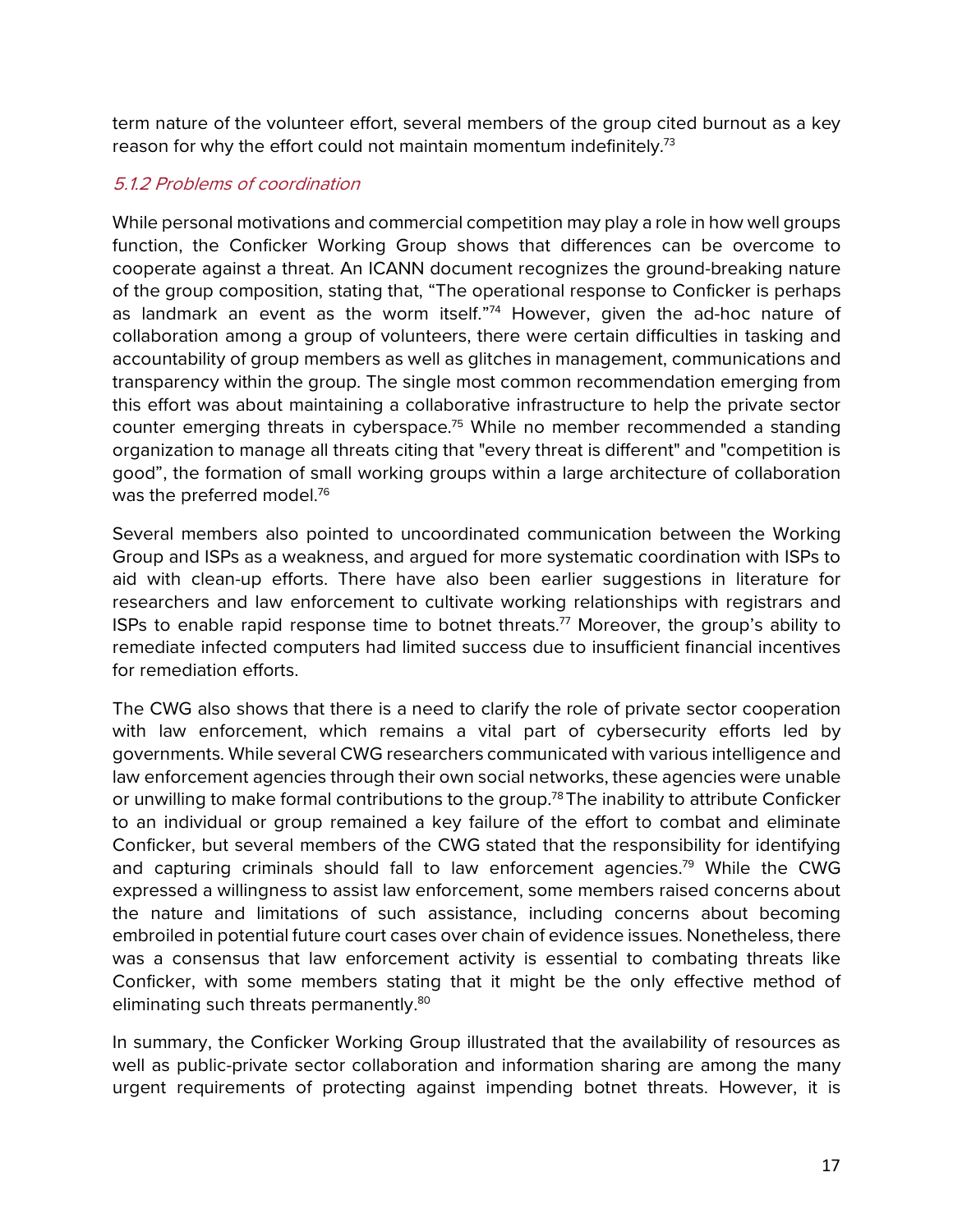generally easier and cheaper for botmasters to invest resources to maintain attack infrastructures than it is for a large number of uncoordinated and competitive entities to do expensive reverse engineering necessary for effective takedowns or countermeasures. As illustrated in this section, the application of significant resources by a single entity does not sustainably scale. Corporations and university research labs may have reputational risks limiting the aggressiveness of their actions whereas individuals with limited resources may act based on partial information or with inadequate planning, putting innocent third parties at risk. Moreover, fewer and fewer entities have had the necessary resources to definitively take down the most sophisticated botnets by themselves.

#### 5.2 Court-authorized takedowns

While takedowns coordinating the civil and/or criminal legal process with technical methods (Waledac, Rustock, Coreflood, and Kelihos) have succeeded on the first try, those using only the civil legal process (the first attempt at taking down Ozdok) or only technical means (Torpig, Ozdok, and Pushdo) did not.<sup>81</sup> Some of the most sophisticated botnets could not have been fully taken down without using the legal process to remove all of the domains used for fall-back and secondary C&C. These efforts suggest that compelled action via court orders may be an important feature of successful botnet takedowns.

Court-authorized botnet takedowns typically involve seizures of domain names, many of which act as botnet C&C servers, based on violations of a number of U.S. statutes such as the Computer Fraud and Abuse Act and the Electronic Communication Privacy Act. This methodology of death by domain name seizures disrupts bots' ability to communicate with its peers and C&C servers, thereby allowing defenders to eliminate the threat without immediately having to seize malicious resources located in various countries. Lerner (2014) and Hiller (2015) provide a detailed background on the legal theory and procedure used in past court proceedings involving botnet takedowns.<sup>82</sup>

# 5.2.1 Takedowns motivated by national security concerns

While law enforcement agencies such as the Federal Bureau of Investigation (FBI) and the US Department of Justice (DoJ) are active in tracking the criminal activities of botnets, the number and sophistication of the attackers often overwhelm their capacity. Given the high costs of investigating and prosecuting globalized cybercrime perpetuated by botnets, approaches via criminal law have been used only sparingly against a number of highprofile targets. Rather than prosecuting the botmaster, law enforcement agencies have pursued seizing and disabling a botnet in some cases.<sup>83</sup>

Coreflood was the first law enforcement action to shut down an active botnet.<sup>xviii84</sup> The breadth and depth of Coreflood infections and resulting botnet harms spurred an FBI investigation in 2011 that resulted in legal action by the DoJ, where Coreflood was

xviii The Coreflood botnet was active for at least ten years and infected approximately two million computers globally, causing estimated damages exceeding \$20 million.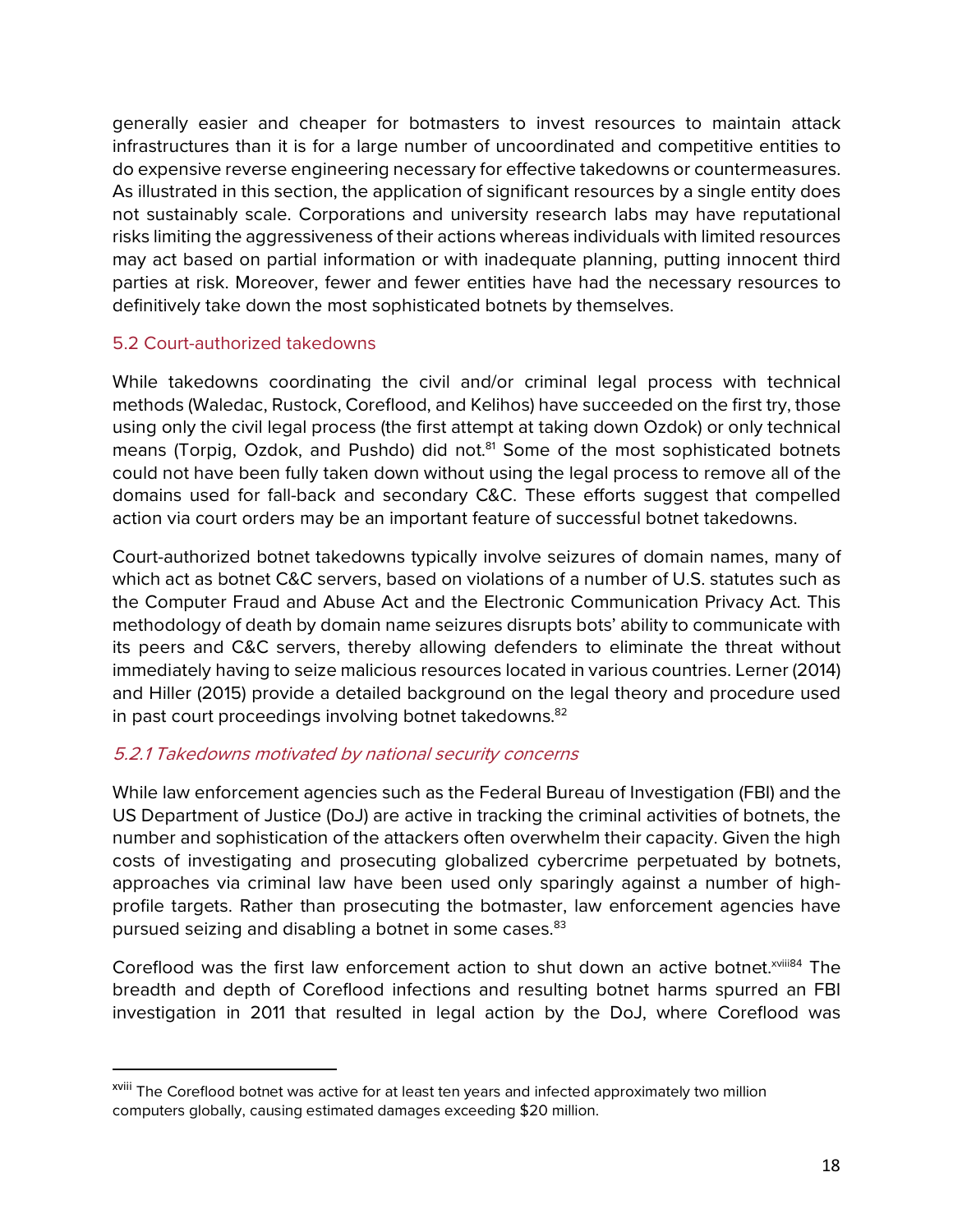described as a threat to national security in the initiating complaint. Xix The government initiated and won a civil suit in federal court, seeking a temporary restraining order (TRO) allowing it to replace servers, collect IP addresses, and deliver a disabling command. $x$ Instead of aiming to arrest and imprison the as yet unknown perpetrators of the botnet, this action was designed to stop the operation of the malicious software installed on unsuspecting user computers. Using the TRO, the government seized C&C servers and redirected botnet traffic to substitute servers, disabling botnet functions and enabling victims to remove the Coreflood software from their computers.<sup>85</sup> In dealing with subsequent botnet cases, the FBI and DOJ have often relied on corporate assistance in executing operations while the judicial actions and mitigation techniques have typically been implemented by the government.

# 5.2.2 Takedowns motivated by corporate interests

 $\overline{a}$ 

Before the Coreflood action, Microsoft announced the "first of its kind" takedown based on collaborative technical and legal action targeting the Waledac botnet in February 2010.<sup>86</sup> Apart from being able to send 1.5 billion unsolicited spam emails per day, the botnet software modified the Microsoft Windows operating system, suspended authentic security updates, and caused users to install fake, injurious "security" software.<sup>87</sup> Consequently, Microsoft received thousands of complaints from customers, who attributed their computers' malfunctioning to defects in Microsoft products.<sup>88</sup> In response, Microsoft pursued an offensive strategy as part of its Operation b49 to disrupt the 277 domain names that were used for communications among the tiers of the botnet.<sup>89</sup> This involved taking swift and secret action to take the botnet domain names off the Internet before the botnet controllers could change their location.90

This was the first time in history that a court had granted an ex parte TRO forcing a domain registrar to take 277 domains used as C&C entry points for the Waledac bots out of service.<sup>91</sup> Microsoft sued 27 John Doe defendants that were registered as the owners of the domain names, based on allegations of violations of the Computer Fraud and Abuse Act, CAN-SPAM Act, Electronic Communications and Privacy Act, false designation of origin and trademark dilution under the Lanham Act, trespass to chattels, and unjust enrichment and conversion. Additionally, Microsoft requested an ex parte proceeding and a Preliminary Injunction to instruct the domain name registrar, VeriSign, to "lock" the domain names while it attempted to identify the owners of the domains and serve process upon them.<sup>92</sup> The technical sinkholing followed methods described in published analyses of Waledac.<sup>93</sup> In the next three years, Microsoft undertook seven additional takedowns both with and without law enforcement partnerships by building upon legal framework of

xix Alleging violations of 18 U.S.C. §§ 1343, 1344, and 2511, respectively. The specific charges against the unknown Coreflood botnet operators included wire fraud, bank fraud, and unauthorized access to electronic communications. See: Hiller, "Civil Cyberconflict."

xx Sending a temporary disabling "stop" command was authorized "only to computers reasonably determined to be in the United States." See: Hiller, "Civil Cyberconflict."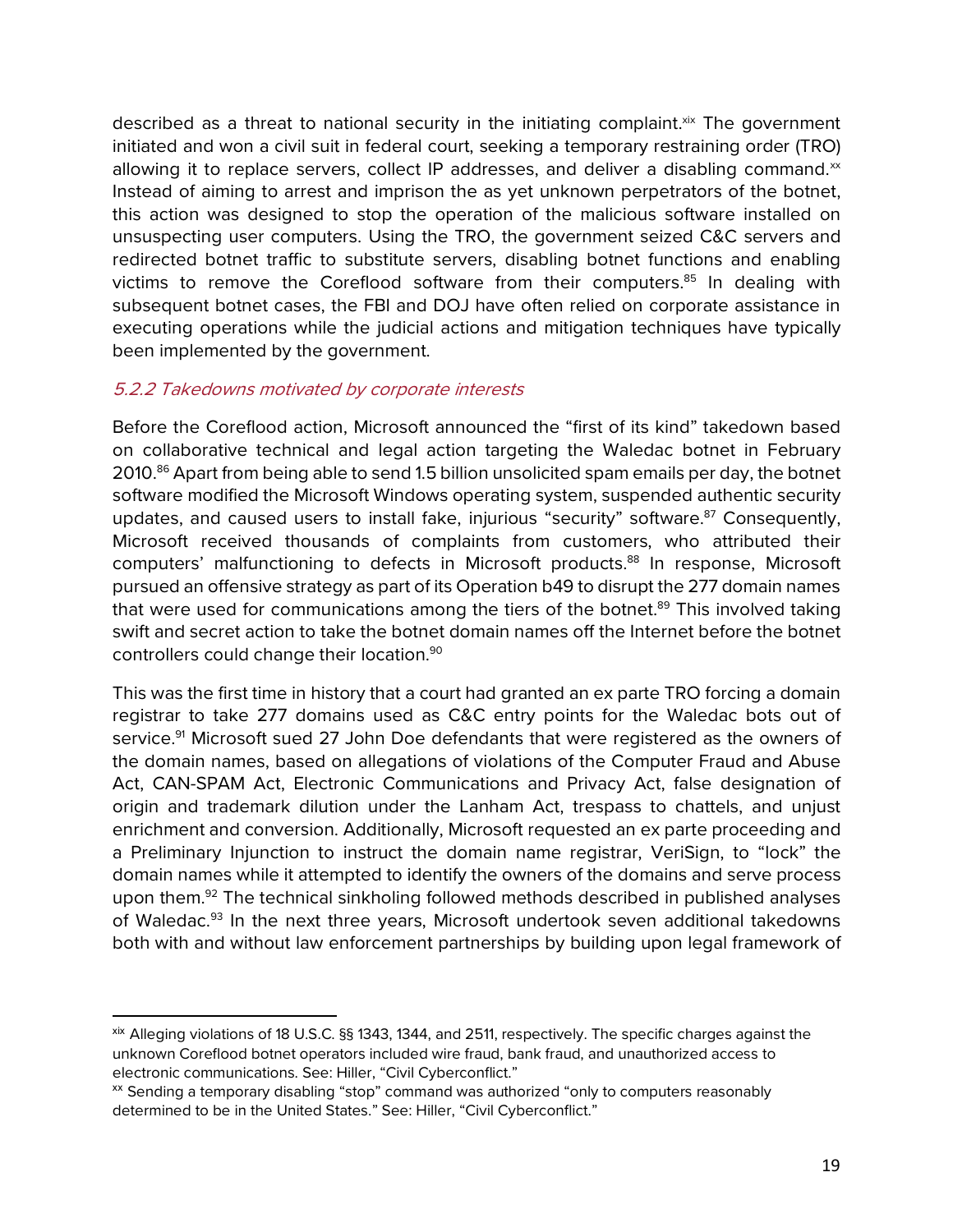the Waledac takedown.<sup>94</sup> These civil lawsuits have created the legal precedent for suing botnet operators and dismantling botnets.

# 5.2.3 Challenges involved in court-authorized takedowns

This section describes the challenges associated with court-authorized botnet takedowns using particular cases as examples.

# 5.2.3.1 Establishing local jurisdiction

In 2011, Microsoft sued an individual and limited liability company located in the Czech Republic, and John Does, in order to disable the Kelihos botnet.<sup>95</sup> Despite both known defendants being outside of the U.S., jurisdiction was established in a Virginia court based on their business activities in Virginia, the malicious code directed at persons in Virginia, and botnet activity involving Virginia-based computers.<sup>96</sup> Thus, the litigation illustrated that the geographical location of a defendant outside the U.S. is not necessarily an impediment to legal action when the domain registry (in this case VeriSign), or registrar, is located in the U.S. and thus subject to the court's jurisdiction. As the takedown cases show, the location of ICANN in the U.S. as a California incorporated entity has been helpful since U.S. courts could exert jurisdiction and order ICANN to take measures to block and transfer domain names and IP addresses used for criminal purposes.

However, this also illustrates the jurisdictional limitations of U.S. courts. Court-authorized botnet takedowns depend on the location of major structural entities of the Internet infrastructure such as ICANN and VeriSign in the United States. The significant extent of cooperation by foreign courts and law enforcement with Microsoft and U.S. court requests showed that while not impossible, it is difficult and time consuming for law enforcement to follow criminals across international boundaries. Criminals who prey on consumers in foreign countries are particularly unlikely to be arrested, or followed, across international jurisdictional boundaries. $97$  The resources and expertise are simply not available to the local entities who otherwise would be the ones most appropriately protecting the public.<sup>98</sup>

# 5.2.3.2 Requesting the cooperation of foreign domain registries and registrars

Disabling the Coreflood botnet, the first law enforcement takedown attempt, involved cross-border action. This is because the seizure of domestic C&C computers alone would not have disabled the botnet for any length of time given that many botnet servers were located around the world, outside the jurisdictional reach of U.S. courts. While the FBI targeted U.S.-based servers, the court ordered the domain name providers to "impose a registry lock on the Internet domain name<sup>[5]"</sup> including any account associated with it.<sup>99</sup> This strategy effectively avoided ICANN's participation using a court order issued to the domain providers. Domain providers were mainly located in the U.S. with some in Singapore, the U.K., and Australia, whose voluntary cooperation assisted the takedown.<sup>100</sup>

Many of Microsoft injunctions and orders have also included deferential requests for foreign cooperation to stop the spread of harmful botnets. As part of the legal action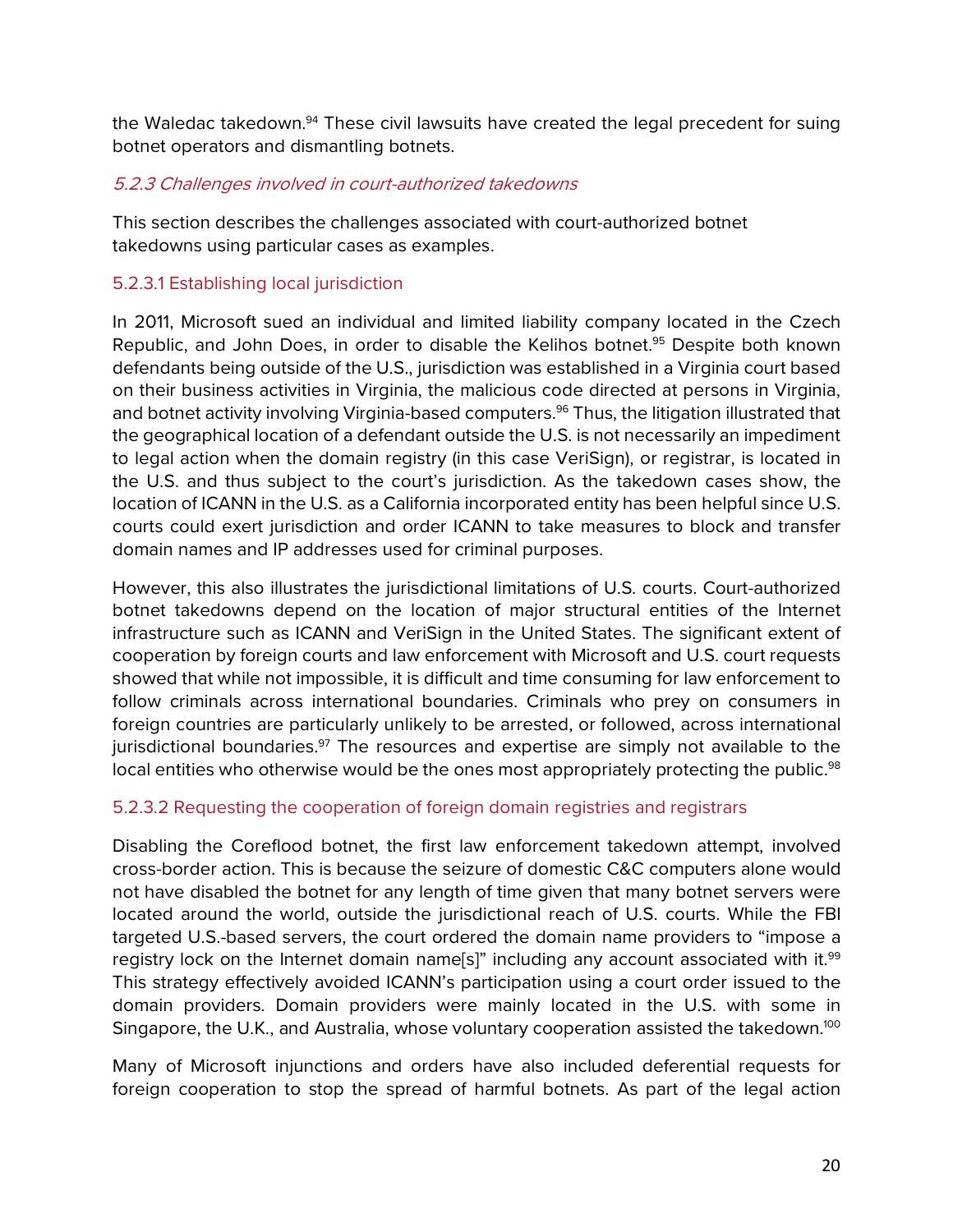against the Zeus botnet, ICANN was directed to forward the court order obtained by Microsoft to specified foreign registries. In requesting international cooperation, the Preliminary Injunction stated: "This Court respectfully requests, but does not order, that foreign domain registries and registrars take reasonable steps to work with Plaintiffs to ensure that Defendants cannot use the Appendix A domains to control the botnet."<sup>101</sup> Similarly, the takedown of the Nitol botnet, which utilized an Internet domain (3322.org) from China for its C&C communications, was assisted by cooperation from Chinese authorities and Chinese CERT. Third parties including registries, registrars and subdomain hosting entities also assisted Microsoft in blocking over 7,000 domains from being registered for use in the Bamital botnet.<sup>xxi</sup> However, if botnet operators had used foreign domain name registrars in jurisdictions that are not cooperative to US law enforcement, court takedown orders would likely be delayed or ignored.<sup>102</sup>

#### 5.2.3.3 The existence of safe havens in law enforcement

 $\overline{a}$ 

In more recent botnet cases, Microsoft has adopted increasingly coordinated efforts with law enforcement to pursue botnet operators in addition to taking down botnets. As the company launched Operation b54 to tackle the Citadel family of botnets in 2013, the FBI coordinated with Europol and law enforcement counterparts in more than eighty nations to encourage voluntary worldwide action against the botnet.<sup>103</sup> While the coordinated effort did not lead to the arrest of Aquabox, the alleged Citadel master, it did result in the disruption of almost 90% of the Citadel botnet.<sup>104</sup> Microsoft heralded its Citadel operation as a success, and as the emergence of a new framework, describing the action as "a real world example of how public-private cooperation can work effectively within the judicial system, and how 20th-century legal precedent and common law principles dating back hundreds of years can be effectively applied toward 21st-century cybersecurity issues."<sup>105</sup> The FBI also recognized the heightened importance of public private partnerships and international coordination.106

In the case of the ZeroAccess botnet, the botnet's international reach necessitated a coordinated effort with the FBI, Europol's European Cybercrime Centre, and industry partners.<sup>xxii</sup> When the botnet owners attempted to use substitute IP addresses to avoid a shutdown, Microsoft coordinated with its partners; Europol's European Cybercrime Centre (EC3) took immediate action to coordinate with member country law enforcement agencies, led by Germany's Bundeskriminalamt's (BKA) Cyber Intelligence Unit, to quickly track down those new fraud IP addresses."<sup>107</sup> The changing approaches to the botnet takedowns from a solely privately led civil suit, to the Citadel and ZeroAccess

xxi Some third parties such as VeriSign were located in the United States, while others included the National Internet Exchange in India, the Public Interest Registry in charge of .org registrations, and administrators/hosts of domains in South Korea, Czech Republic, and the Netherlands. See: Complaint at 6–7, Microsoft Corp. v. John Does 1–18, No. 1:13-CV-139 (Jan. 31, 2013).

xxii The ZeroAccess botnet engaged in click fraud, identity theft, and DoS attacks using eighteen servers located in Latvia, Luxembourg, Switzerland, the Netherlands, and Germany. See: Ex Parte Temporary Restraining Order and Order to Show Cause Re Prelim. Inj. at 4–5, Microsoft Corp. v. John Does 1–8, No. A13-CV-1014SS (W.D. Tex. Nov. 25, 2013)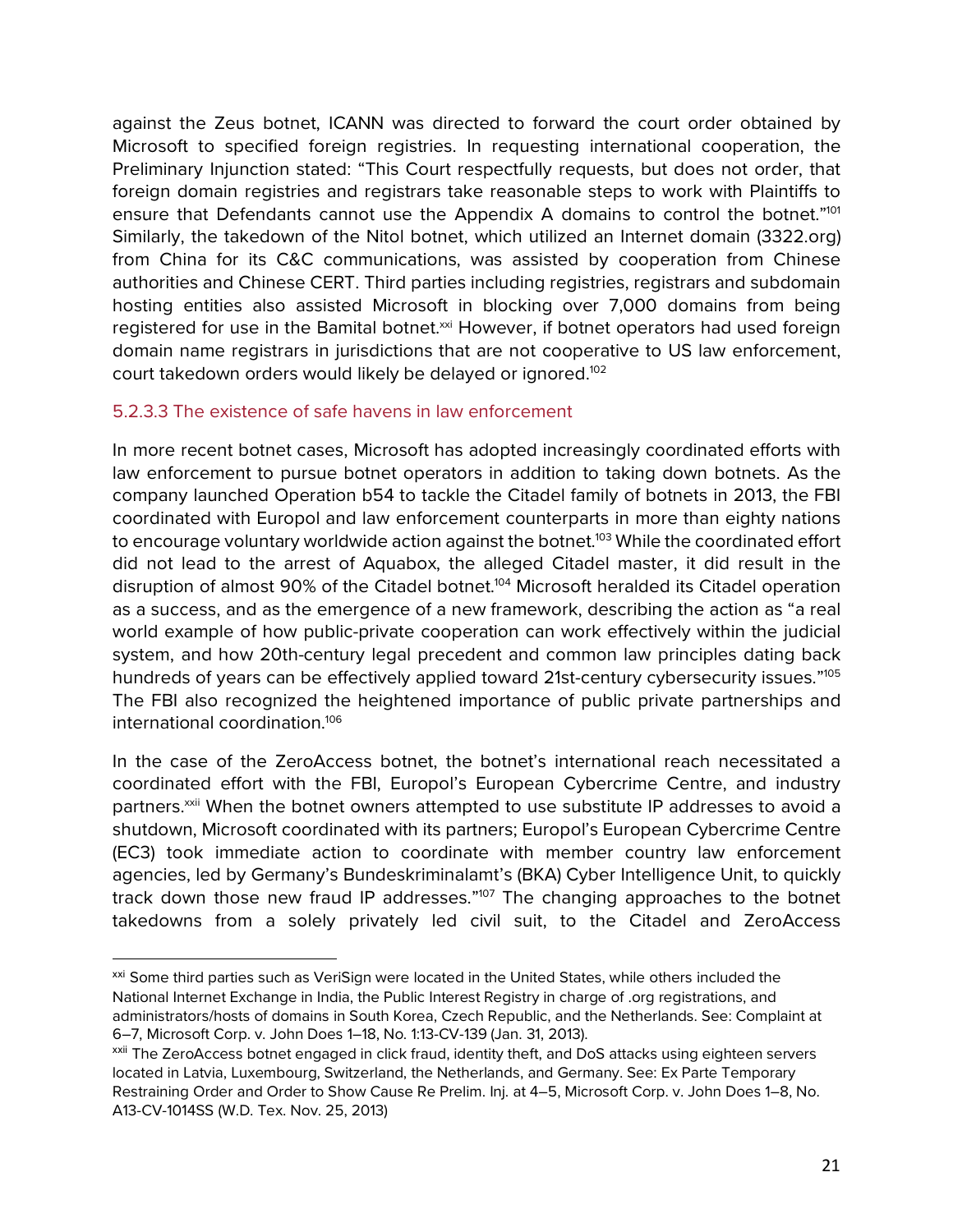collaborations with law enforcement around the world, provide evidence that the fight against botnets and botmasters has evolved towards an increasingly networked framework that depends on cooperation from a range of global partners.

However, in cases where botnet infrastructure or operators are located in unfriendly jurisdictions or traditionally uncooperative regimes, coordinating a takedown or bringing the botmaster to justice becomes exponentially more challenging, if not impossible. For instance, although the individual in charge of the Kelihos botnet, a man named Peter Yuryevich Levashovman who was known as "one of the world's most notorious criminal spammers",108 was indicted in 2009 for his operation of the Storm botnet, he remained outside the reach of US law enforcement for more than a decade. A resident of St. Petersburg, Russia, Levashov was arrested by authorities in Spain, a strong U.S. ally on cybercrime, while he was on vacation with his family.<sup>109</sup>

Some nations are alleged to let botnet operators attack foreign entities with impunity, in some instances because the cybercriminal outfits are paying off corrupt officials and in other cases because the government views such actors as national assets and actively sponsors such tactics.<sup>xxiii</sup> Russia, for instance, does not even allow for offenders to be extradited to the country where the offence has been committed under any circumstances.<sup>110</sup> As a result, much botnet activity is directed from outside of Western countries and often, US law enforcement can target botmasters and their clients only when they travel outside of the borders of an uncooperative jurisdiction.<sup>111</sup> Kim et al. suggest that to avoid increased risk of punishment in the US, attackers may strategically situate the botnet infrastructure in regions where the risk of punishment is perceived to be lower.<sup>112</sup>

Consequently, there exist safe havens where botnet operators are free to use the Internet to commit crimes affecting victims in multiple jurisdictions but highly unlikely to face arrest and punishment for these crimes. While law enforcement authorities must respect international borders in their pursuit of justice, botnet-based attacks and crimes have no such restrictions on their destructive reach. There is thus a need for improved country-tocountry collaboration to minimize the existence of safe havens for botnet operators.

# 5.2.3.4 Slow multi-jurisdictional law enforcement investigations

 $\overline{a}$ 

Based around specific jurisdiction, law enforcement is at best unwieldy across national boundaries given the long-winded procedures U.S. cyber investigators have to follow even when collaborating with close allies. Mutual Legal Assistance Treaties (MLATs) govern data exchanges across jurisdictions. MLAT requests must travel through multiple levels of diplomatic and legal bureaucracy, and are answered at the discretion of the country that receives the request. However, the MLATs process was developed in the 1970s and was not designed to accommodate complex cyber investigations. It takes an average of 10 months for the U.S. to respond to another nation's MLAT request – and when the U.S.

xxiii Historically, when the U.S. would approach countries like Russia to seek help with investigating an individual, it appeared at times that the regime would use the tip "as a way to recruit for its own law enforcement or intelligence agencies". See: Bradley Barth, "Cybercriminals Find Many Safe Havens."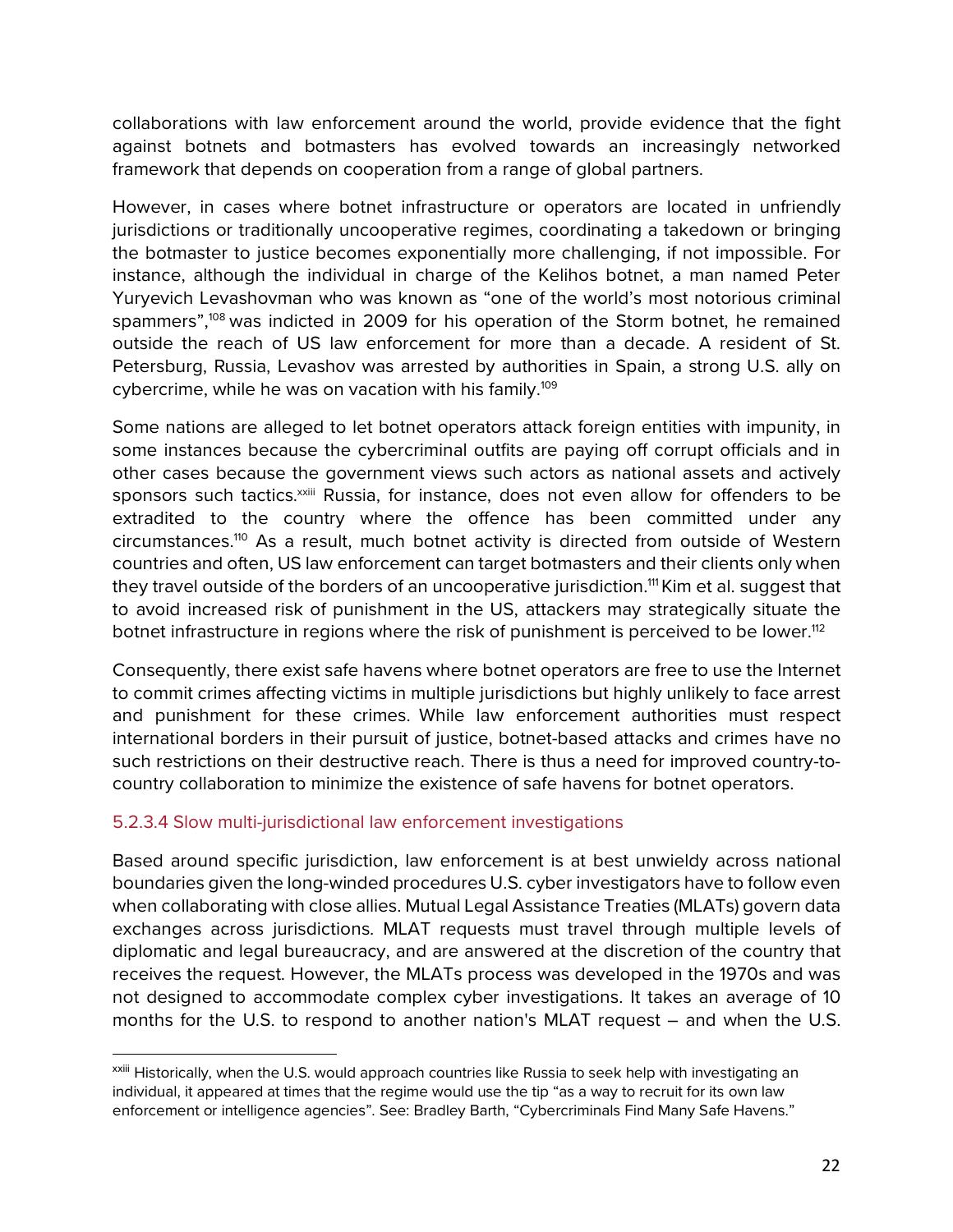requests information from a foreign entity, a 10-month response time is a "best casescenario."xxiv While botnet operators often move quickly to erase traceable records of their actions online, such delays can severely damage the effectiveness of an investigation. Speaking on the DoJ's fight against botnets, Assistant Attorney General Caldwell identified the slow MLAT process as a factor that has "harmed our relationships with foreign law enforcement agencies".<sup>113</sup>

Additionally, countries have mismatched legal assistance treaties, conflicting laws, and differing norms with no comprehensive framework for navigating cross-border jurisdictional disputes. Such a patchwork of laws and rules impedes law enforcement action against botnets, even when the source of an attack is well identified. Some of these legal challenges were first broadly identified in the Budapest Convention on Cybercrime that came into force in 2004 and was developed to address many of these jurisdictional issues, but it is uncertain whether the treaty has led to a greater degree of cooperation between law enforcement agencies and governments.<sup>xxv</sup> The present cooperation in detection, investigation, and prosecution both domestically and internationally, including the Convention, is insufficient for relieving the global threats posed by botnets. Therefore, agreements between countries are needed to prosecute cyber-crime in a consistent and coordinated way.

# 5.2.3.5 Finding motivated plaintiffs

 $\overline{a}$ 

The aggressive civil actions by Microsoft highlight the proactive role of the private sector in addressing a thorny and seemingly intractable global problem. The legal approach used by Microsoft reduced botnet activity and helped users with infected computers apart from generally increasing the level of cybersecurity. Although similar civil lawsuits could be used by many private entities to exert economic pressure on botnet operators, it is important to note that Microsoft was incentivized to act against actors who damaged its reputation and competitiveness by counterfeiting and mimicking its products, as well as weakening its advertising business model through click fraud. This led the company to not be complacent in its attempt to mitigate the problem and develop the most cost-effective solution. $x<sub>vi</sub>$ 

xxiv A 2013 study found that the average "turnaround" time for an MLAT request is ten months, "with some requests taking considerably longer." See: Clarke, Richard, et. al. "Liberty and Security in a Changing World." p. 227; David Bitkower, "International Conflicts of Law Concerning Cross Border Data Flow and Law Enforcement Requests."

xxv These include: "Recognising the need for cooperation between States and private industry in combating cybercrime and the need to protect legitimate interests in the use and development of information technologies; (and) Believing that an effective fight against cybercrime requires increased, rapid and wellfunctioning international cooperation in criminal matters". See: Council of Europe, "Convention on Cybercrime."

xxvi Concerning its civil actions to dismantle botnets, a Microsoft lawyer, Richard Boscovich, explained, "We're not a charitable corporation, obviously. But there are some times when it makes good business sense to actually do good in the community as well. It's one for those intersections where business and being a good corporate citizen actually complements each other." See: Brian Krebs, "Microsoft Responds to Critics Over Botnet Bruhaha."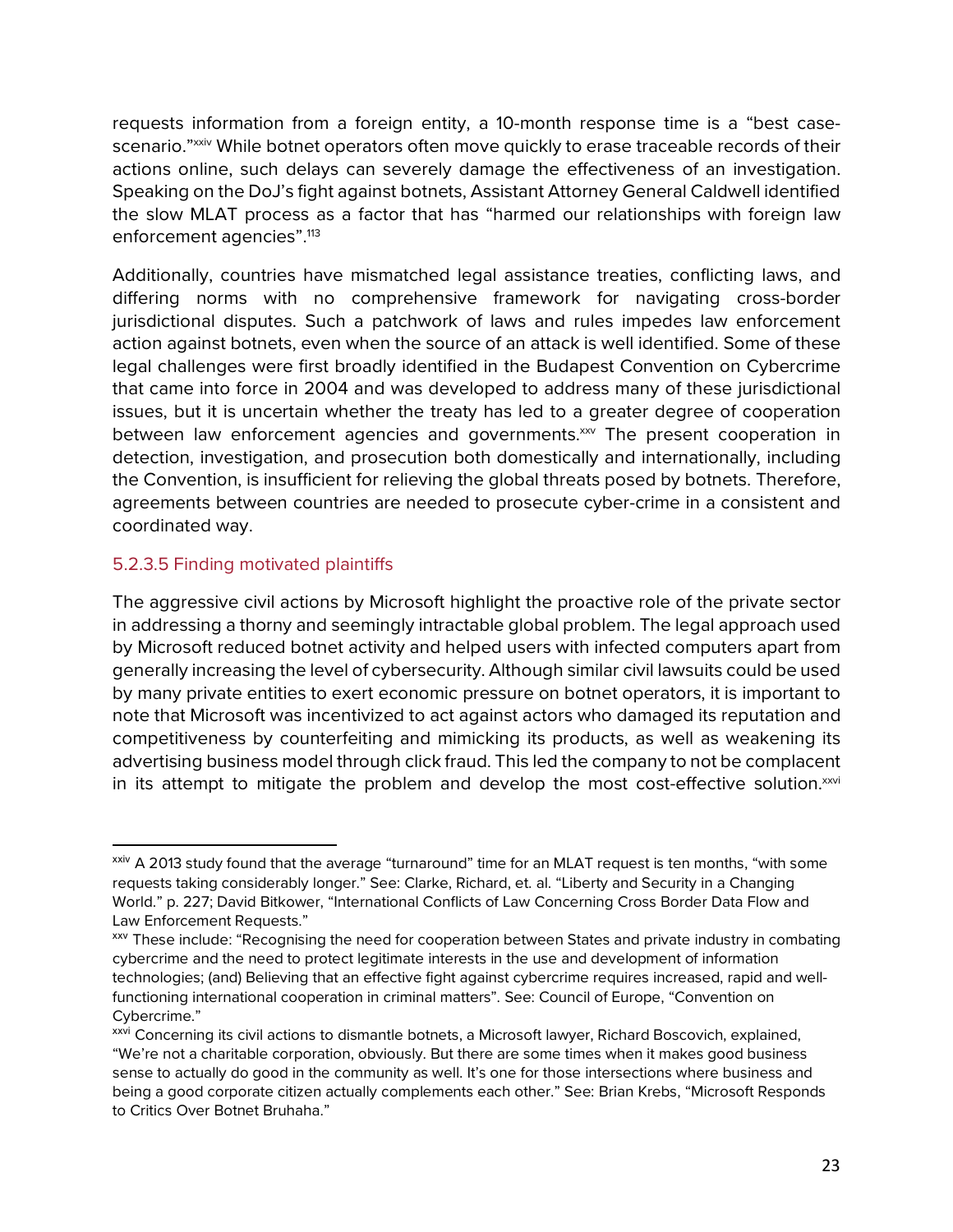However, finding other private entities with similarly high stakes in the fight against botnets could prove difficult. xxvii

# 5.2.3.6 The long-term ineffectiveness of domain name takedowns

In its offensive against the Strontium botnet launched by a cyber-espionage hacking group known as Fancy Bear or APT28 that has been connected to attacks related to the 2016 U.S. presidential election among other high-profile attacks,<sup>114</sup> Microsoft sought to temporarily seize 22 Fancy Bear domains, including the ActBlues[.]com address used in an attack on the Democratic Congressional Campaign Committee.<sup>xxviii</sup> However, almost as soon as Microsoft began sinkholing the domains, Fancy Bear responded by registering another batch of names that sent Microsoft back to court for a supplemental order to seize the new addresses. The cat-and-mouse game has continued unabated with Microsoft painstakingly analyzing Fancy Bear's choices of domain names, registrars and webmail providers, and even developing a list of 140 words most likely to appear in a Fancy Bear domain. By March 2017, Microsoft had been back five times for supplemental orders, and grabbed a total of 70 domains from the Russians.<sup>115</sup> Although Microsoft has concluded in court filings that its efforts have had "significant impact" on Fancy Bear's operations<sup>116</sup> and has streamlined the takedown process such that a new domain can be challenged and seized in as little as 24 to 48 hours,<sup>117</sup> the only response from Strontium operators so far has been to calmly register more command-and-control domains with each wave of takedowns.<sup>xxix</sup>

This shows that despite having the resources of a well-equipped corporation, domain name takedowns can only represent part of the approach in botnet mitigation. Other factors such as successful criminal prosecutions of botmasters remain valuable measures because "systems don't rebuild themselves without the master".<sup>118</sup> In fact, arrests of two botnet masters in the past three years "led to a huge and almost immediate halt in the use of those malicious creations."<sup>119</sup> One security researcher has argued that takedowns are ineffective and trigger countermeasures, comparing botnet takedowns to seizing the

xxvii Facebook cooperated with the FBI to takedown a botnet that spread through its users, providing users with software to uninstall the malware. However, Facebook did not file a civil suit or otherwise lead the effort in the way that Microsoft did. See: Facebook Security, "Facebook and the FBI Partner to Take Botnet Offline."

xxviii Instead of registering generic domains for its cyber espionage operations, Fancy Bear often picked domain names that look-alike Microsoft products and services, such as livemicrosoft[.]net and rsshotmail[.]com, in order to carry out its hacking and cyber espionage campaigns. This inadvertently gave Microsoft an opportunity to drag the hacking group with "unknown members" into the court of justice by alleging that Strontium has created command-and-control domains "designed to cause harm to Microsoft, its customers and licensees, and the public." See: Microsoft Corp. v. John Does 1–2, Civil Action No: 1:16- CV-993 (E.D. Va.). (For unsealed court documents, see: "Strontium." August 6, 2016. Accessed July 24, 2018. https://www.noticeofpleadings.com/strontium/#)

xxix As part of streamlining the domain takedown process, a retired judge has been appointed to serve as an independent "court monitor" overseeing the takedown requests. Additionally, Microsoft has sought an order to prospectively seize a list of none thousand other Microsoft-themed domains from Fancy Bear that have never been registered, but which the company's algorithms suggest might be used in the future. See: Microsoft Corp. v. John Does 1–2, Civil Action No: 1:16-CV-993 (E.D. Va.).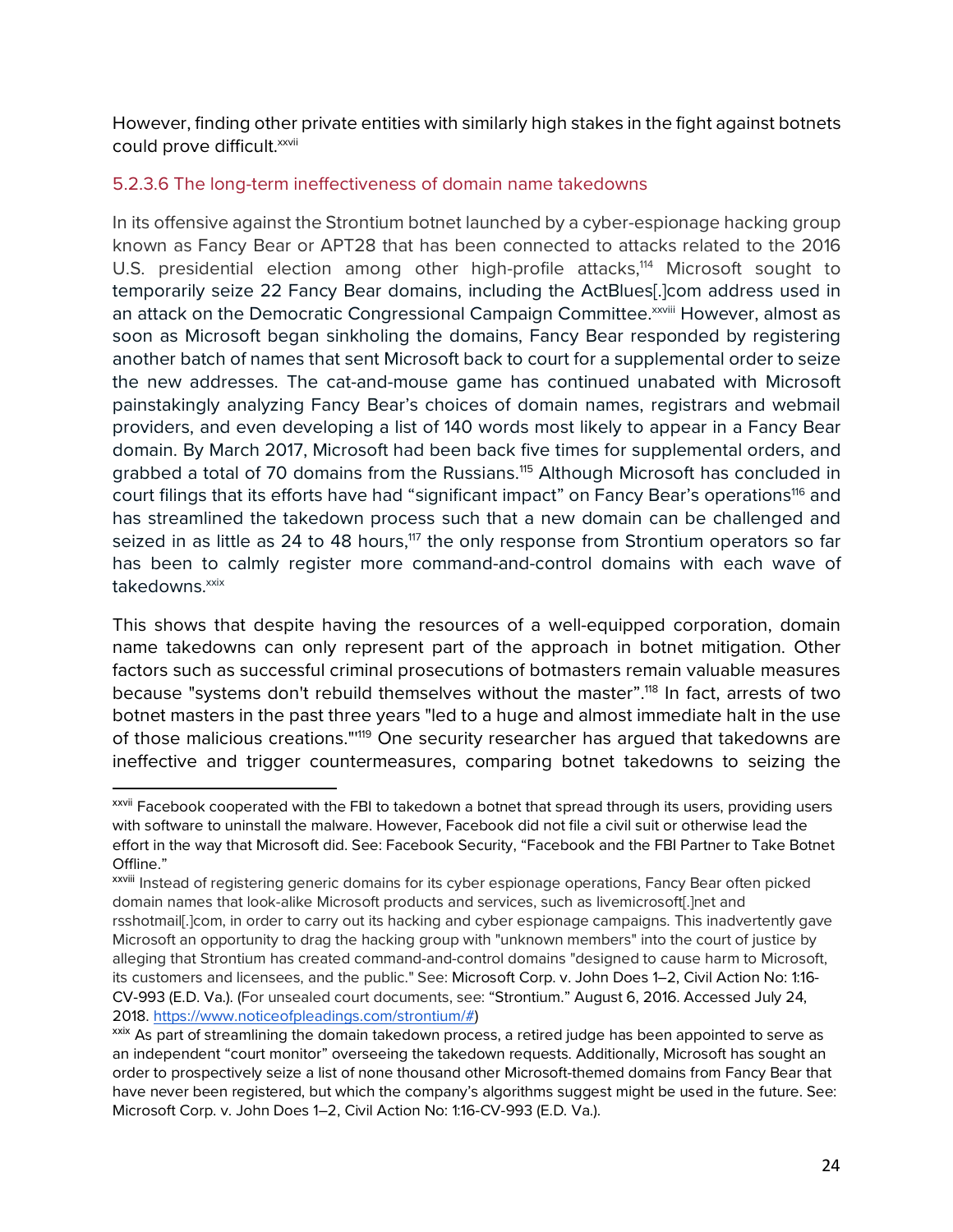baseball bat from a habitual home invader.<sup>120</sup> He argues that the criminal will just buy a new bat, or even worse, buy a gun, making him more dangerous in the future, stating that "[I]t's obvious that the criminals using Citadel won't stop doing cybercrime."<sup>121</sup> While effective for short-term disruption, domain seizures and takedowns would merely result in attackers updating their software and improving their defense mechanisms, thereby making proactive measures the only viable means of mitigating botnets in the long term.<sup>122</sup>

As illustrated in this section, botnet takedowns are analogous to playing a game of whacka-mole in that they represent a highly reactive approach to defense against persistent adversaries. The ability of botnet operators to move attacks across national borders in an agile manner while defenders face a myriad of jurisdictional and coordination challenges further boosts the benefit–cost ratio for botnet operators pursuing an expanding range of attacks and exploitations. The next section discusses measures to more proactively address the root causes of the emergence of botnets.

# 6. Potential interventions along the botnet attack chain: A way forward

The above discussion shows that the emergence of botnets and corresponding ad-hoc takedown efforts thus far have been ineffective for long-term and sustainable botnet mitigation. As security researchers and law enforcement engage in more botnet takedowns, botmasters implement more resilient features, resulting in endless cat-andmouse escalation. As explained in Section 2, botnets are a classic example of an economic externality. Since market forces cannot sufficiently tackle this phenomenon, intervention is required. Given the interplay of moves and counter-moves by botmasters and defenders, it is apparent that technical interventions alone are insufficient to curb the spread and use of botnets that continue to adopt increasingly sophisticated methods to achieve malicious ends.

Botnets will continue to operate and spread unless proactive steps are taken to address the factors that enable botnet attacks and exploitations rather than only mitigating its symptoms. However, comprehensive and effective interventions are difficult because operating a botnet involves a number of stages, and each stage can be accomplished in multiple different ways. First, a botnet must infect machines by exploiting technical insecurities or via social engineering. Second, it must establish communications between the C&C servers and infected bots to carry out C&C commands. Finally, it must perform the task it was developed or rented for, i.e. take money or data back to the botmaster, or disrupt a particular service or website via a DDoS attack. Analyzing each of these stages core to the functionality of a botnet can help explain why botnets persist, and aid in finding effective interventions. Consequently, no one solution exists. Instead, a multitude of steps and policy interventions are needed to holistically tackle threats posed by botnets by exploiting weaknesses in the botnet attack model as well as reducing the safe havens in which they operate.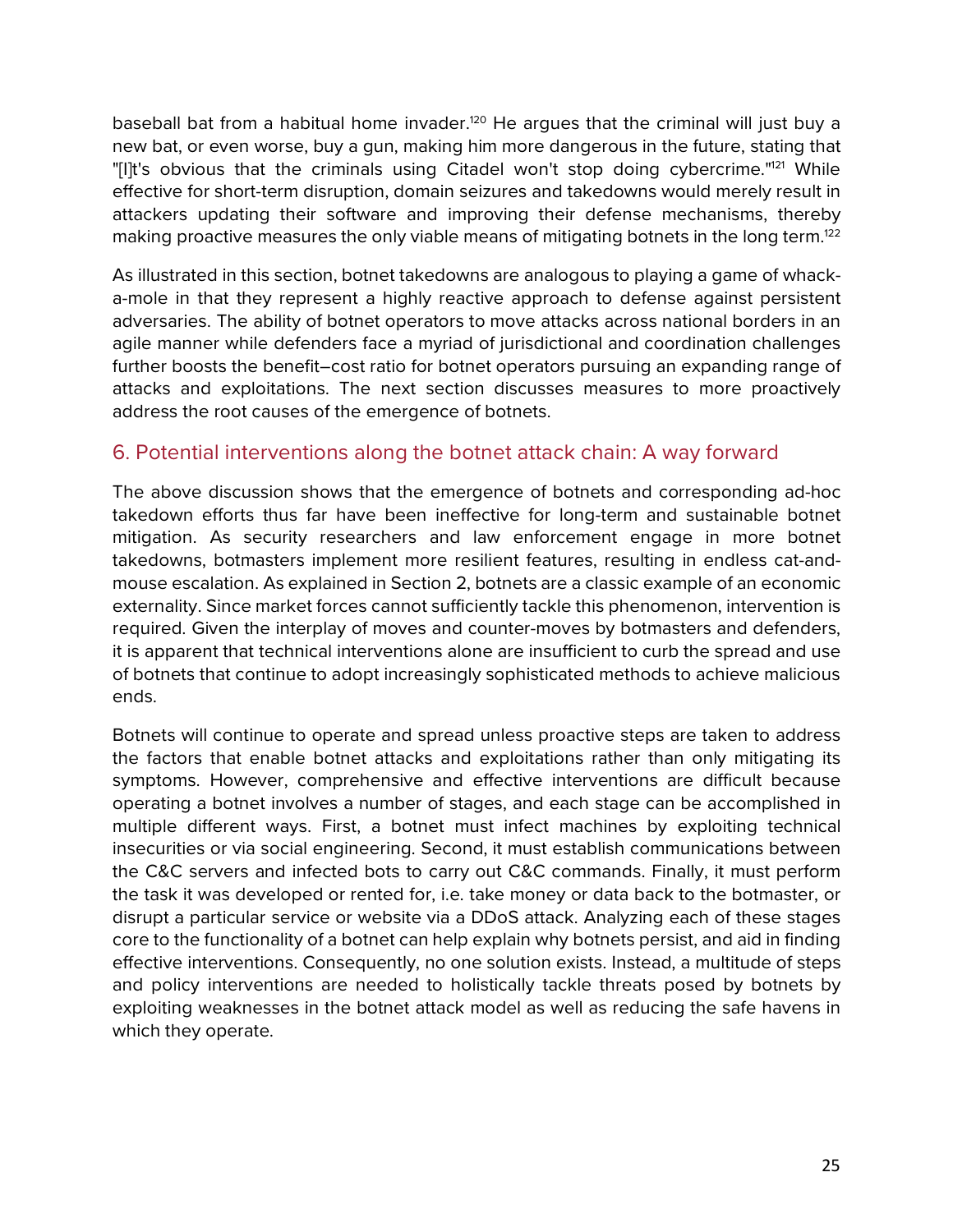#### 6.1 Preventing and Tracking Botnet Infections

 $\overline{a}$ 

The first challenge in building a botnet is that of infecting machines at scale. Since bots are recruited to be part of a botnet by exploiting vulnerabilities in insecure devices, a first line of defense could be the widespread enforcement of certain minimum security standards for manufacturers. However, this can prove to be difficult in practice since the incentives of users and market players not aligned with the public goal of better security as discussed in Section 2. What exacerbates the challenge of coordinating technical fixes and promulgating new policy to safeguard consumers is that botnets can exploit insecure devices from any part of the world to attack victims located anywhere. A recent case study is that of the Mirai botnet that had the bulk of its infections (41.5%) stemming from IoT devices located in Brazil, Colombia, and Vietnam, whereas the botnet's victims were distributed across 85 countries and heavily concentrated in the U.S. (50.3%), France (6.6%), and the U.K. (6.1%) among others.<sup>xxx</sup> Mirai's reach extended across borders and legal jurisdictions, and it infected devices with little infrastructure to effectively apply security patches in regions considered by the black market to have ample low-quality hosts used for proxies and DDoS attacks.

While many vulnerabilities can be avoided using existing security tools and practices, adoption remains a significant challenge given the lack of awareness, expertise or market incentives. The case of the Mirai botnet illustrates the need for globally accepted security standards and practices in the development of Internet-connected devices. To achieve this, a recent U.S. government report recommends that industry should establish internationally applicable standards and the federal government should "promote international adoption of best practices and relevant tools through bilateral and multilateral international engagement".<sup>123</sup>

However, even if the majority of obvious security vulnerabilities were removed by IoT device and other manufacturers via market or regulatory incentives and pushback, there would still be room for botnet infestations via social engineering attacks.<sup>xxi</sup> Even users with heightened awareness of security risks and solutions remain vulnerable to attacks involving social engineering, which continues to be notoriously difficult to counter given the shifting tactics adopted by attackers in response to their targets' security behaviors. xxxii Nevertheless, the widespread adoption of baseline security tools and practices would have a significant impact in reducing botnet activity resulting from increasingly available

xxx Mirai's infection patterns could possibly have been strongly influenced by the market shares and design decisions of certain consumer electronics manufacturers in those regions. See: Antonakakis et. al., "Understanding the Mirai Botnet."

xxxi Such attacks typically involve some form of psychological manipulation, causing unsuspecting victims to reveal sensitive information, click a malicious link, or open a malicious file to trick users into downloading malicious software.

xxxii Research has shown that attackers shift tactics in response to targets' security behaviors. For instance, targets who employed two-factor authentication received specially designed phishing crafted to capture both passwords and authorization codes. See: Kleemola et al., "London Calling: Two-Factor Authentication Phishing From Iran."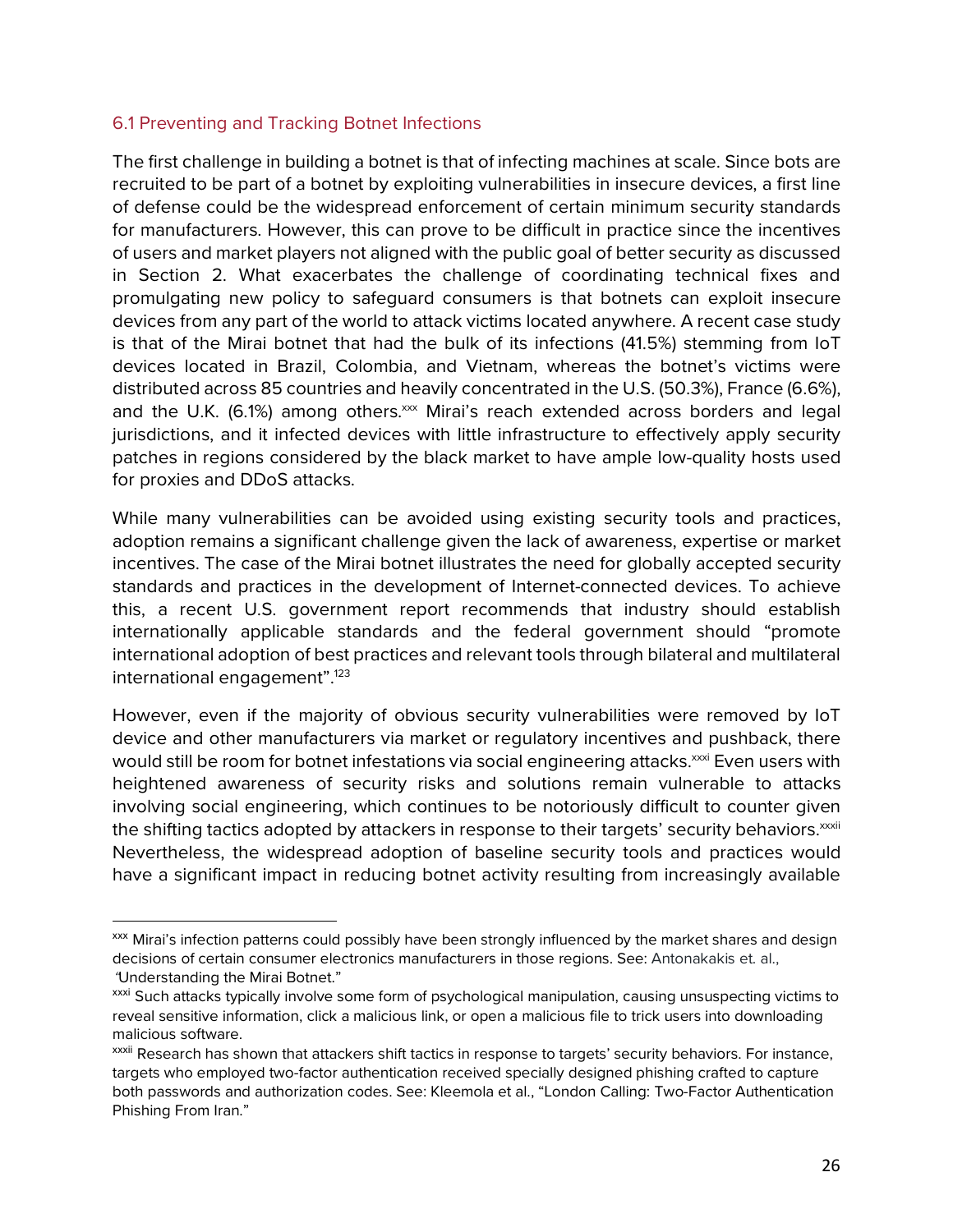unsecured devices.xxxiii Additionally, a move from optional to mandatory baseline security features on user devices and accounts causing minimal inconvenience to users could help mitigate some of the security concerns associated with low user adoption.<sup>xxxiv</sup>

# 6.2 Disrupting Botnet Communications

 $\overline{a}$ 

The aforementioned discussion shows that botnets significantly rely on utilizing domain names to support agile C&C infrastructures (Section 3), and that domain name takedowns remain the predominant means of stopping botnet attacks and exploitations (Section 5). This highly-reactive approach where botnet operators continue to register domains and defenders must continue to take them down is not sustainable for mitigating botnet attacks and exploitations over the long term. Furthermore, by analyzing seven years of data on the C&C servers of botnets that have engaged in attacks on financial services, Tajalizadehkhoob et al. show that the speed with which providers take down C&C domains has only a weak relation with C&C occurrence rates, concluding that attackers have little to no preference for providers who allow long-lived C&C domains.<sup>124</sup> This suggests that pro-actively mitigating botnet-related DNS abuse rather than reactive domain name takedowns could be helpful for addressing the source of the problem. While past work in this area has focused on building DNS reputation systems to distinguish legitimate domains from malicious ones and adding malicious domains to blacklists, this does not prevent botmasters and their clients from registering new malicious domains even as their old domains become blacklisted. In this regard, proactive reputation systems that can accurately and automatically identify malicious domains before they start to appear on blacklists or at time-of-registration rather than later at time-of-use could contribute towards preventing botnet attacks and exploitations.<sup>xxxv</sup>

Additionally, requiring greater scrutiny to identify malicious domains could have a potential deterrent effect on the use of such domains for botnet infestations and communications. Liu et al. showed that there was flight of domain registrations from .cn to .ru in the use of domains for spam messages after significant new regulations by the China Internet Network Information Center in December 2009 that included requirements for formal paper documentation and validation, and limitations on individual registrations.125 Although

xxxiii IoT-based botnets saw a massive growth of 140% over the course of 2017 with no indication of any letup coming soon. See: "Spamhaus Botnet Threat Report 2017."

xxxiv Aatif Sulleyman, "Gmail Two-Step Verification: Less than 10% of Google Users Have Its Most Important Security Feature Enabled."; Marczak et al. showed that a significant number of subjects with specialized awareness of security risks did not enable optional security features on their devices or online accounts. See: Marczak and Paxson, "Social Engineering Attacks on Government Opponents: Target Perspectives." xxxv One approach that has been developed uses only time-of-registration features to establish domain reputation and predict malicious domains when they are registered at a 70% detection rate. See: Hao et al., "PREDATOR.";

Another approach relies on analyzing the unique characteristics of malicious use of DNS and distinguishing it from legitimate and professional uses of DNS services. Antonakakis et al. developed a dynamic reputation system using passive DNS data to classify domains and assign a reputation score to the new domains to identify malicious domains significantly before they appear on public blacklists. See: Antonakakis et al., "Building a Dynamic Reputation System for DNS."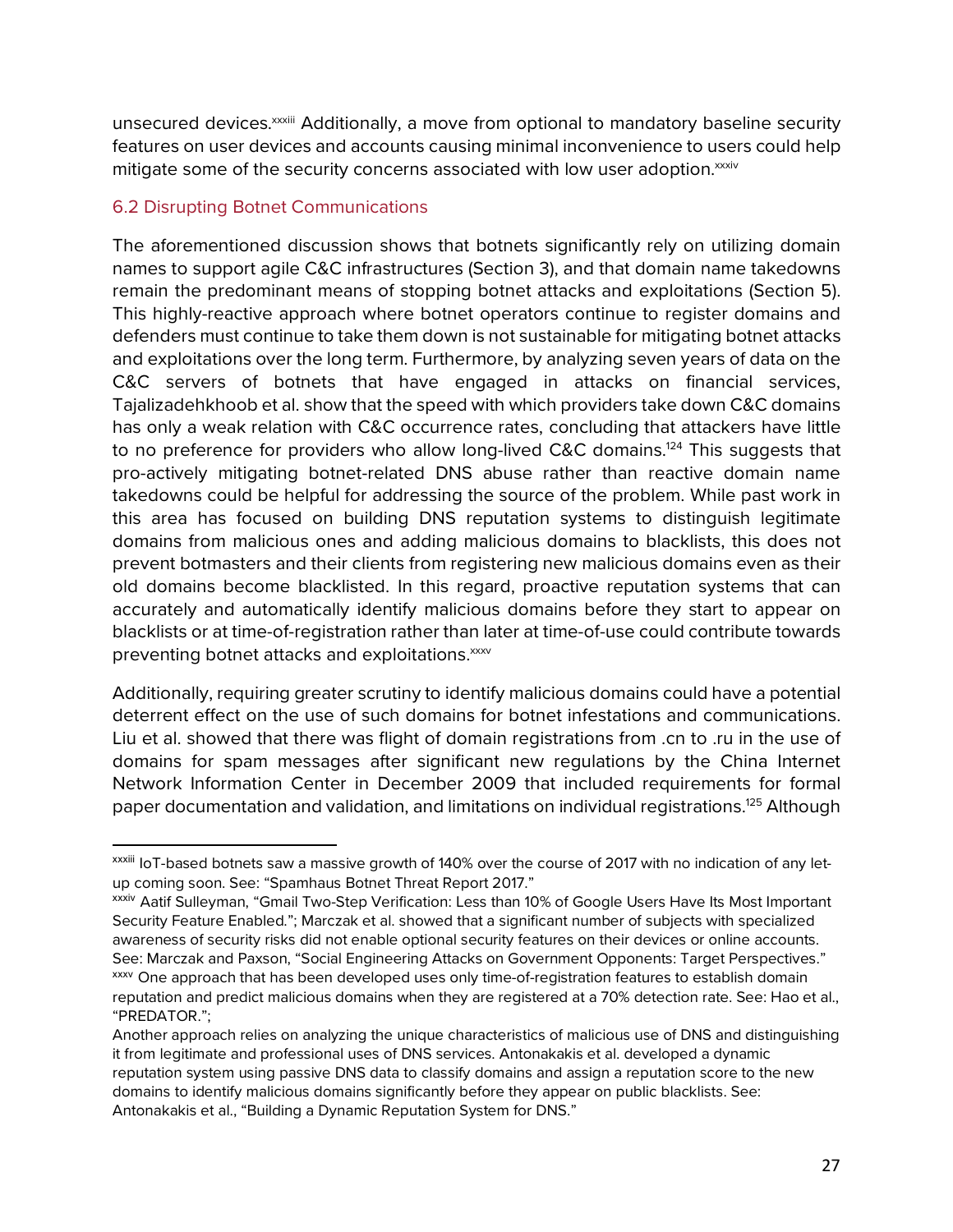it is plausible that more stringent identification requirements for domain registration may correlate with lower abuse rates, such policies may not be desirable for groups who rely on safe anonymous registration to exercise free speech and expression.<sup>xxxvi</sup> Similarly, price and registration restrictions appear to affect which registrars and registries cybercriminals choose for DNS abuse, making low priced domain names with easy registrations attractive attack vectors.<sup>126</sup> Nonetheless, the same qualities may be appealing for registrants with legitimate interests and the overarching goal of a free and open Internet. However, registries that do not impose registration eligibility restrictions can still reduce technical DNS abuse through proactive means such as identifying repeat offenders, monitoring suspicious registrations, and actively detecting abuse instead of merely waiting for complaints to be filed.

DNS abuse is not random. To ensure that counter-abuse efforts do not adversely affect non-malicious users, proactive botnet mitigation efforts should be focused on domain registrars and registries that enable high levels of abuse. Hao et al. observed that 46% of the spam domains come from just two registrars.<sup>127</sup> A report by ICANN's Competition, Consumer Trust, and Consumer Choice Review Team (CCT) also concluded that: "Certain registries and registrars appear to either positively encourage or at the very least willfully ignore DNS abuse."<sup>128</sup> Additionally, an ICANN-commissioned study found that two specific registrars had overwhelming rates of abuse and highlighted certain behaviors, such as spontaneous and bulk domain registration features, that appear to enable abuse and harm consumer trust.<sup>xxxvii</sup>

The high levels of DNS abuse concentrated in a relatively small number of registries, registrars and geographic regions that appears to have gone on unremedied for an extended amount of time in some cases suggest that focused counter-abuse efforts could increase costs for botnet operators. Currently, registrars and registry operators associated with extremely high rates of technical DNS abuse continue operating and face little incentive to prevent technical DNS abuse. While registrars oppose having more requirements placed on them, ICANN, as a non-profit organization with direct contractual relationships with registrars and registries, can use its authority to encourage proactive steps against DNS abuse. This is especially important since local interventions on a registry or registrar level are likely to be ineffective given that malicious actors appear quite resilient to localized efforts; such policy changes can in fact lead to displacements in

xxxvi A report from an ICANN Expert Working Group on gTLD Directory Services acknowledges that certain groups have legitimate needs for heightened privacy protection such as religious minorities under threat, journalists operating in hostile territory, free political speech, etc. See: ICANN Expert Working Group Final Report, "A Next-Generation Registration Directory Service (RDS)."

xxxvii More than 93% of the new gTLD registrations sold by China's Nanjing Imperiosus Technology appeared on blacklists. ICANN eventually suspended Nanjing in January 2017, citing its failure to comply with the RAA for reasons than its sustained high abuse rates. Another registrar, Alpnames Ltd., based in Gibraltar, was associated with a high volume of abuse. The study notes that this registrar used price promotions that offered domain name registrations for \$1 USD or sometimes even free. Moreover, Alpnames permitted registrants to randomly generate and register 2,000 domain names in 27 new gTLDs in a single registration process. See: Korczynski´ et al., "Statistical Analysis of DNS Abuse in gTLDs Final Report."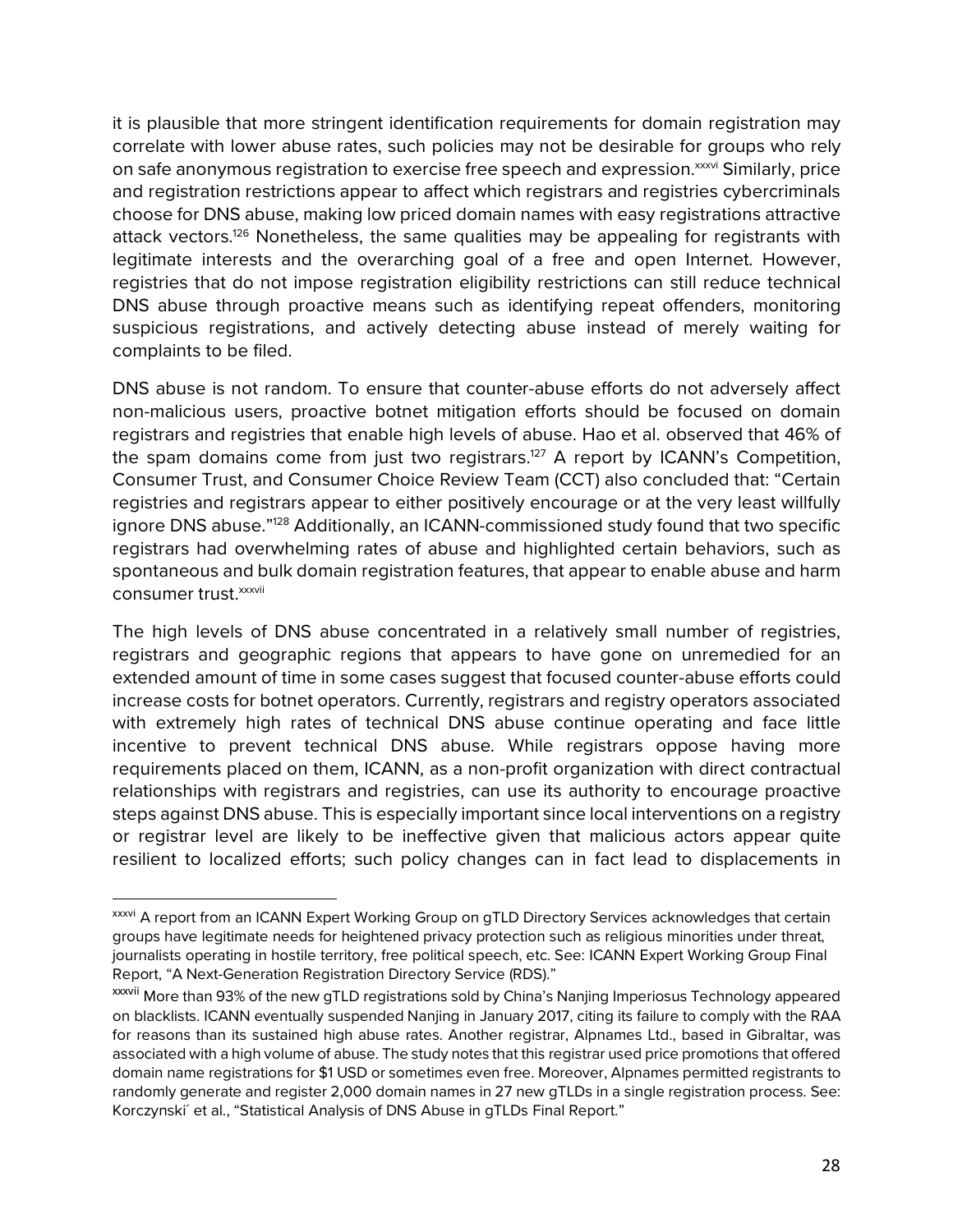domain use between registrars or TLDs but not to appreciable reductions in overall malicious activity.<sup>129</sup> Thus, any such intervention would need to be scaled globally by ICANN and country-level entities to effectively increase the costs of domain registration for malicious actors.

ICANN should prioritize its attention to compliance matters relating to parties that exhibit consistently higher rates of abuse, and incentivize the implementation of proactive antiabuse measures by such registry operators. In this regard, the CCT report recommends that registries and registrars with over 10% of their names used for abusive purposes should be tasked by ICANN with proactively cleaning up their zones.<sup>130</sup> Those that fail to do so should be subject to a new Domain Abuse Dispute Resolution Process, and should have their contracts suspended when they are "associated with unabated, abnormal and extremely high rates of technical abuse".<sup>131</sup> Other options for encouraging proactive antiabuse measures include financial incentives such as fee reductions for registries that screen registrations to detect malfeasance. There exists precedent for ICANN adjusting its fee price structure to address harmful behavior, such as abolishing the automatic fee refund for domain tasters that seriously restricted registrars' ability to get registry refunds.132 Simultaneously, the CCT Review Team proposes strengthening the consequences for culpable or complacent conduits of technical DNS abuse. This is because although ICANN's current Registrar Accreditation Agreement requires registrars to take "reasonable and prompt steps to investigate and respond appropriately to any reports of abuse" and publish abuse-handling procedures, there are no explicit enforcement mechanisms for preventing DNS abuse.<sup>133</sup>

Although it is unlikely that any set of the aforementioned measures will completely stamp out DNS abuse, these proactive measures can make it appreciably more costly for botnet operators to use the domains essential to their botnet-controlling activities. Additionally, since there exists the possibility of botnets adopting new modes of C&C communication to become more stealthy and resilient (See Section 3.3), there is a need to complement DNS anti-abuse efforts with research on detecting and disrupting botnet abuse in privacyenhancing and anonymity-providing networks in ways that do not compromise anonymity and usability for other users.

# 6.3 Following the Monetary Trail

One effective way of tackling botnet-related financial crime is attacking its Achilles heel i.e. disrupting the economic incentives by "following the money". While useful for tracking financially motivated botnets, this mitigation strategy does not apply in cases where botnets are used for purposes other than making money such as for data exfiltration by a foreign government.

Many cyber criminals using botnets for phishing are motivated by profit. Examining Internet bank phishing in Australia led one researcher to conclude that focusing on the activity of Internet money mules and wire transfer agents, such as Western Union, would be more impactful than a sole reliance on technical controls since without these payment platforms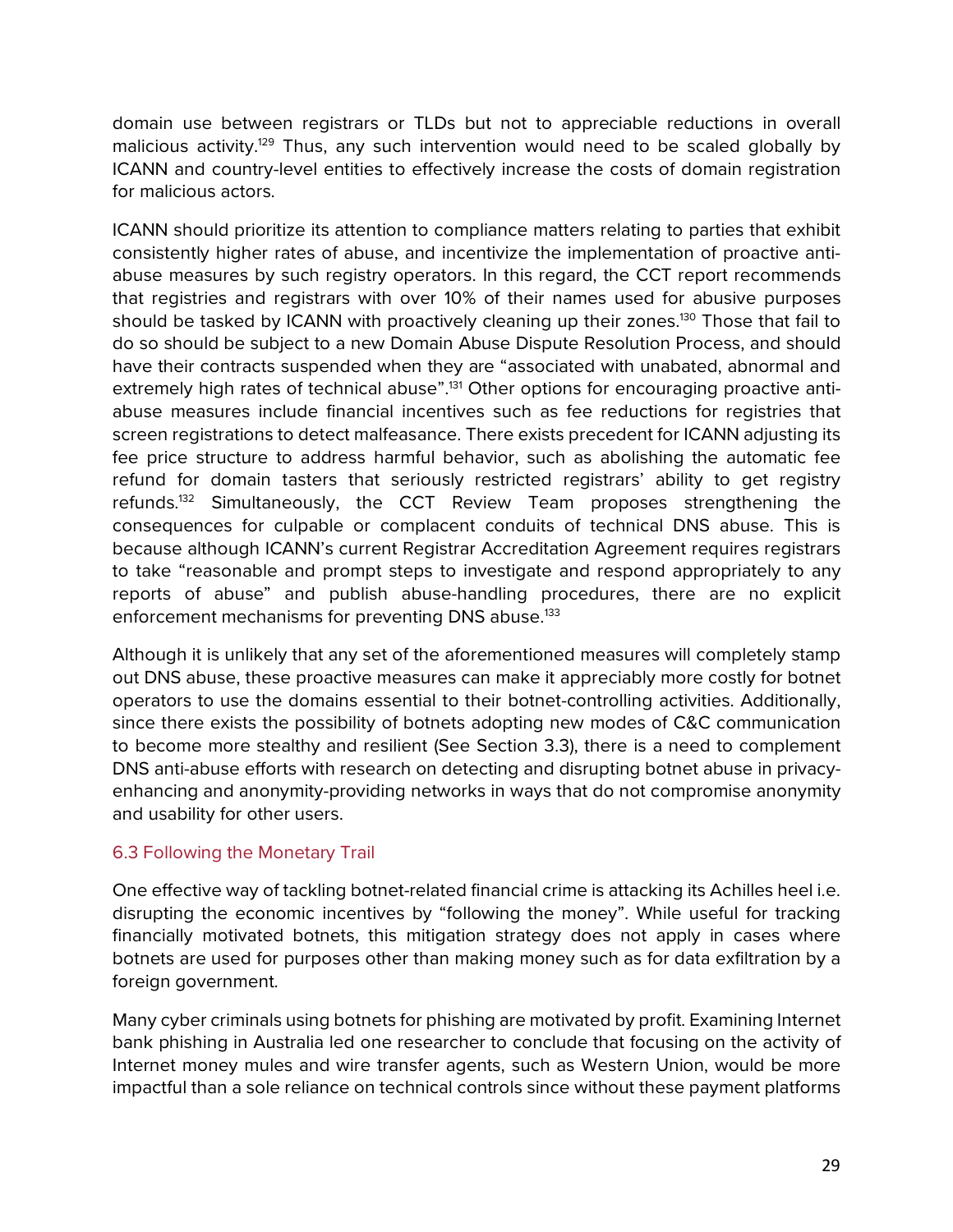and facilitators, the botnet operators obtain no benefit.<sup>xxxviii</sup> While payment platforms typically operate within the law and have worked with industry to warn users of being used as Internet money mules, a review of the material Western Union supplied to customers showed they could be more explicit in warning customers and potentially more proactive in identifying fraudulent transactions.<sup>134</sup> McCombie and Pieprzyk (2010) proposed a strategy that places more law enforcement focus on financial transactions to detect such money laundering to significantly impact the success of the phishing attack model.<sup>135</sup>

Additionally, email spam continues to exist several years after Bill Gates' optimistic prediction that spam would be eradicated in only two years because it fuels a profitable enterprise.136 In a study on the use of botnets to send spam, Levchenko et al. investigate the full structure of the spam enterprise, providing the first strong evidence of payment bottlenecks in the spam value chain.<sup>xxxix</sup> The researchers found that 95% of the credit card transactions for the spam-advertised products were handled by just three financial companies with significant sharing and concentration of payment infrastructure.<sup>xl</sup> Similar to the phishing case study by McCombie, the researchers found that the weak link in the spam network was the Visa payment system handling transactions between banks. By blocking the transactions at the point where the consumer uses a credit card, it would be possible to shift the cost burden to the spammers. In such cases, the defenders can identify which banks the spammers are using faster than the spammers can get new banks, and for virtually zero cost whereas the cost of finding and switching to new banks would be high for spammers. Therefore, if a few payment companies refused to authorize online credit card payments to such merchants, it would cut off the money supporting the entire spam enterprise. Additionally, security researchers could aid financial companies in improving detection methods to identify the payment accounts used for botnet-based exploitations.

In analyzing a search engine optimization (SEO) botnet, Wang et al. found that undermining monetization was a much more effective intervention against the botnet as opposed to targeting the botnet infrastructure directly.<sup>xli 137</sup> A study of a payment intervention regarding botnet-based DDoS-for-hire services, also known as booters, found a similar

xxxviii After identifying the various activities supporting phishing (i.e. the construction of infrastructure such as botnets, the acquisition of spam lists, research and development of content to trick users, development of malware to capture passwords, DDoS attacks on response organisations and the recruitment and management of Internet money mules), McCombie determined that the money laundering aspects of the phishing attack model are its greatest weakness. See: McCombie, "Phishing the Long Line: Transnational Cybercrime from Eastern Europe to Australia."

xxxix The researchers looked at nearly a billion messages and spent several thousand dollars on about 120 purchases of spam-advertised products. See: Levchenko et al., "Click Trajectories: End-to-End Analysis of the Spam Value Chain."

<sup>&</sup>lt;sup>xl</sup> For instance, most herbal and replica purchases cleared through the same bank in St. Kitts, while most pharmaceutical affiliate programs used two banks (in Azerbaijan and Latvia), and software was handled entirely by two banks (in Latvia and Russia).

<sup>&</sup>lt;sup>xli</sup> An SEO botnet can manipulate search engine rankings for key search terms, ultimately directing users to sites promoting some kind of scam e.g., fake antivirus.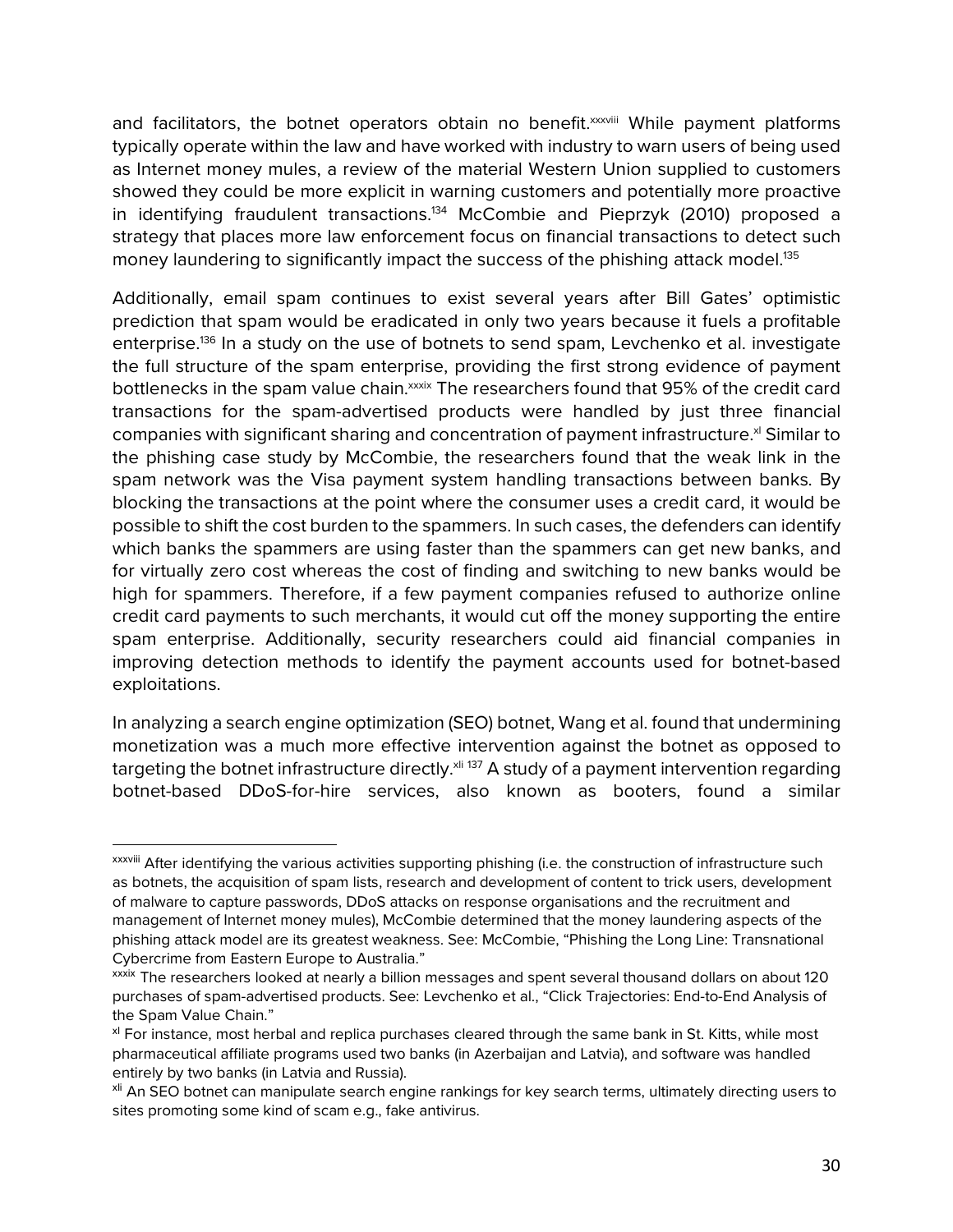conclusion.<sup>xlii138</sup> Karami et al. empirically demonstrated that payment interventions that undermine the accessibility of convenient payment methods such as PayPal could potentially reduce the scale of DDoS-for-hire services by increasing their costs.<sup>139</sup> After an intervention that reduced the availability of PayPal, the researchers found that the percentage of active booters dropped significantly while several booters shut down their business or switched to alternative payment methods, such as Bitcoin. However, these new payment methods did result in reduced customer bases for booters that could not directly accept credit card payments. Thus, an increased effort to locate and blacklist lowcost hosting services that cater to DDoS attacks could be effective.

The aforementioned studies offer evidence that the payment tier is the most concentrated and valuable asset for mitigating botnet abuse in the phishing, spam, SEO and DDoS-forhire ecosystems. Since botnet operators rely on just a few banks and an even smaller number of credit card processors, this business is highly vulnerable to disruption by regulators and law enforcement agencies. Levchenko et al. conclude that a "financial blacklist" could be updated far more quickly than the turnaround time to acquire new banking resources—a rare asymmetry favoring botnet fighters and one for which effective intervention through public policy action is possible.<sup>140</sup> Specific legislation that increases the burden on organisations and individuals that transfer money across national boundaries to establish they are not the proceeds of crime could also have the desired effect. Furthermore, as botnet operators switch to cryptocurrencies to retrieve the proceeds of their crimes, this may also open additional avenues for "following the money", which remains an area of active research and careful deliberation.<sup>141</sup>

# 6.4 Improving the Collaboration Model to Streamline Botnet Mitigation

 $\overline{a}$ 

Since botnets span the globe, it is paramount that different network players and administrative entities take cooperative actions. Presently, the majority of cyber criminals go unpunished, with their capabilities often exceeding those of the authorities responsible for stopping them.<sup>142</sup>

As discussed in Section 5, botnet mitigation is a highly collaborative exercise that depends on the cooperation of various entities, including security researchers, corporations and law enforcement agencies. However, uncoordinated groups of defenders face several challenges. First, Section 4 shows that the spectrum of actions that can be taken by private actors to tackle botnets are mired in a number of legal and ethical challenges. Therefore, while private sector efforts demonstrate an eagerness to tackle the public threats posed by botnets, such efforts must be accompanied by appropriate policy and legal interventions to be effective and sustainable. Second, although security researchers and other private actors play a vital role in the fights against botnets, this decentralized approach faces significant coordination and jurisdictional hurdles apart from a lack of incentives to engage in long-term clean-up efforts. This is especially true in the absence

xlii DDoS-for-hire services or booters have commoditized DDoS attacks and enabled abusive subscribers of these services to cheaply extort, harass and intimidate businesses and people by knocking them offline.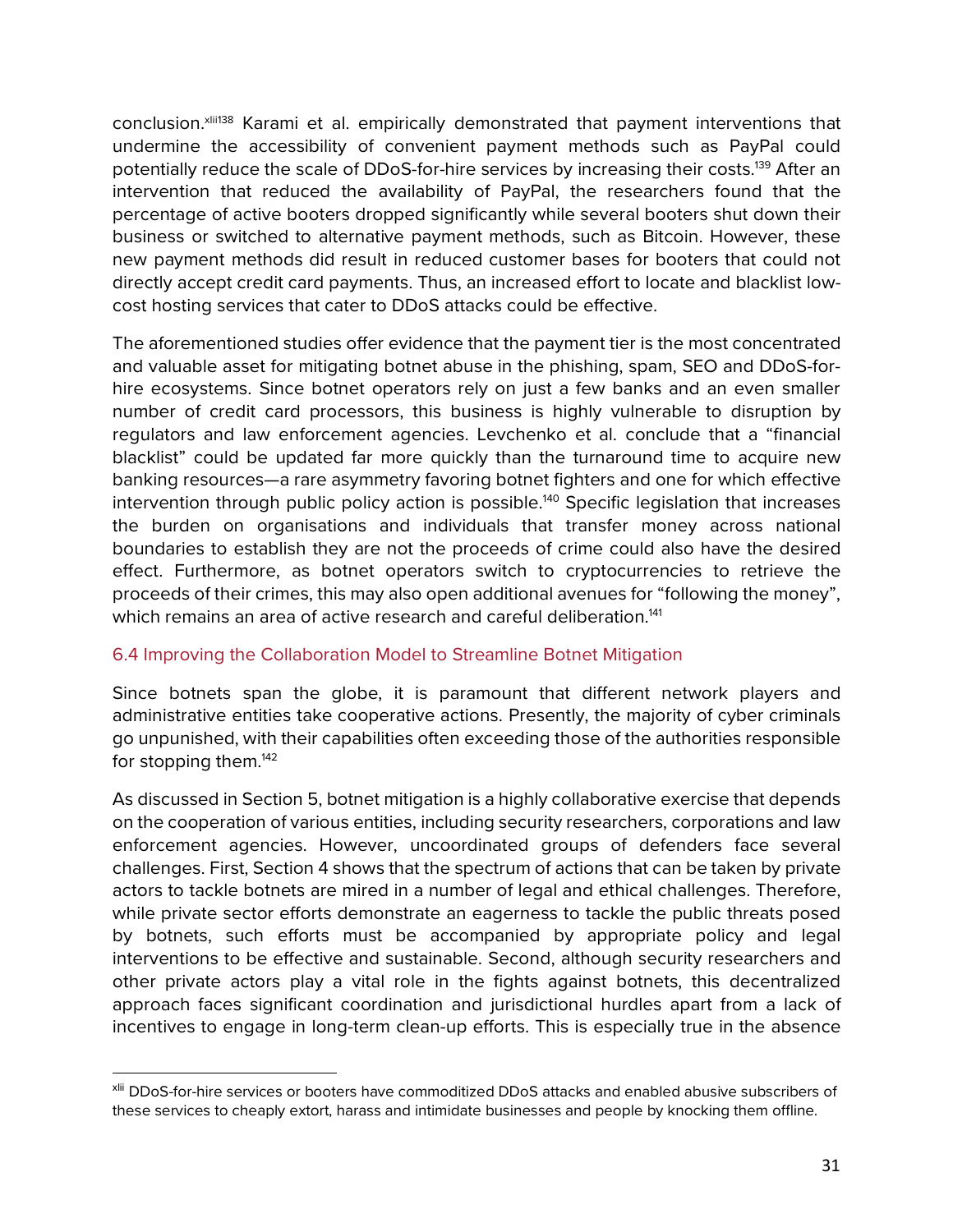of a motivated and resourceful party that has suffered substantial damages to its competitiveness and reputation as a result of botnet activity. Finally, law enforcement collaborations to take down botnets are often impeded by long investigative procedures as well as the existence of safe havens for botnet operators.

One means of being proactive in this case is to build long-term sustainable mechanisms for public-private cooperation as well as streamlining collective action among law enforcement agencies. Some measures for spurring decentralized collaboration are described below.

# 6.4.1 Clarifying the rules of engagement between private and public sectors

The work of the Conficker Working Group shows that security researchers willing to combat botnets were at a loss as to how to engage with law enforcement authorities to share information in addition to facing concerns over the potential liability of their actions. While various private sector entities such as ISPs and security firms have the expertise and means to respond to botnets, they may not have the undisputed legal authority to do so in certain cases.<sup>xliii</sup> In this regard, the existence of clear and transparent guidelines on the types of legitimate countermeasures, rules for data exchanges with public authorities, and how different forms of cooperation may translate into liability would allow private sector entities to take a more active role in the fight against botnets.<sup>143</sup>

Nadji et al. suggest the adoption of a standard DNS-takedown policy administered by ICANN similar to the "Uniform Dispute Resolution Policy" or URDP, an ICANN policy that specifies independent arbitrators to oversee the process of trademark dispute resolution as it relates to domain names, and make quick and inexpensive decisions relative to courts.144 However, even with such a policy in place, there would remain room for more comprehensive guidelines that clarify how various entities may cooperate against non-DNS-based botnet C&Cs or non-ICANN administered DNS-based botnet C&Cs. Additionally, clarifying the terms of cooperation between private and public sectors would enable third parties to scrutinize botnet mitigation efforts, thereby reducing potential spillover effects on Internet users and furthering the development of solutions that do not negatively impact fundamental rights such as the rights to privacy, data protection and freedom of speech.

# 6.4.2 Developing long-term and sustainable collaborations

As mentioned in Section 2 and elaborated in Section 5.1, private sector efforts also face resource constraints and insufficient incentives to act in the public interest against persistent botnet threats in the long term. Asghari et al. suggest that instead of one-time C&C takedowns, "bot remediation needs the mindset of a marathon runner, not a sprinter", giving the example of Finland as a country that has been in the marathon for a longer time

xliii As an example, European Union Law does not require Internet intermediaries, let alone manufacturers and software developers, to detect malicious botnets operating in their networks. See: Karine K. e Silva, "How industry can help us fight against botnets: notes on regulating private-sector intervention."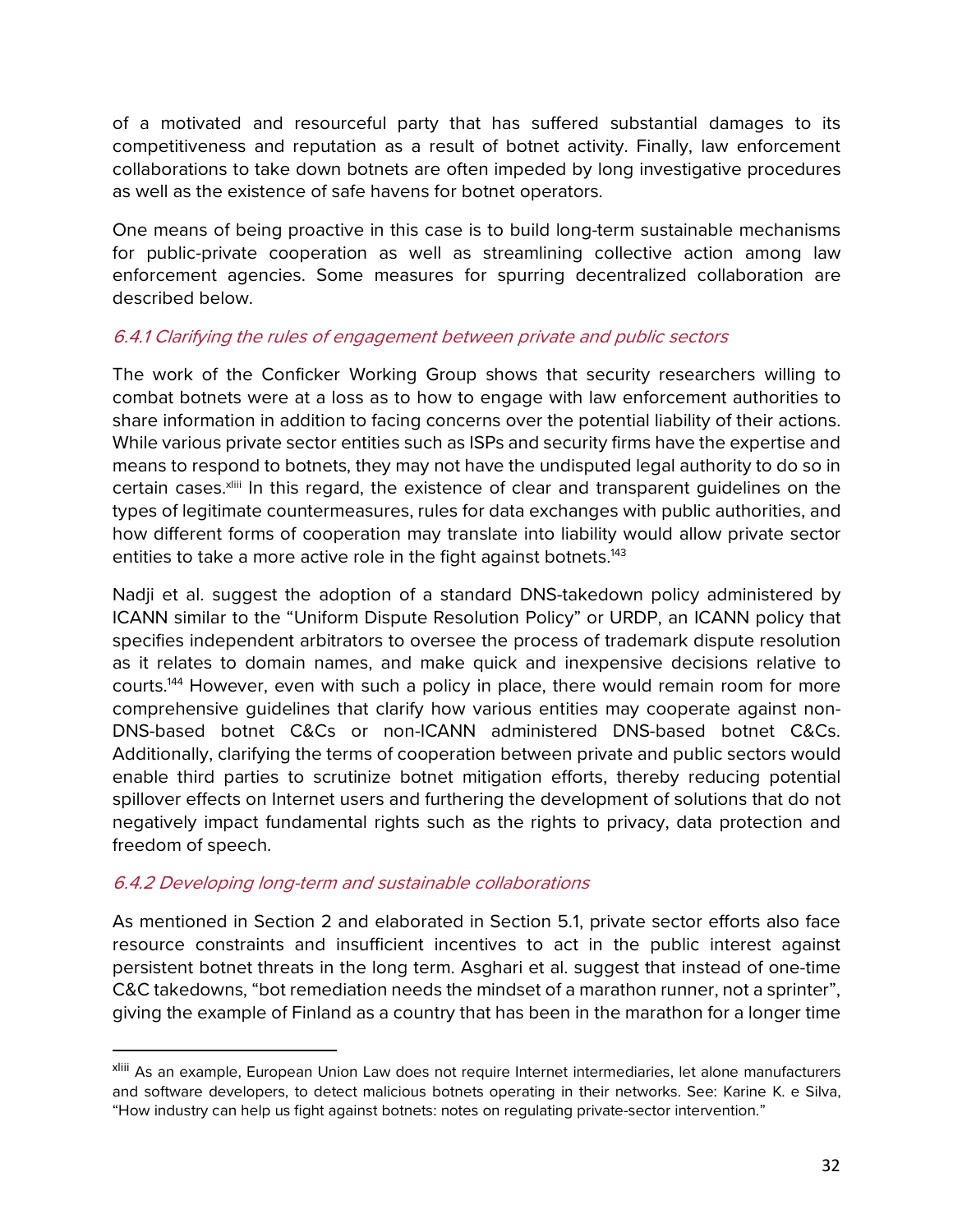than others have.145 Such long-term efforts can be made cost-effective by the adoption of automated recommender systems that comprehensively analyze past takedowns to ensure complete and effective future takedowns.<sup>146</sup> Thus, national and international antibotnet initiatives should support, and perhaps fund, the long-term sustainability of sinkholes in addition to identifying best practices for decentralized working groups and working in tandem with law enforcement to clarify any legal implications of their work. Xiiv

# 6.4.3 Building collaborations among law enforcement agencies

A recent development regarding cross-border data flows is the passage into law of the Clarifying Lawful Overseas Use of Data Act (CLOUD) Act by the US Congress on March 23, 2018.147 The CLOUD Act allows the establishment of Executive Agreements allowing law enforcement agencies reciprocal access to data held in each other's countries in order to investigate and prosecute certain crimes. This will enable foreign governments seeking the data of foreigners outside the US to make direct demands to US technology companies under their own laws instead of using existing MLATs. Conversely, those governments must commit to ensuring that US law enforcement can directly request communications content from their local providers. However, bilateral agreements under the Act will only remove legal impediments and potential conflicts of law pursuant to a long list of substantive and procedural safeguards.<sup>xlv</sup> This will encourage interested countries to undertake necessary reforms to adopt privacy-protective standards to facilitate entering into an agreement.<sup>xlvi</sup> Scholars have argued that this will both streamline investigations in light of the unsustainable MLAT system and provide a better alternative in terms of privacy protections to the data localization laws being pursued by foreign governments in the absence of such a development.<sup>148</sup>

While the CLOUD Act has the potential to streamline law enforcement requests between the US and other countries, it remains to be seen whether the Act's provisions could be applied in the context of a high-profile botnet investigation. Additionally, it might be difficult for technology companies - especially, small and medium-sized enterprises - to verify and assess various requests. Thus, there remains room for further streamlining implementation, such as by appointing specific agencies to act as control points to verify, determine lawfulness, and route requests made under the Act. The CLOUD Act presents an

xliv While in the case of Conficker, ICANN was able to waive the cost of domain registration by security researchers who identified the malicious domains prior to its use by the botnet, one potential use case of public funds established to thwart botnets in the future could be funding the registration costs of domains that have been identified via reverse engineering to soon be used by botnets.

x<sup>lv</sup> The Act permits the U.S. to enter into an Executive Agreement with a foreign government only if the Attorney General and the Secretary of State certify to Congress that, among other things, the foreign government provides "robust substantive and procedural protections for privacy and civil liberties" and that it has adopted procedures to "minimize the acquisition, retention, and dissemination of information concerning United States persons." Congress is afforded 180 days to disapprove any agreement. See: CLOUD Act § 105.

xlvi The UK made changes to its laws to ensure compliance with the CLOUD Act's requirements. See: "Associate Deputy Attorney General Sujit Raman Delivers Remarks to the Center for Strategic and International Studies."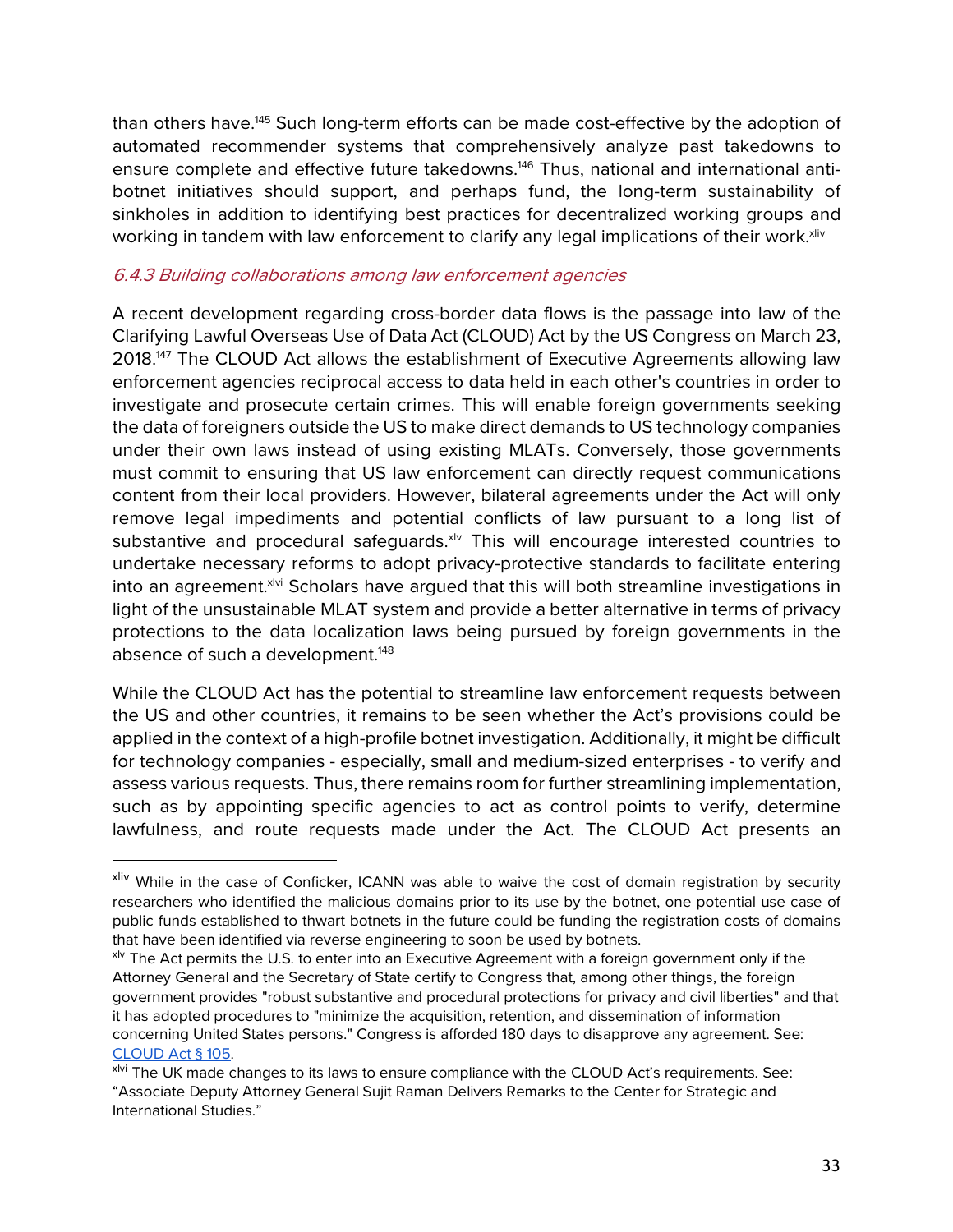opportunity for increasing the efficiency of high-stakes botnet investigations by making cross-border data requests less time-consuming. It will also allow the U.S. to encourage other countries to make privacy-protective adjustments to their own laws and procedures in order to enter into a bilateral agreement, thereby reducing safe havens where botnets may operate without consequences.

# 7. Conclusion

Why have botnets remained a persistent feature of networks since their inception? Although there is extensive literature on various aspects of botnet attacks and exploitations, this article presents an overview of the full botnet attack model to identify gaps and deficiencies in existing interventions. From the perspective of the attackers, the increasing availability of unsecured Internet-connected devices that can be exploited with cheap and lucrative botnets, as well as the ability of politically motivated actors to exploit botnet infrastructures to their ends without the perception of direct involvement have led to the widespread use of botnets (Section 2). An examination of the technical evolution of botnets shows that the generality of Internet architecture favors the attacker over the defender, as evidenced by the development of peer-to-peer structures and domain generation algorithms among other innovations (Section 3). Regarding the technical development of botnets, the study of new detection and mitigation techniques to subvert botnets exploiting privacy infrastructures such as anonymous networks remains an area of future study. From the defenders' standpoint, technical mitigation methods involve a number of complex tradeoffs with legal and ethical considerations and are insufficient against persistent botnet operators, who continue to constantly evolve their tactics (Section 4). An analysis of past botnet takedown attempts shows that ad-hoc takedowns remain ineffective in the long run in the presence of jurisdictional limitations and safe havens for botnet operators (Section 5).

Proactive interventions at each step of the botnet attack chain along with long-term collaborations among key stakeholders are needed. First, the development and widespread adoption by industry of baseline built-in security standards for Internetconnected devices is paramount to reduce the vulnerabilities that botnets prey on. Concerning user devices and accounts, minimum security standards should be accompanied with mandatory security features that cause minimal inconvenience to users to counter the effects of low user adoption. Second, since present-day botnets predominantly rely on DNS-based C&C communications to function, pro-actively mitigating botnet-related DNS abuse by focusing on the domain name registrars and registries that enable a high level of abuse could be fruitful for addressing the source of the problem instead of a sole reliance on reactive domain name takedowns. Such steps may include identifying domain registration policies that would increase operational costs for botmasters, making botnet attacks and exploitations more difficult and costly to execute without incurring unreasonable inconvenience for non-malicious users. Third, since financially-motivated botnet attacks and exploitations leave a monetary trail and remain lucrative only as long as their payments cannot be traced back, the approach of "following the money" can be more effective in tracking such botnets than technical measures alone.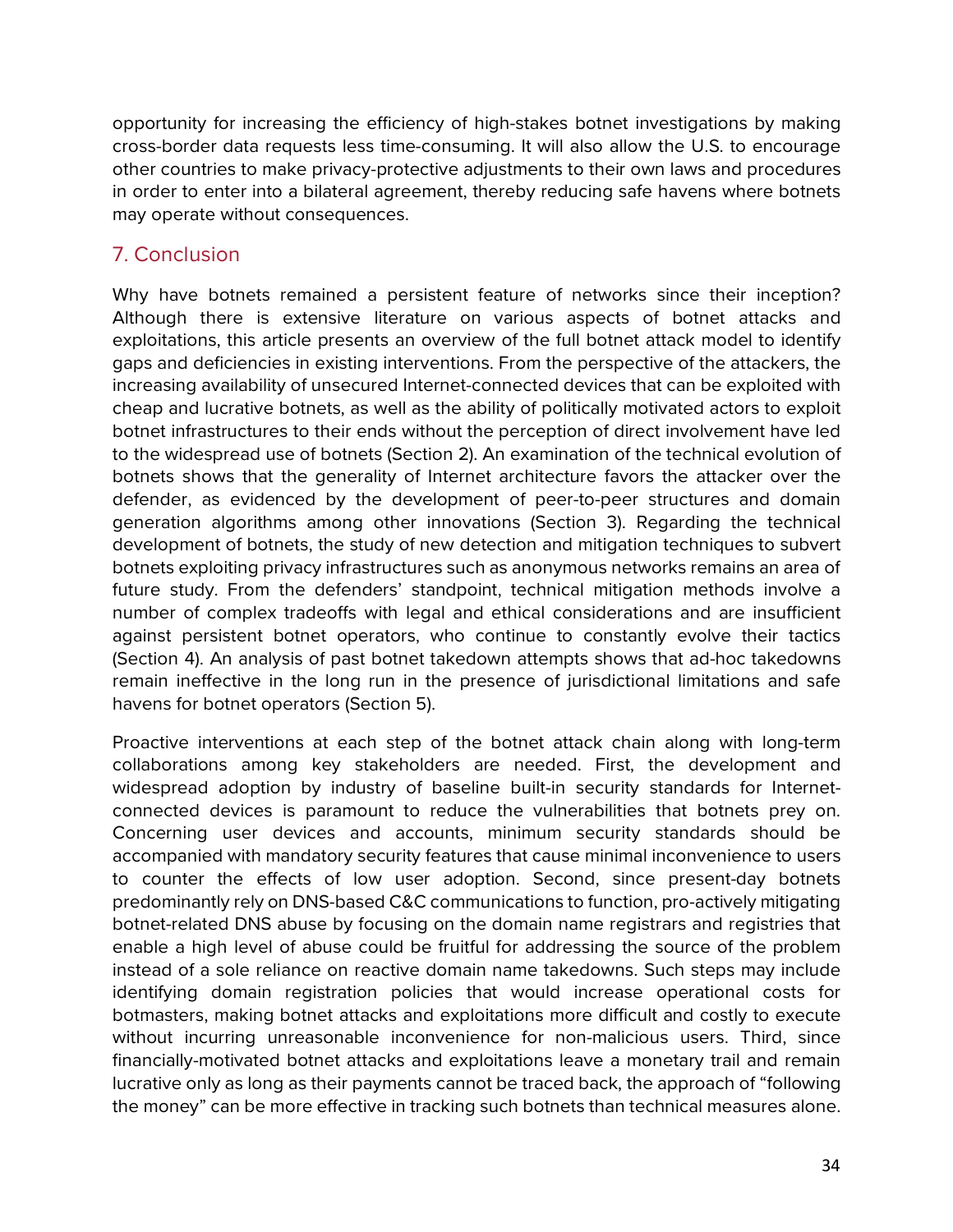In this case, closer collaboration between payment providers, security researchers and law enforcement to identify illicit money flows associated with botnet-based activity followed by a refusal by the payment providers to authorize payments to such merchants could help ensure that botmasters do not reap the benefits of their activities. Finally, clarifying the rules of engagement between private actors and public authorities, and setting up longterm working partnerships would promote and streamline both law enforcement botnet takedowns and other private remediation efforts.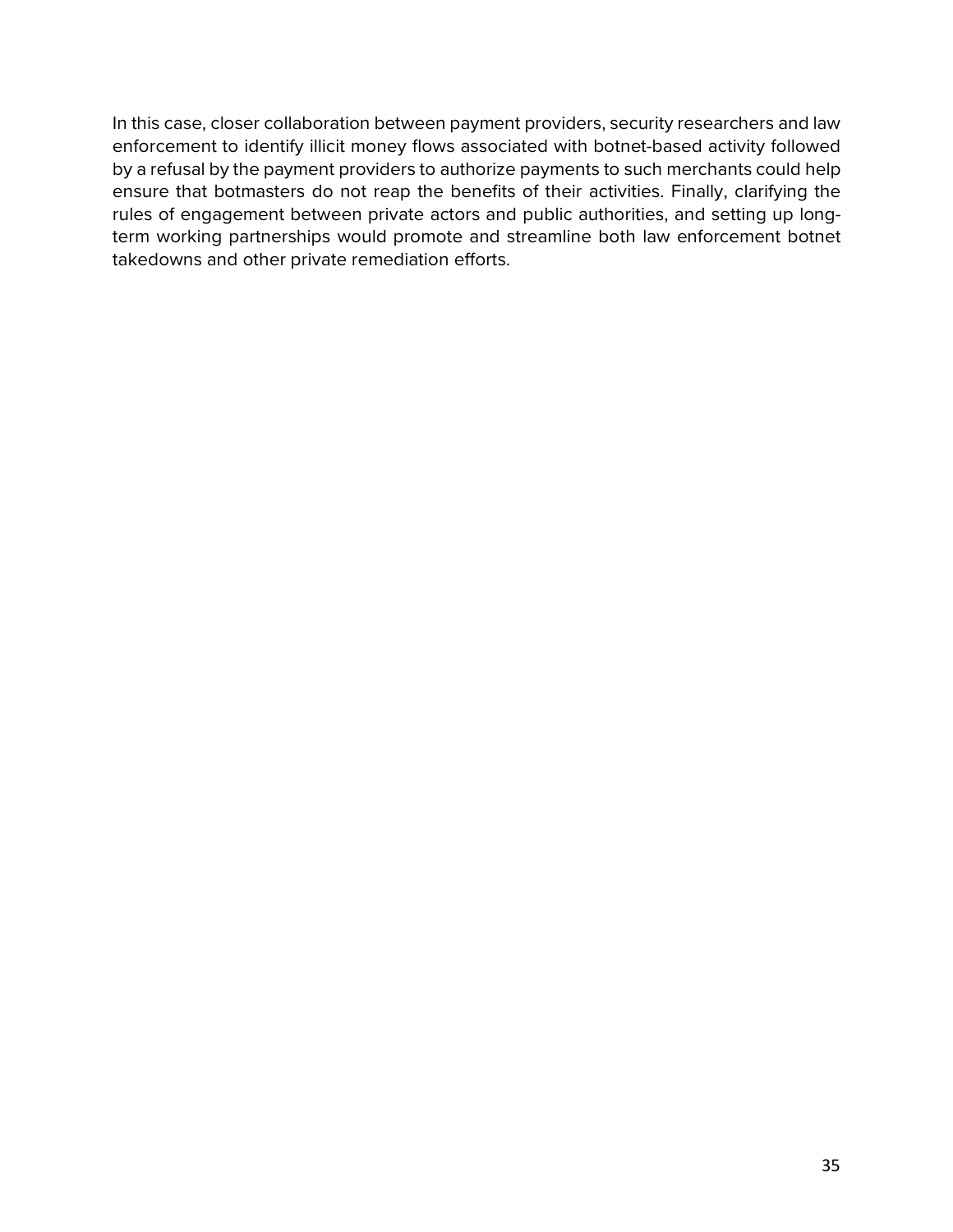# 8. References

 $\overline{a}$ 

 $^{\rm 1}$  AsSadhan et al., "Detecting Botnets Using Command and Control Traffic.";

- <sup>2</sup> Zeifman, "2015 Bot Traffic Report."
- <sup>3</sup> A. Stevenson, "Botnets Infecting 18 Systems per Second, Warns FBI."

<sup>4</sup> Ianelli et al., "Botnets as a Vehicle for Online Crime."; D. Dittrich, "So You Want to Take over a Botnet."

<sup>5</sup> Weber, "Criminals 'May Overwhelm the Web."

<sup>6</sup> Zetter, "Hacker Lexicon: Botnets, the Zombie Computer Armies That Earn Hackers Millions."

<sup>7</sup> "Android Smartphones 'Used for Botnet', Researchers Say."; Vincent, James. "Could Your Fridge Send You Spam? Security Researchers Report 'Internet."

- <sup>8</sup> Gilbert, "The Evolution of the Botnet."
- <sup>9</sup> Riccardi et al., "Titans' Revenge."
- <sup>10</sup> Nazario, "Politically Motivated Denial of Service Attacks."

<sup>11</sup> Crowdstrike Solution Brief, "Promoting Stakeholder Action against Botnets and Other Automated Threats."

<sup>12</sup> Koziel et al., "Botnets as an Instrument of Warfare."

<sup>13</sup> Wilson, "Botnets, Cybercrime and Cyberterrorism: Vulnerabilities and Policy Issues for Congress."

- <sup>14</sup> Scanlon et al., "The Case for a Collaborative Universal Peer-to-Peer Botnet Investigation Framework."
- <sup>15</sup> The Guardian, "North Korea Launched Cyber Attacks, Says South."
- <sup>16</sup> Zetter, "Lawmaker Wants 'Show of Force' Against North Korea for Website Attacks."
- <sup>17</sup> van Eeten, "Patching Security Governance."
- <sup>18</sup> Silva et al., "Botnets: A Survey."
- <sup>19</sup> Zang et al., "Botnet Detection through Fine Flow Classification."
- 20 Ibid.
- <sup>21</sup> Silva et al., "Botnets: A Survey."
- <sup>22</sup> Li et al., "Botnet: Survey and Case Study."
- <sup>23</sup> Grizzard et al., "Peer-to-Peer Botnets."
- <sup>24</sup> Barford and Yegneswaran, "An Inside Look at Botnets."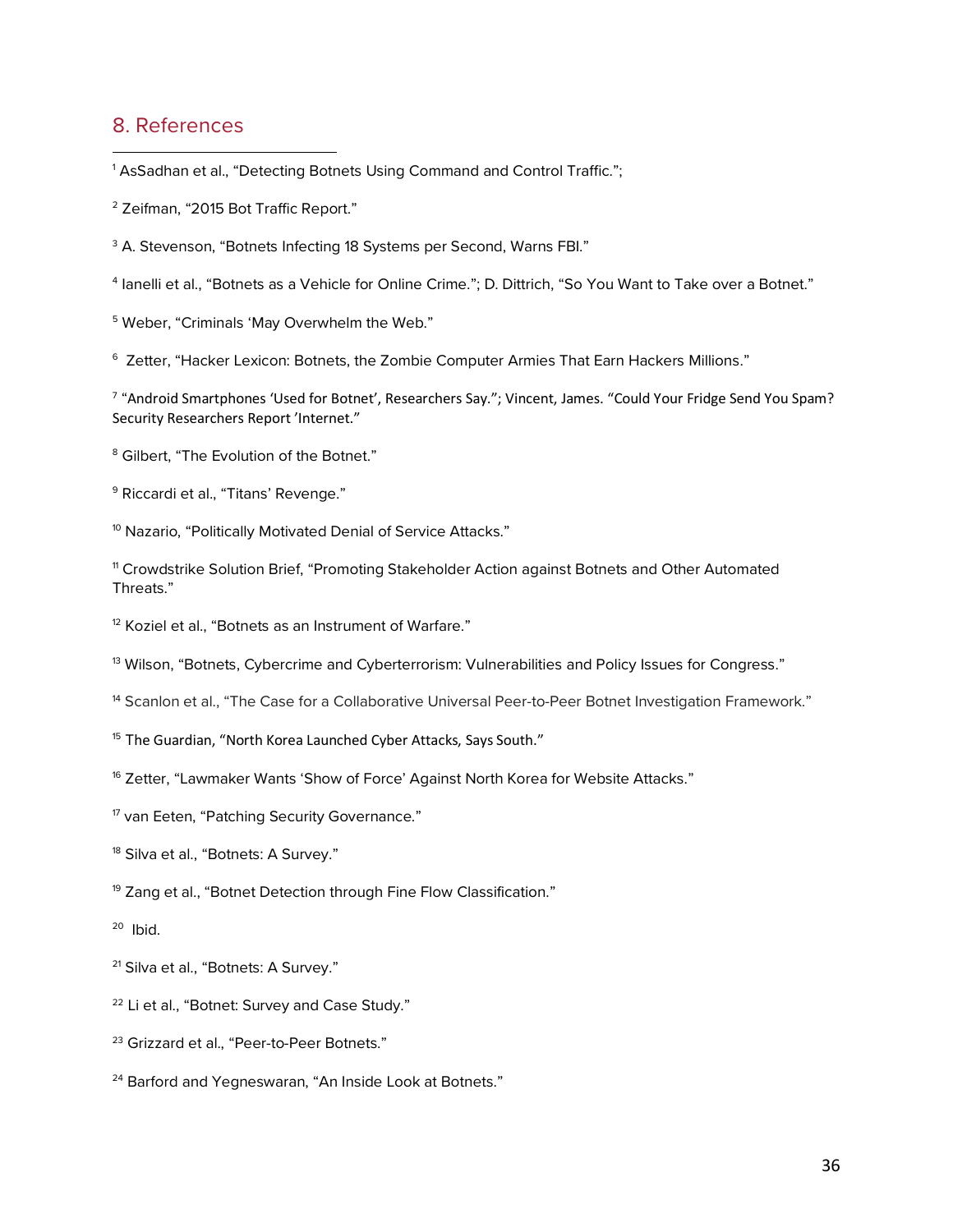<sup>25</sup> Li et al., "Botnet: Survey and Case Study."

 $\overline{a}$ 

<sup>26</sup> Robert Westervelt, "Botnet Masters Turn to Google, Social Networks to Avoid Detection."

<sup>27</sup> Brian Prince, "Flashback Botnet Updated to Include Twitter as C&C."

<sup>28</sup> Andrea Lelli, "Trojan.Whitewell: What's Your (Bot) Facebook Status Today?"

<sup>29</sup> Katsuki, "Malware Targeting Windows 8 Uses Google Docs."; Gallagher, "Evernote: So Useful, Even Malware Loves It."

<sup>30</sup> D. Dittrich, "So You Want to Take over a Botnet."

<sup>31</sup> Arce and Levy, "An Analysis of the Slapper Worm."

<sup>32</sup> Zeidanloo and Manaf, "Botnet Command and Control Mechanisms."

33 A. Neville and R. Gibb, "ZeroAccess Indepth".

<sup>34</sup> Truong and Cheng, "Detecting Domain-Flux Botnet Based on DNS Traffic Features in Managed Network."

<sup>35</sup> Hao, Feamster, and Pandrangi, "Monitoring the Initial DNS Behavior of Malicious Domains."

<sup>36</sup> Jamie Riden, "How Fast-Flux Service Networks Work."

<sup>37</sup> Borgaonkar, "An Analysis of the Asprox Botnet."

38 Constantin, "Cybercriminals Are Using the Tor Network to Control Their Botnets."; Constantin, "Tor Network Used to Command Skynet Botnet."; Dennis Fischer, "Huge Botnet Found Using Tor Network for Communications."; Dmitry Tarakanov, "The Inevitable Move - 64-Bit ZeuS Enhanced With Tor."

<sup>39</sup> Sanatinia and Noubir, "OnionBots: Subverting privacy infrastructure for cyber attacks."

<sup>40</sup> Frkat et al., "ChainChannels: Private Botnet Communication over Public Blockchains."

<sup>41</sup> Ali et al., "ZombieCoin 2.0."

 $42$  Ibid.

43 ".Bit - The next Generation of Bulletproof Hosting." Abuse.ch (blog), September 25, 2017. Accessed August 6, 2018. https://abuse.ch/blog/dot-bit-the-next-generation-of-bulletproof-hosting/.

<sup>44</sup> Cooke, Jahanian, and McPherson, "The Zombie Roundup."

<sup>45</sup> Bailey et al., "A Survey of Botnet Technology and Defenses."

<sup>46</sup> Google (blog), "Booting the Bots: New Botnet Protections across Our Ads Systems."

<sup>47</sup> Dittrich, David. "So You Want to Take over a Botnet."

48 Zand et al., "Extracting Probable Command and Control Signatures for Detecting Botnets."; Gu et al., "BotMiner."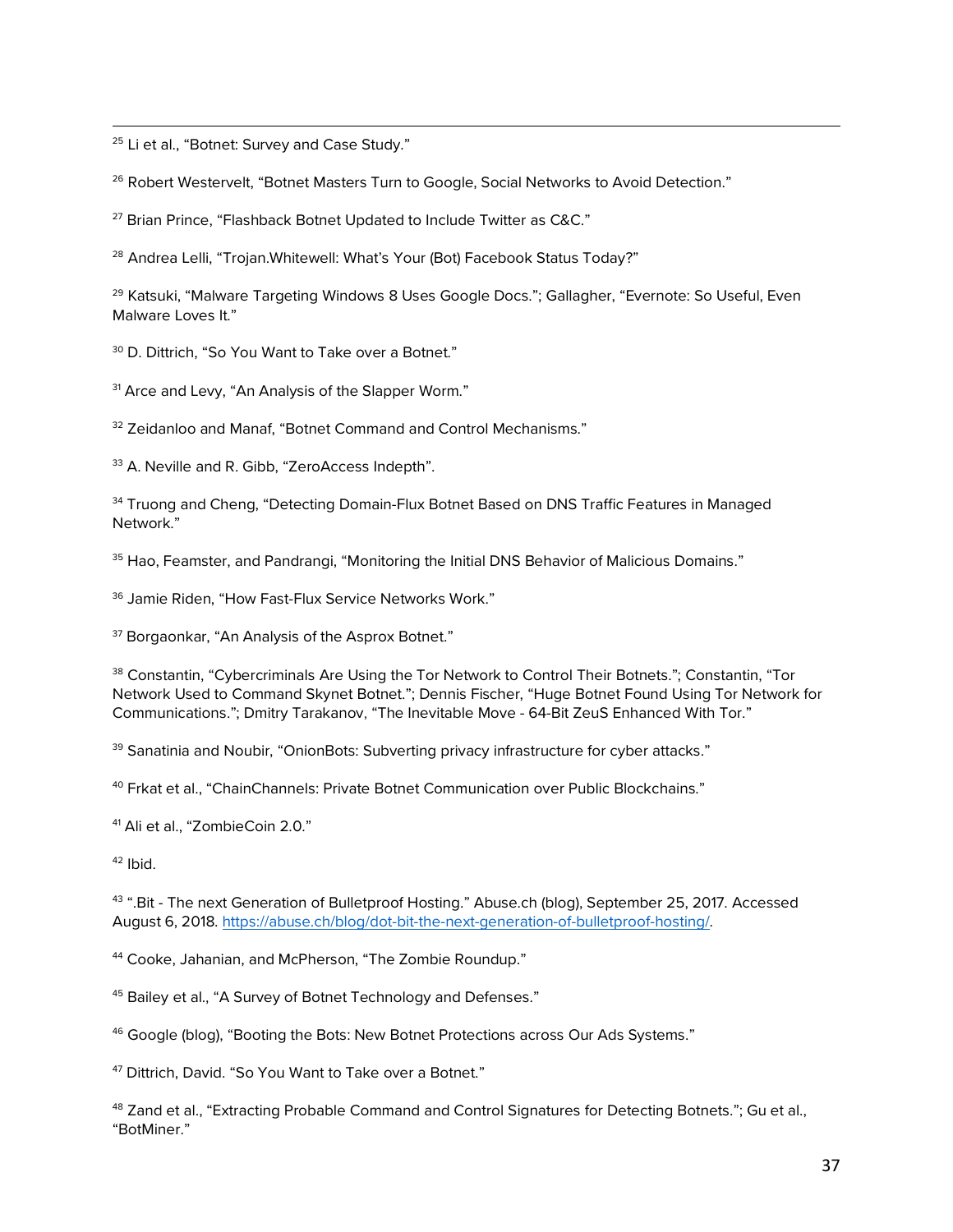49 Ibid.

 $\overline{a}$ 

<sup>50</sup> Eleanor Mills, "BBC buys, uses botnet to show dangers to PCs."

<sup>51</sup> Stone-Gross et al., "Your Botnet Is My Botnet."

<sup>52</sup> Dittrich, Leder, and Werner, "A Case Study in Ethical Decision Making Regarding Remote Mitigation of Botnets."

<sup>53</sup> Vihul et al., "Legal Implications of Countering Botnets." p. 42-44.

<sup>54</sup> Dittrich, "So You Want to Take over a Botnet."

<sup>55</sup> Ibid.

<sup>56</sup> Garrett M. Graff, "How the FBI Took down Russia's Spam King - And His Massive Botnet."

<sup>57</sup> B. Krebs, "Mariposa Botnet Authors May Avoid Jail Time."

<sup>58</sup> Nadji et al., "Beheading Hydras."

<sup>59</sup> Dittrich, Leder, and Werner, "A Case Study in Ethical Decision Making Regarding Remote Mitigation of Botnets."

<sup>60</sup> Chris Paoli, "Feds Move Forward on Coreflood Botnet Removal."

<sup>61</sup> Dan Kaplan, "Coreflood Takedown May Lead to Trouble."

<sup>62</sup> Clark and Landau, "The Problem Isn't Attribution: It's Multi-Stage Attacks."

<sup>63</sup> Graff, "Inside the Hunt for Russia's Most Notorious Hacker."

<sup>64</sup> McMillan, "Spanish Police Take Down Massive Mariposa Botnet."

<sup>65</sup> The Rendon Group, "Conficker Working Group: Lessons Learned."

<sup>66</sup> Dave Piscitello, "Conficker Summary and Review."

<sup>67</sup> The Global DNS Security, Stability, & Resiliency Symposium, "Summary, Trends, and Next Steps."

<sup>68</sup> Dave Piscitello, "Conficker Summary and Review."

<sup>69</sup> The Rendon Group, "Conficker Working Group: Lessons Learned."

 $70$  Ibid.

71 Hiller, "Civil Cyberconflict."

<sup>72</sup> A. Neville and R. Gibb, "ZeroAccess Indepth".

73 The Rendon Group, "Conficker Working Group: Lessons Learned."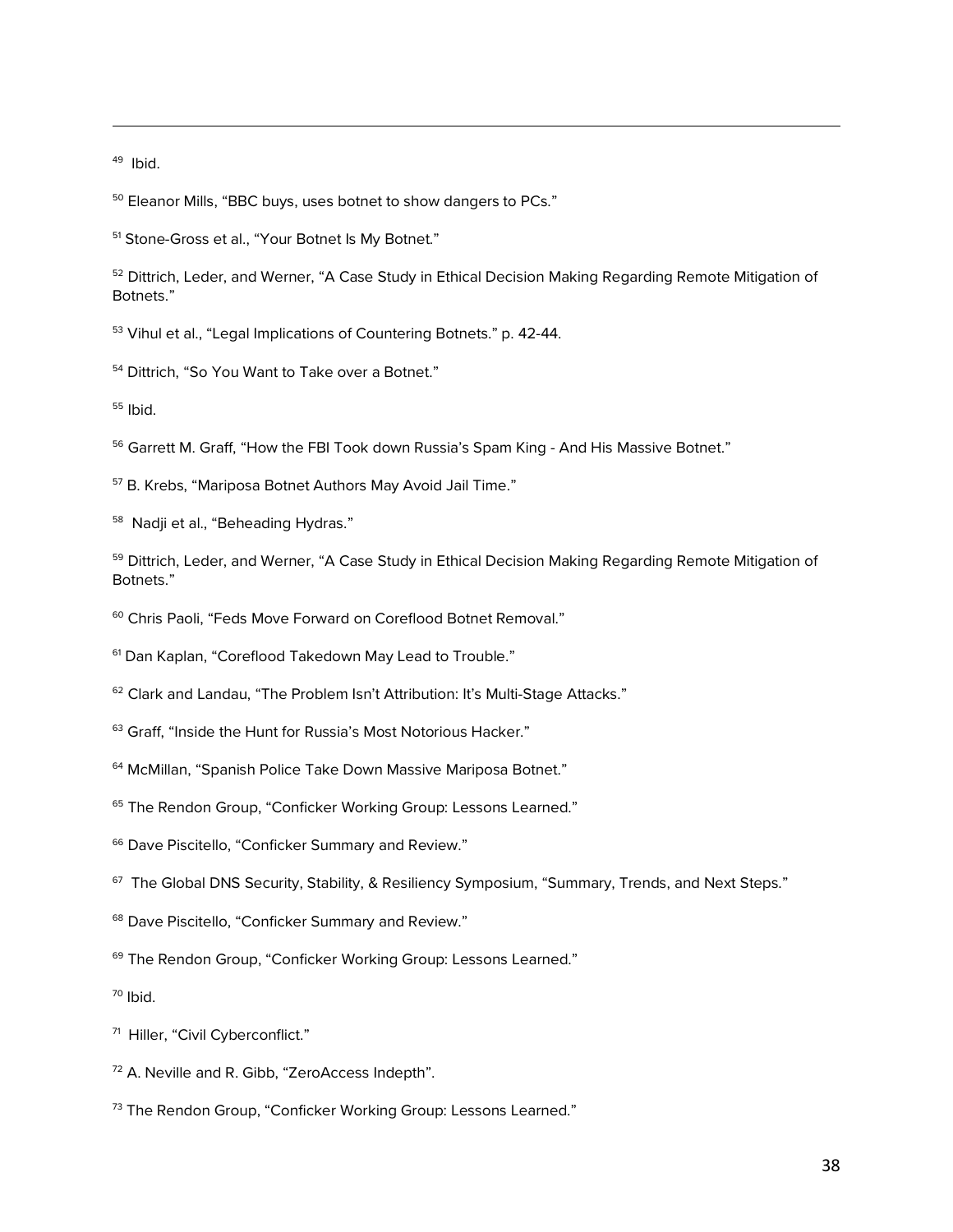$\overline{a}$ <sup>74</sup> Dave Piscitello, "Conficker Summary and Review."

<sup>75</sup> Ibid.

 $76$  Ibid.

<sup>77</sup> Stone-Gross et al., "Your Botnet Is My Botnet."

<sup>78</sup> A. Neville and R. Gibb, "ZeroAccess Indepth".

79 The Rendon Group, "Conficker Working Group: Lessons Learned."

 $B<sup>80</sup>$  Ibid.

81 D. Dittrich, "So You Want to Take over a Botnet."

82 Zach Lerner, "Microsoft the Botnet Hunter: The Role of Public-Private Partnerships in Mitigating Botnets."; Hiller, "Civil Cyberconflict."

83 Zach Lerner, "Microsoft the Botnet Hunter: The Role of Public-Private Partnerships in Mitigating Botnets."

84 U.S. Department of Justice Press Release, "Department of Justice Takes Action to Disable International Botnet."

85 U.S. Department of Justice Press Release, "Department of Justice Takes Action to Disable International Botnet."

86 Tim Cranton, "Cracking Down on Botnets."

87 Hiller, "Civil Cyberconflict."

 $88$  Ibid.

89 Tim Cranton, "Cracking Down on Botnets."

90 Microsoft Security Intelligence Report, "Waledac: The Legal Action Plan."

<sup>91</sup> D. Dittrich, "So You Want to Take over a Botnet."

92 Microsoft Security Intelligence Report, "Waledac: The Legal Action Plan."

93 Borup, "Peer-to-peer botnets: A case study on Waledac".

94 Hiller, "Civil Cyberconflict."

95 Microsoft Corp. v. Piatti, No. 1:11-CV-1017 (E.D. Va. Sept. 22, 2011).

<sup>96</sup> Ibid.

97 Yadron, "Police Grapple With Cybercrime."

 $98$  Ibid.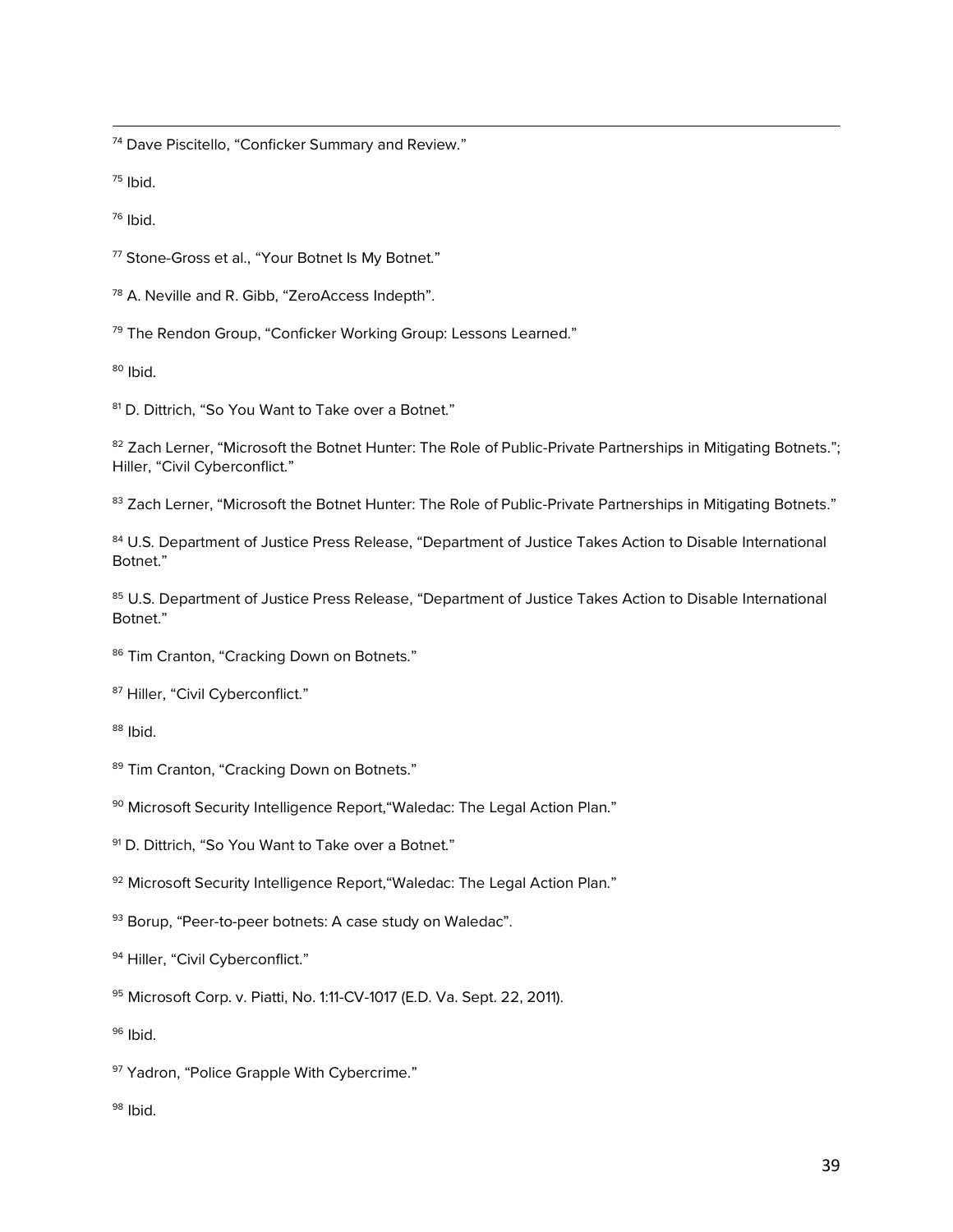99 Temporary Restraining Order at 6, U.S. v. John Does 1-13, No. 3:11-CV-561 (D. Conn. Apr. 25, 2011)

<sup>100</sup> Zach Lerner, "Microsoft the Botnet Hunter: The Role of Public-Private Partnerships in Mitigating Botnets."

<sup>101</sup> Order for Prelim. Inj. at 5, Microsoft Corp. v. John Does 1–39, No. CV12-1335 (E.D.N.Y. Mar. 29, 2012).

102 John P. Mello Jr., "FBI Declaws Russian Fancy Bear Botnet."

<sup>103</sup> James Vincent, "\$500 Million Botnet Citadel Attacked by Microsoft and the FBI."

104 Lucian Constantin, "Microsoft: Almost 90 Percent of Citadel Botnets in the World Disrupted in June."

<sup>105</sup> Richard D. Boscovich, "Microsoft Works With Financial Services Industry Leaders."

106 Richard P. Quinn, "The FBI's Role in Cyber Security."

<sup>107</sup> Richard D. Boscovich, "ZeroAccess Criminals Wave White Flag, Official Microsoft Blog."

<sup>108</sup> U.S. v Levashov, Case No. 3: 17-cv-00074 (Alaska 2017).

<sup>109</sup> Garrett M. Graff, "How the FBI Took down Russia's Spam King---And His Massive Botnet."

 $110$  Ibid.

 $\overline{a}$ 

<sup>111</sup> Jeff Roberts, "Russian Hackers Are Afraid to Travel after U.S. Arrests Spam King."

<sup>112</sup> Kim, Wang, and Ullrich, "A Comparative Study of Cyberattacks."

<sup>113</sup> Department of Justice, "Assistant Attorney General Leslie R. Caldwell Testifies Before the Senate Committee on the Judiciary Subcommittee on Crime and Terrorism."

<sup>114</sup> Schwartz, "Tainted Leaks: Researchers Unravel Cyber-Espionage Attacks."

<sup>115</sup> Kevin Poulsen, "Putin's Hackers Now under Attack-From Microsoft."

116 Microsoft Corp. v. John Does 1-2, Civil Action No: 1:16-CV-993 (E.D. Va.).

<sup>117</sup> Shaun Nichols, "Microsoft: The Kremlin's Hackers Are Already Sniffing, Probing around America's 2018 Elections."

<sup>118</sup> Alastair Stevenson, "Arresting Hackers More Effective than Botnet Takedowns for Tackling Cybercrime."

 $119$  Ibid.

<sup>120</sup> Abuse.ch, "Collateral Damage: Microsoft Hits Security Researchers Along with Citadel."

 $121$  Ibid.

 $122$  Ibid.

<sup>123</sup> Dept. of Commerce and Dept. of Homeland Security "A Report to the President on Enhancing the Resilience of the Internet and Communications Ecosystem Against Botnets and Other Automated, Distributed Threats." The Secretary of Commerce and The Secretary of Homeland Security, May 22, 2018.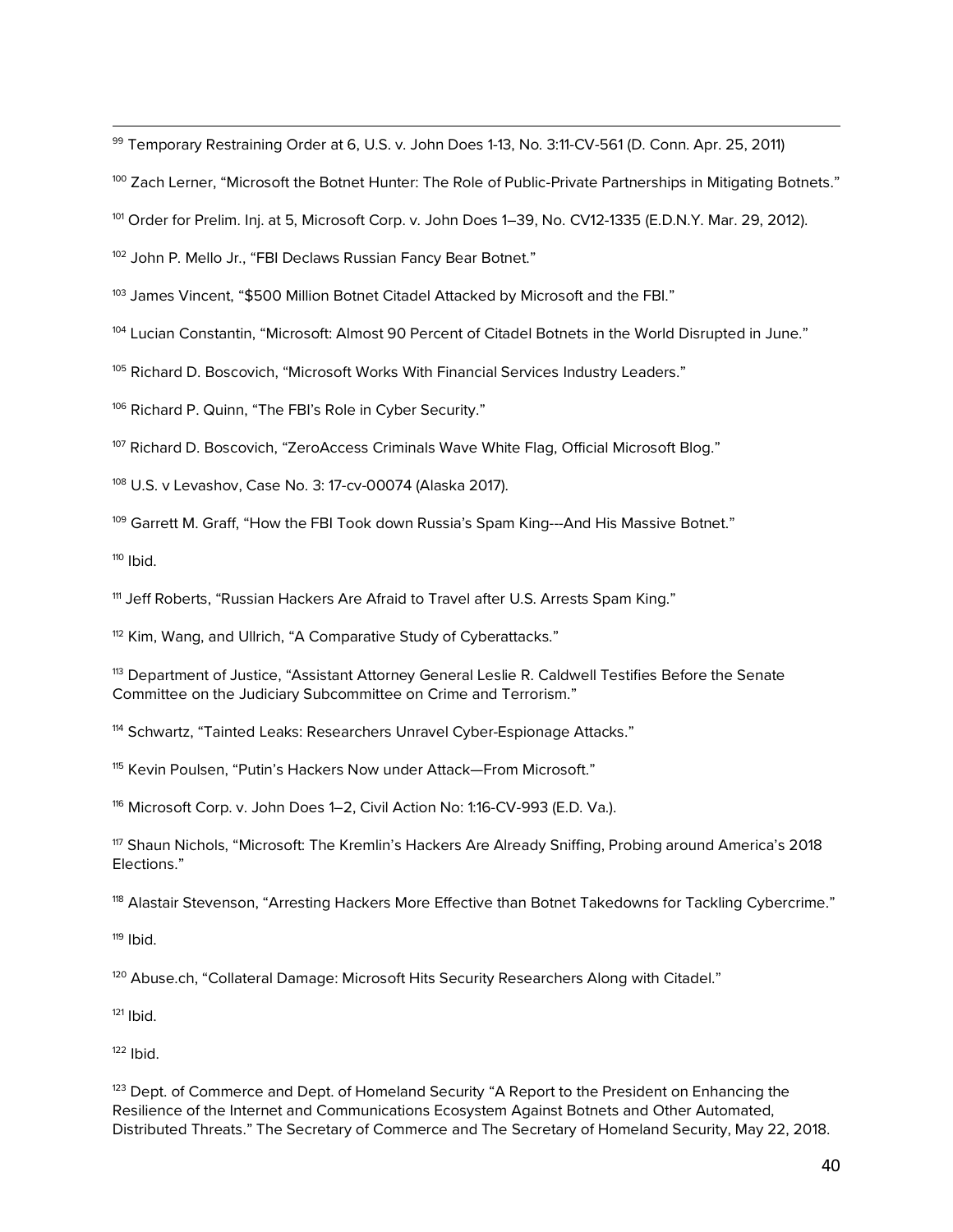Accessed August 1, 2018.

 $\overline{a}$ 

https://www.commerce.gov/sites/commerce.gov/files/media/files/2018/eo\_13800\_botnet\_report\_- \_finalv2.pdf

<sup>124</sup> Tajalizadehkhoob et al., "The Role of Hosting Providers in Fighting Command and Control Infrastructure of Financial Malware."

<sup>125</sup> Liu et al., "On the Effects of Registrar-Level Intervention."

126 Sood and Zeadally, "A Taxonomy of Domain-Generation Algorithms."

<sup>127</sup> Hao et al., "Understanding the Domain Registration Behavior of Spammers."

<sup>128</sup> ICANN, "Competition, Consumer Trust and Consumer Choice (CCT): New Sections."

<sup>129</sup> Liu et al., "On the Effects of Registrar-Level Intervention."

<sup>130</sup> ICANN, "Competition, Consumer Trust and Consumer Choice (CCT): New Sections."

 $131$  Ibid.

<sup>132</sup> Brian Krebs, "New Policy Aims to Curb Web Site Name Abuse."

133 Section 3.18, ICANN 2013 Registrar Accreditation Agreement.

<sup>134</sup> McCombie and Pieprzyk, "Winning the Phishing War."

 $135$  Ibid.

136 John Leyden, "We'll Kill Spam in Two Years - Gates."

<sup>137</sup> Wang et al., "Juice: A longitudinal study of an SEO botnet."

<sup>138</sup> Karami, Park, and McCoy, "Stress Testing the Booters."

 $139$  Ibid.

<sup>140</sup> Levchenko et al., "Click Trajectories: End-to-End Analysis of the Spam Value Chain."

<sup>141</sup> Bohannon, "Why Criminals Can't Hide behind Bitcoin."; Meiklejohn et al., "A Fistful of Bitcoins."

<sup>142</sup> Kim, Wang, and Ullrich, "A Comparative Study of Cyberattacks."

<sup>143</sup> Ibid.

<sup>144</sup> Nadii et al., "Beheading Hydras."

<sup>145</sup> Asghari, Ciere, and Van Eeten, "Post-Mortem of a Zombie."

<sup>146</sup> Nadji et al., "Beheading Hydras."

<sup>147</sup> H.R.4943 - 115th Congress (2017-2018): CLOUD Act.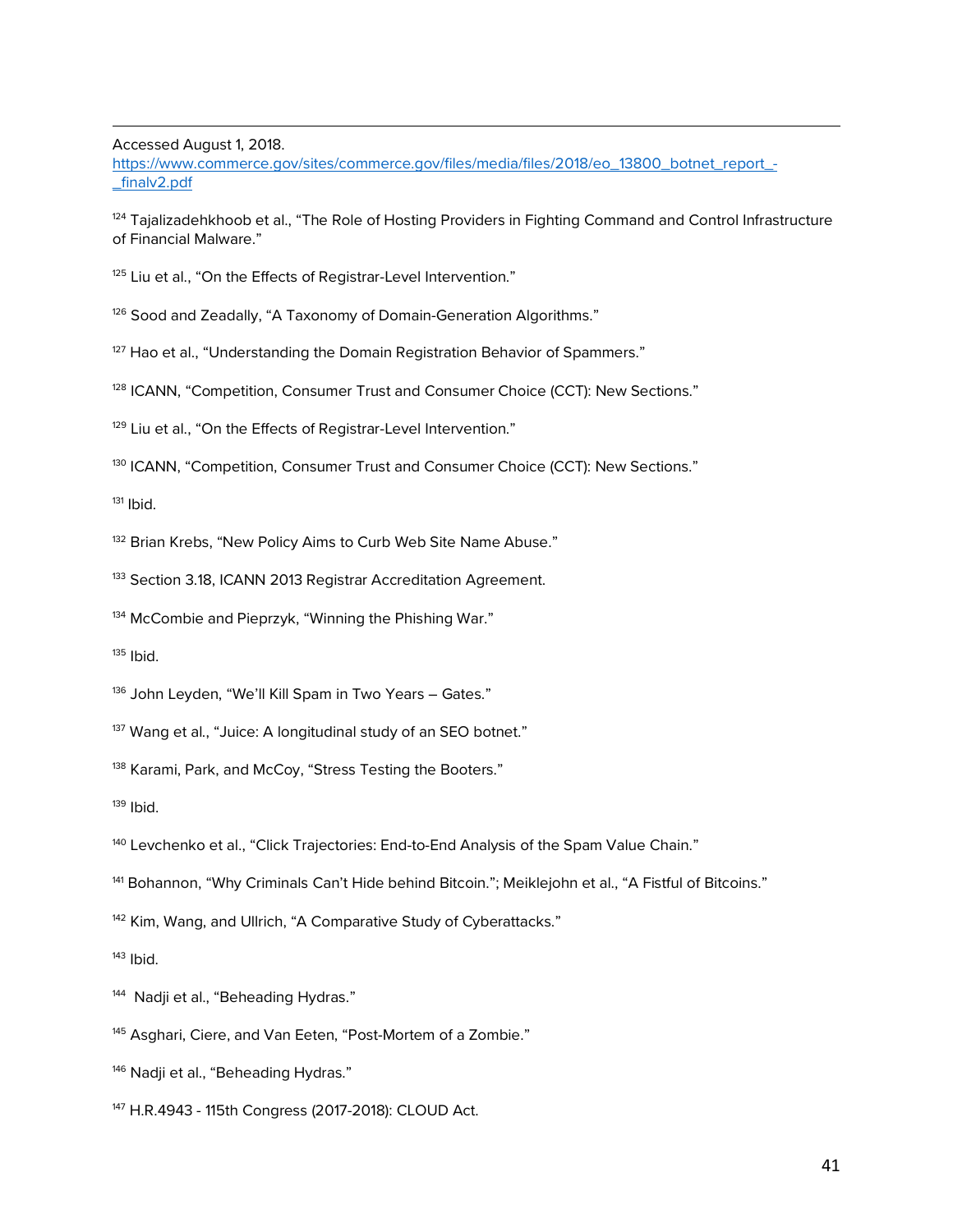$\overline{a}$  $^{448}$  Daskal and Swire, "Why the CLOUD Act Is Good for Privacy and Human Rights."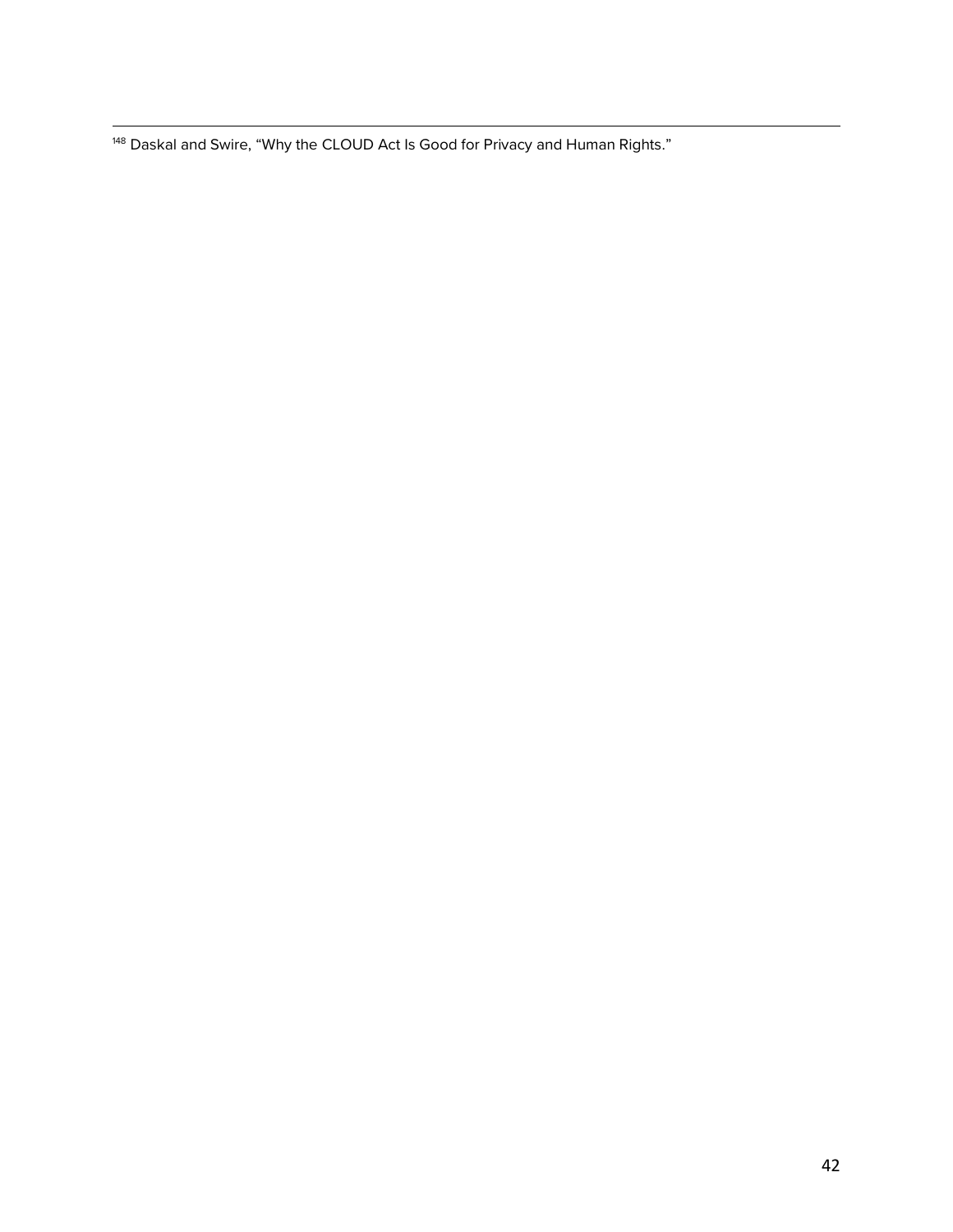#### 9. Full Bibliography

- ".Bit The next Generation of Bulletproof Hosting." Abuse.ch (blog), September 25, 2017. Accessed August 6, 2018. https://abuse.ch/blog/dot-bit-the-next-generation-of-bulletproof-hosting/.
- "A Report to the President on Enhancing the Resilience of the Internet and Communications Ecosystem Against Botnets and Other Automated, Distributed Threats." The Secretary of Commerce and The Secretary of Homeland Security, May 22, 2018. Accessed August 1, 2018. https://www.commerce.gov/sites/commerce.gov/files/media/files/2018/eo\_13800\_botnet\_report\_-\_finalv2.pdf
- "Android Smartphones 'Used for Botnet', Researchers Say." BBC News, July 5, 2012. Accessed August 4, 2018. https://www.bbc.com/news/technology-18720565;
- "Booting the Bots: New Botnet Protections across Our Ads Systems." Inside AdWords (blog), February 9, 2016. Accessed February 17, 2018. https://adwords.googleblog.com/2016/02/booting-bots-new-botnetprotections.html.
- "Conficker Working Group: Lessons Learned." The Rendon Group, January 2011. Accessed August 4, 2018. http://www.confickerworkinggroup.org/wiki/uploads/Conficker\_Working\_Group\_Lessons\_Learned\_17\_ June 2010 final.pdf
- "Facebook and the FBI Partner to Take Botnet Offline." Facebook Security, December 12, 2012. Accessed August 4, 2018. https://www.facebook.com/notes/facebook-security/facebook-and-the-fbi-partner-totake-botnet-offline/10151134554125766.
- "Global Network Service Providers: Securing a Position to Challenge the Botnet." Level 3 Communications, 2014. Accessed August 5, 2018. http://www.level3.com/-/media/files/whitepaper/en\_secur\_wp\_botnet\_white\_paper.pdf
- "International Conflicts of Law Concerning Cross Border Data Flow and Law Enforcement Requests." Statement of David Bitkower, Principal Deputy Assistant Attorney General, Criminal Division, Department of Justice, Before the Committee on the Judiciary, US House of Representatives, February 25, 2016.
- "Mariposa Botnet." Panda Security Mediacenter (blog), March 3, 2010. Accessed August 4, 2018. https://www.pandasecurity.com/mediacenter/malware/mariposa-botnet/.
- "North Korea Launched Cyber Attacks, Says South." The Guardian, July 11, 2009. Accessed August 4, 2018. http://www.theguardian.com/world/2009/jul/11/south-korea-blames-north-korea-cyber-attacks.
- "Spamhaus Botnet Threat Report 2017." Spamhaus Malware Labs, January 8, 2018. Accessed August 1, 2018. https://www.spamhaus.org/news/article/772/spamhaus-botnet-threat-report-2017.
- "The Cost of Renting an IoT Botnet." Nuvias Blog (blog), September 19, 2017. Accessed August 5, 2018. https://www.nuviasblog.com/main-category/security/cost-renting-iot-botnet/.
- A. Neville and R. Gibb. "ZeroAccess Indepth". White paper, Symantec, Oct. 4 2013. Accessed August 6, 2018. https://www.symantec.com/content/dam/symantec/docs/security-center/white-papers/zeroaccessindepth-13-en.pdf.
- A. Stevenson. "Botnets Infecting 18 Systems per Second, Warns FBI." V3, July 16 2014. Accessed February 16, 2018. https://www.v3.co.uk/v3-uk/news/2355596/botnets-infecting-18-systems-per-second-warns-fbi.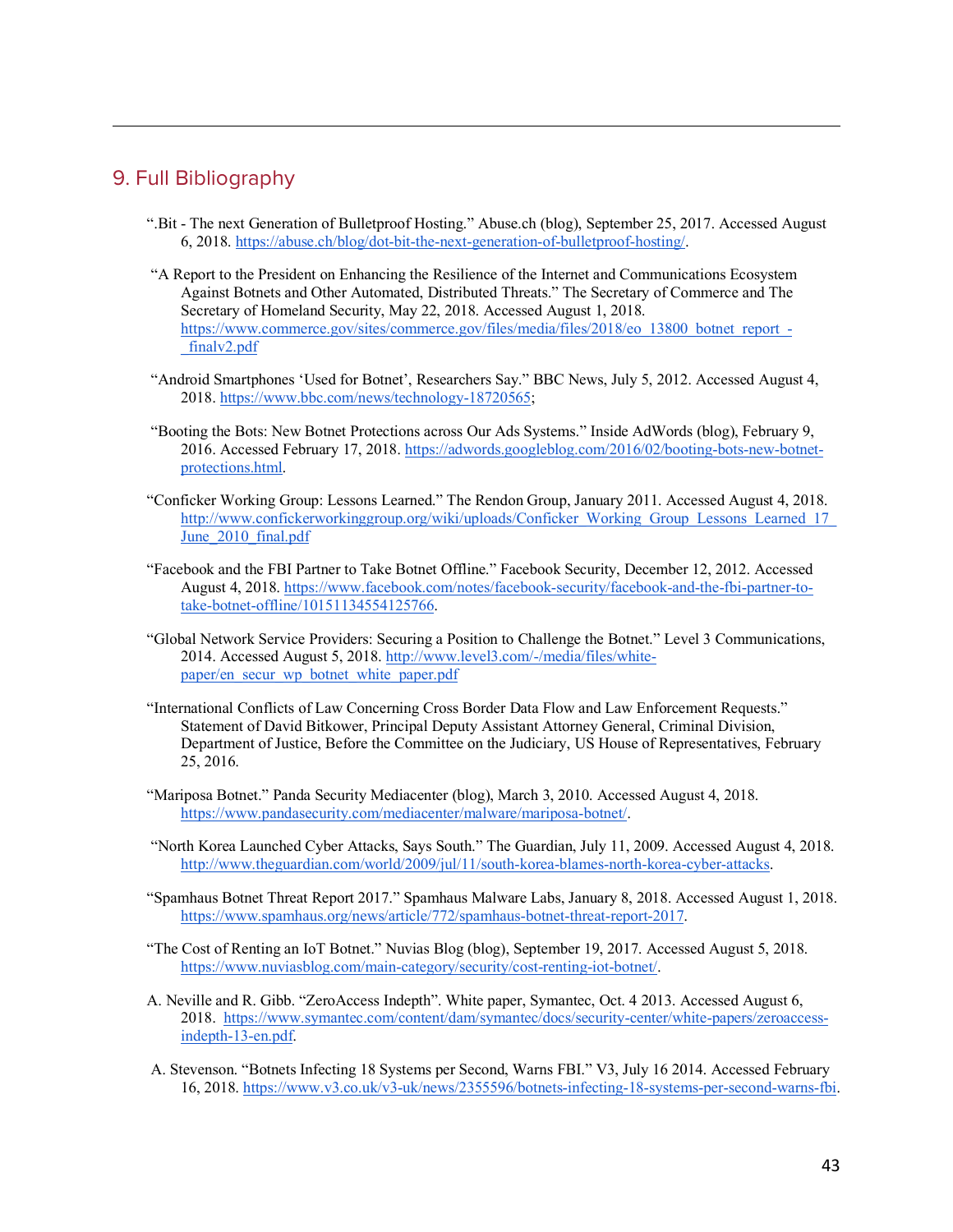Aatif Sulleyman, "Gmail Two-Step Verification: Less than 10% of Google Users Have Its Most Important Security Feature Enabled." The Independent, January 22, 2018. Accessed August 4, 2018. https://www.independent.co.uk/life-style/gadgets-and-tech/news/gmail-two-step-verification-2fa-googleaccount-users-security-feature-cyber-crime-a8172391.html.

 $\overline{a}$ 

- Abu Rajab, Moheeb, Jay Zarfoss, Fabian Monrose, and Andreas Terzis. "A Multifaceted Approach to Understanding the Botnet Phenomenon." In *Proceedings of the 6th ACM SIGCOMM Conference on Internet Measurement*, 41–52. IMC '06. New York, NY, USA: ACM, 2006. https://doi.org/10.1145/1177080.1177086.
- Abuse.ch, "Collateral Damage: Microsoft Hits Security Researchers along with Cit…." archive.is, June 19, 2013. Accessed August 4, 2018. http://archive.is/F2yWw.
- Alastair Stevenson. "Arresting Hackers More Effective than Botnet Takedowns for Tackling Cybercrime." V3, Feb. 10, 2014. Accessed August 4, 2018 www.v3.co.uk/2327200.
- Ali, Syed Taha, Patrick McCorry, Peter Hyun-Jeen Lee, and Feng Hao. "ZombieCoin 2.0: Managing next-Generation Botnets Using Bitcoin." International Journal of Information Security 17, no. 4 (August 1, 2018): 411–22. https://doi.org/10.1007/s10207-017-0379-8.
- Andrea Lelli, "Trojan.Whitewell: What's Your (Bot) Facebook Status Today?" Symantec Security Response, October 31, 2009. Accessed February 16, 2018. http://www.symantec.com/connect/blogs/trojanwhitewell-what-s-your-bot-facebook-status-today.

Antonakakis et. al., "Understanding the Mirai Botnet", 26th USENIX Security Symposium, August 2017.

- Antonakakis, Manos, Roberto Perdisci, David Dagon, Wenke Lee, and Nick Feamster. "Building a Dynamic Reputation System for DNS." In Proceedings of the 19th USENIX Conference on Security, 18–18. USENIX Security'10. Berkeley, CA, USA: USENIX Association, 2010. http://dl.acm.org/citation.cfm?id=1929820.1929844.
- Arce, Iván, and Elias Levy. "An Analysis of the Slapper Worm." IEEE Security and Privacy 1, no. 1 (January 2003): 82–87. https://doi.org/10.1109/MSECP.2003.1177002.
- Asghari, Hadi, Michael Ciere, and Michel J. G. Van Eeten. "Post-Mortem of a Zombie: Conficker Cleanup After Six Years." In Proceedings of the 24th USENIX Conference on Security Symposium, 1–16. SEC'15. Berkeley, CA, USA: USENIX Association, 2015. http://dl.acm.org/citation.cfm?id=2831143.2831144.
- AsSadhan, B., J. M. F. Moura, D. Lapsley, C. Jones, and W. T. Strayer. "Detecting Botnets Using Command and Control Traffic." In *2009 Eighth IEEE International Symposium on Network Computing and Applications*, 156–62, 2009. https://doi.org/10.1109/NCA.2009.56.
- B. Krebs. "Mariposa Botnet Authors May Avoid Jail Time." March 4, 2010. Accessed August 5, 2018. https://krebsonsecurity.com/2010/03/mariposa-botnet-authors-may-avoid-jail-time/.
- Bailey, M., E. Cooke, F. Jahanian, Y. Xu, and M. Karir. "A Survey of Botnet Technology and Defenses." In 2009 Cybersecurity Applications Technology Conference for Homeland Security, 299–304, 2009. https://doi.org/10.1109/CATCH.2009.40.
- Barford, Paul, and Vinod Yegneswaran. "An Inside Look at Botnets." In Malware Detection, 171–91. Advances in Information Security. Springer, Boston, MA, 2007. https://doi.org/10.1007/978-0-387- 44599-1\_8.
- Barford, Paul, and Vinod Yegneswaran. "An Inside Look at Botnets." In Malware Detection, 171–91. Advances in Information Security. Springer, Boston, MA, 2007. https://doi.org/10.1007/978-0-387- 44599-1\_8.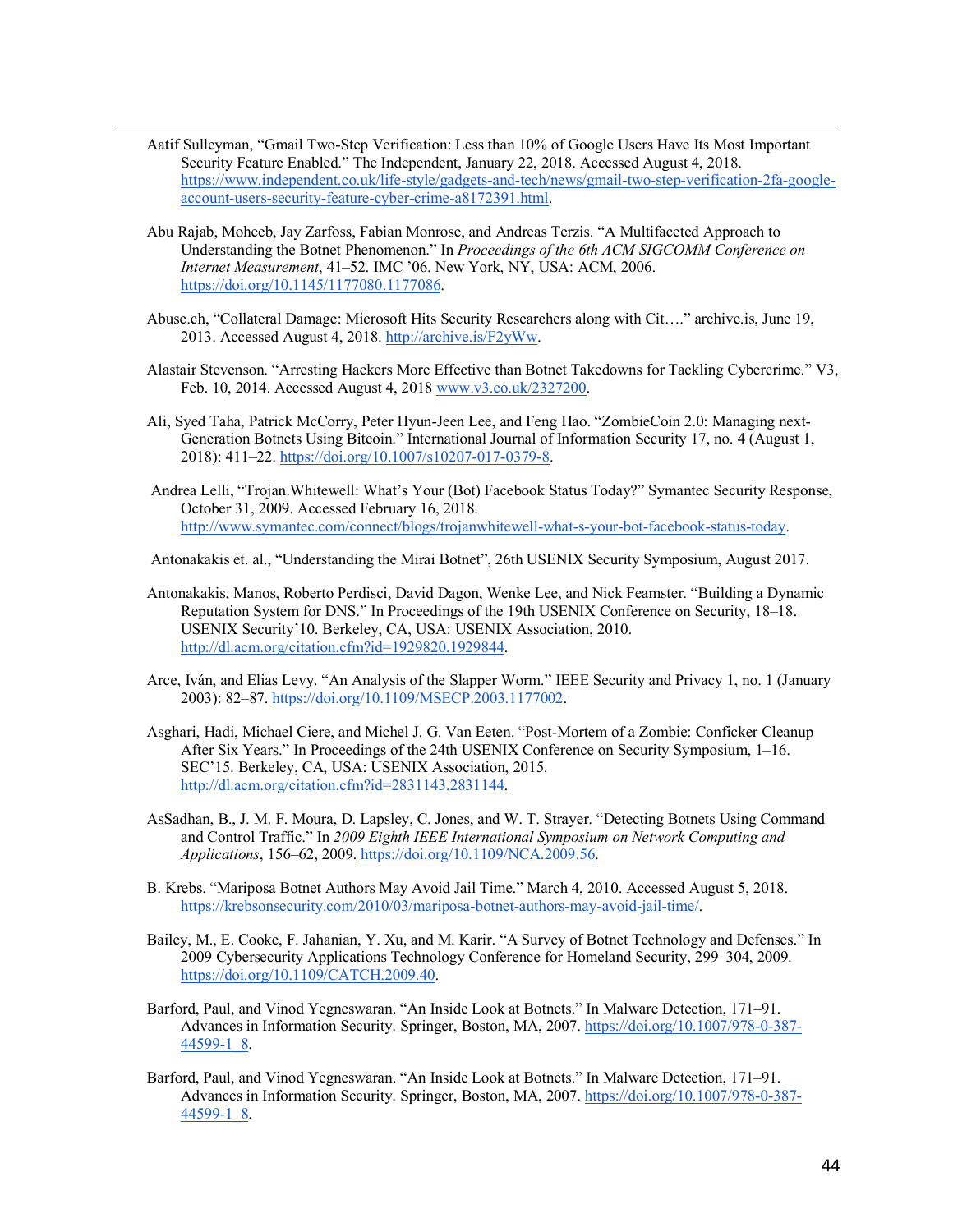Berinato, Scott. "Attack of the Bots." Wired, November 1, 2006. Accessed August 5, 2018. https://www.wired.com/2006/11/botnet/.

- Borgaonkar, Ravishankar. "An Analysis of the Asprox Botnet." In Proceedings of the 2010 Fourth International Conference on Emerging Security Information, Systems and Technologies, 148–153. SECURWARE '10. Washington, DC, USA: IEEE Computer Society, 2010. https://doi.org/10.1109/SECURWARE.2010.32.
- Borup, L. T. "Peer-to-peer botnets: A case study on Waledac". Master's thesis, Technical University of Denmark, 2009. Accessed August 4, 2018. http://etd.dtu.dk/thesis/241876/ep09\_24\_net.pdf
- Bradley Barth. "Cybercriminals Find Many Safe Havens." SC Media, November 1, 2016. Accessed August 4, 2018. https://www.scmagazine.com/cybercriminals-find-many-safe-havens/article/569177/.
- Brian Krebs, "Microsoft Responds to Critics Over Botnet Bruhaha", Krebs On Security, April 16, 2012. Accessed August 4, 2018. http://krebsonsecurity.com/2012/04/microsoft-responds-to-critics-over-botnetbruhaha/.
- Brian Prince. "Flashback Botnet Updated to Include Twitter as C&C." SecurityWeek.Com, April 30, 2012. Accessed February 16, 2018. https://www.securityweek.com/flashback-botnet-updated-include-twittercc.
- Broersma, Matthew. "Botnet Price for Hourly Hire on Par with Cost of Two Pints." ZDNet, May 25, 2010. Accessed April 21, 2018. https://www.zdnet.com/article/botnet-price-for-hourly-hire-on-par-with-costof-two-pints.
- C. Wilson. "Botnets, Cybercrime and Cyberterrorism: Vulnerabilities and Policy Issues for Congress", CRS Report for Congress, RL32114, Congressional Research Service, Washington, DC, 2008. Accessed August 6, 2018. https://fas.org/sgp/crs/terror/RL32114.pdf.
- Chris Paoli. "Feds Move Forward on Coreflood Botnet Removal." GCN, April 29, 2011. Accessed August 5, 2018. http://gcn.com/Articles/2011/04/28/ECG-Feds-To-Remove-Coreflood.
- Clark, David D., and Susan Landau. "The Problem Isn'T Attribution: It's Multi-Stage Attacks." In Proceedings of the Re-Architecting the Internet Workshop, 11:1–11:6. ReARCH '10. New York, NY, USA: ACM, 2010. https://doi.org/10.1145/1921233.1921247.
- Clarke, Richard, et. al. "Liberty and Security in a Changing World". Report and Recommendation of the President's Review Group on Intelligence and Communications Technologies, December 12, 2013. Accessed August 4, 2018. https://obamawhitehouse.archives.gov/sites/default/files/docs/2013-12- 12\_rg\_final\_report.pdf
- Collins, Doug. "H.R.4943 115th Congress (2017-2018): CLOUD Act." February 6, 2018. Accessed August 4, 2018. https://www.congress.gov/bill/115th-congress/house-bill/4943/text.
- Cooke, Evan, Farnam Jahanian, and Danny McPherson. "The Zombie Roundup: Understanding, Detecting, and Disrupting Botnets." In Proceedings of the Steps to Reducing Unwanted Traffic on the Internet on Steps to Reducing Unwanted Traffic on the Internet Workshop, 6–6. SRUTI'05. Berkeley, CA, USA: USENIX Association, 2005. http://dl.acm.org/citation.cfm?id=1251282.1251288.
- Council of Europe, "Convention on Cybercrime", Budapest, November 23, 2001. Accessed August 4, 2018. http://www.europarl.europa.eu/meetdocs/2014\_2019/documents/libe/dv/7\_conv\_budapest\_/7\_conv\_buda pest\_en.pdf.
- Crowdstrike Solution Brief, "Promoting Stakeholder Action Against Botnets and Other Automated Threats", National Telecommunications and Information Administration, U.S. Department of Commerce, July 13, 2017. Accessed August 6, 2018. https://www.crowdstrike.com/wpcontent/brochures/datasheets/Solution\_Brief\_CrowdStrike\_Falcon\_and\_the\_NTIA\_Botnet.pdf.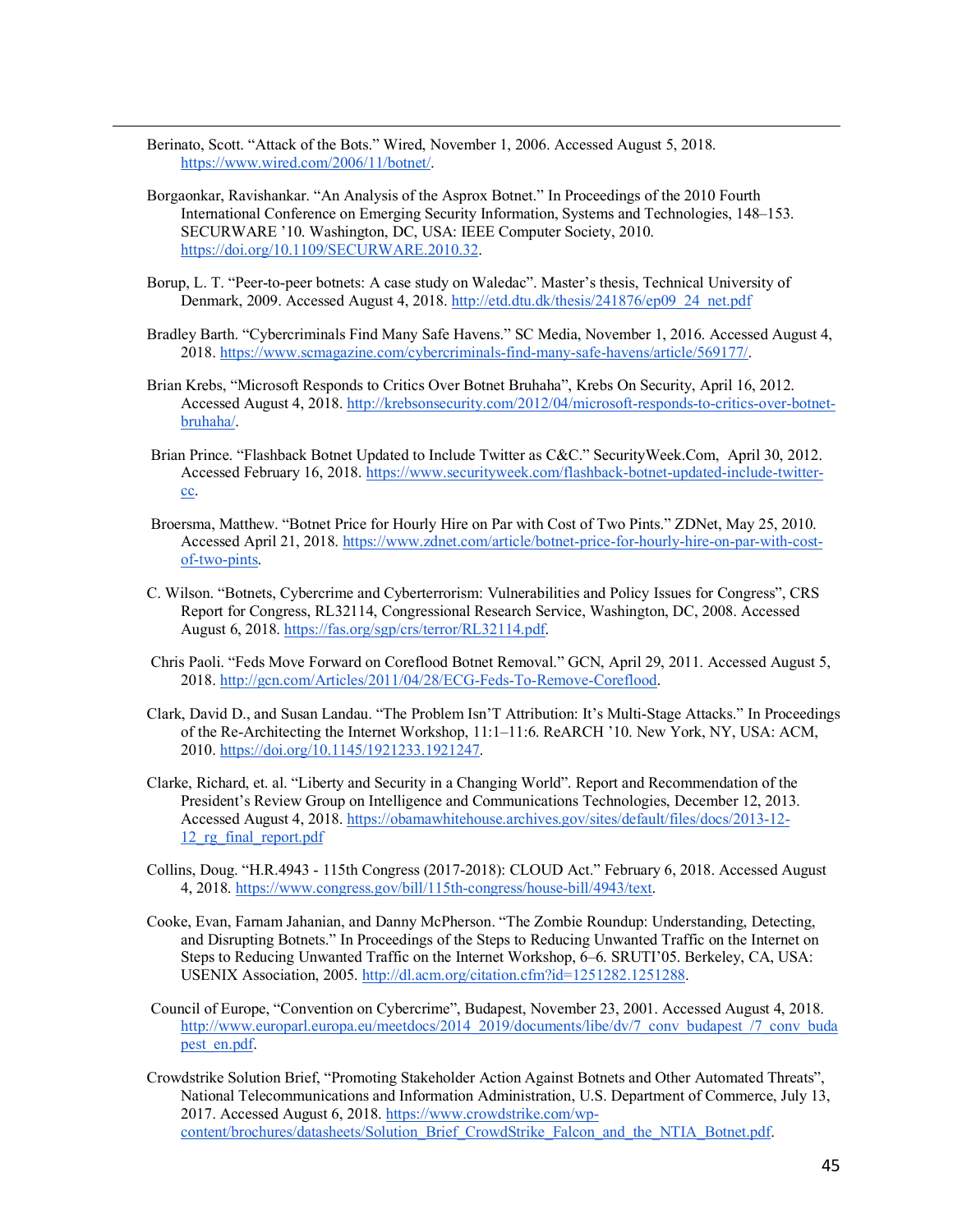Dave Piscitello. "Conficker Summary and Review" ICANN Securities Team, May 7, 2010. Accessed August 4, 2018. https://www.icann.org/en/system/files/files/conficker-summary-review-07may10-en.pdf

- Davis, C. R., J. M. Fernandez, S. Neville, and J. McHugh. "Sybil Attacks as a Mitigation Strategy against the Storm Botnet." In 2008 3rd International Conference on Malicious and Unwanted Software (MALWARE), 32–40, 2008. https://doi.org/10.1109/MALWARE.2008.4690855.
- Davor Frkat, Robert Annessi, and Tanja Zseby. "ChainChannels: Private Botnet Communication Over Public Blockchains." In IEEE International Conference on Blockchain (Blockchain), 2018.
- Dennis Fischer, "Huge Botnet Found Using Tor Network for Communications," Threatpost (blog), September 2013. Accessed July 31, 2018. https://threatpost.com/huge-botnet-found-using-tor-network-forcommunications/102179/
- Department of Justice Press Release. "Department of Justice Takes Action to Disable International Botnet." FBI Archives, April 13, 2011. Accessed August 4, 2018. https://www.fbi.gov/newhaven/pressreleases/2011/nh041311.htm.
- Department of Justice. "Assistant Attorney General Leslie R. Caldwell Testifies Before the Senate Committee on the Judiciary Subcommittee on Crime and Terrorism," July 15, 2014. Accessed August 4, 2018. https://www.justice.gov/opa/speech/assistant-attorney-general-leslie-r-caldwell-testifies-senatecommittee-judiciary.
- Department of Justice. "Associate Deputy Attorney General Sujit Raman Delivers Remarks to the Center for Strategic and International Studies," May 31, 2018. Accessed August 4, 2018. https://www.justice.gov/opa/speech/associate-deputy-attorney-general-sujit-raman-delivers-remarkscenter-strategic-and.
- Dittrich, David, Felix Leder, and Tillmann Werner. "A Case Study in Ethical Decision Making Regarding Remote Mitigation of Botnets." In Proceedings of the 14th International Conference on Financial Cryptograpy and Data Security, 216–230. FC'10. Berlin, Heidelberg: Springer-Verlag, 2010. http://dl.acm.org/citation.cfm?id=1894863.1894883.
- Dittrich, David. "So You Want to Take over a Botnet." In Proceedings of the 5th USENIX Conference on Large-Scale Exploits and Emergent Threats, 6–6. LEET'12. Berkeley, CA, USA: USENIX Association, 2012. http://dl.acm.org/citation.cfm?id=2228340.2228349.
- Dmitry Tarakanov, "The Inevitable Move 64-Bit ZeuS Enhanced With Tor," Securelist, December 11, 2013. Accessed July 31, 2018. https://securelist.com/the-inevitable-move-64-bit-zeus-enhanced-withtor/58184/.
- Eeten, Michel Van, and Johannes M. Bauer. "Emerging Threats to Internet Security: Incentives, Externalities and Policy Implications." Journal of Contingencies and Crisis Management 17, no. 4 (December 1, 2009): 221–32. https://doi.org/10.1111/j.1468-5973.2009.00592.x.
- Eeten, Michel van. "Patching Security Governance: An Empirical View of Emergent Governance Mechanisms for Cybersecurity." Digital Policy, Regulation and Governance 19, no. 6 (September 11, 2017): 429–48. https://doi.org/10.1108/DPRG-05-2017-0029.
- Eleanor Mills. "BBC buys, uses botnet to show dangers to PCs." CNET, March 13, 2009. Accessed August 5, 2018. https://www.cnet.com/au/news/bbc-buys-uses-botnet-to-show-dangers-to-pcs/
- Gallagher, Sean. "Evernote: So Useful, Even Malware Loves It." Ars Technica, March 27, 2013. Accessed August 5, 2018. https://arstechnica.com/information-technology/2013/03/evernote-so-useful-evenmalware-loves-it/.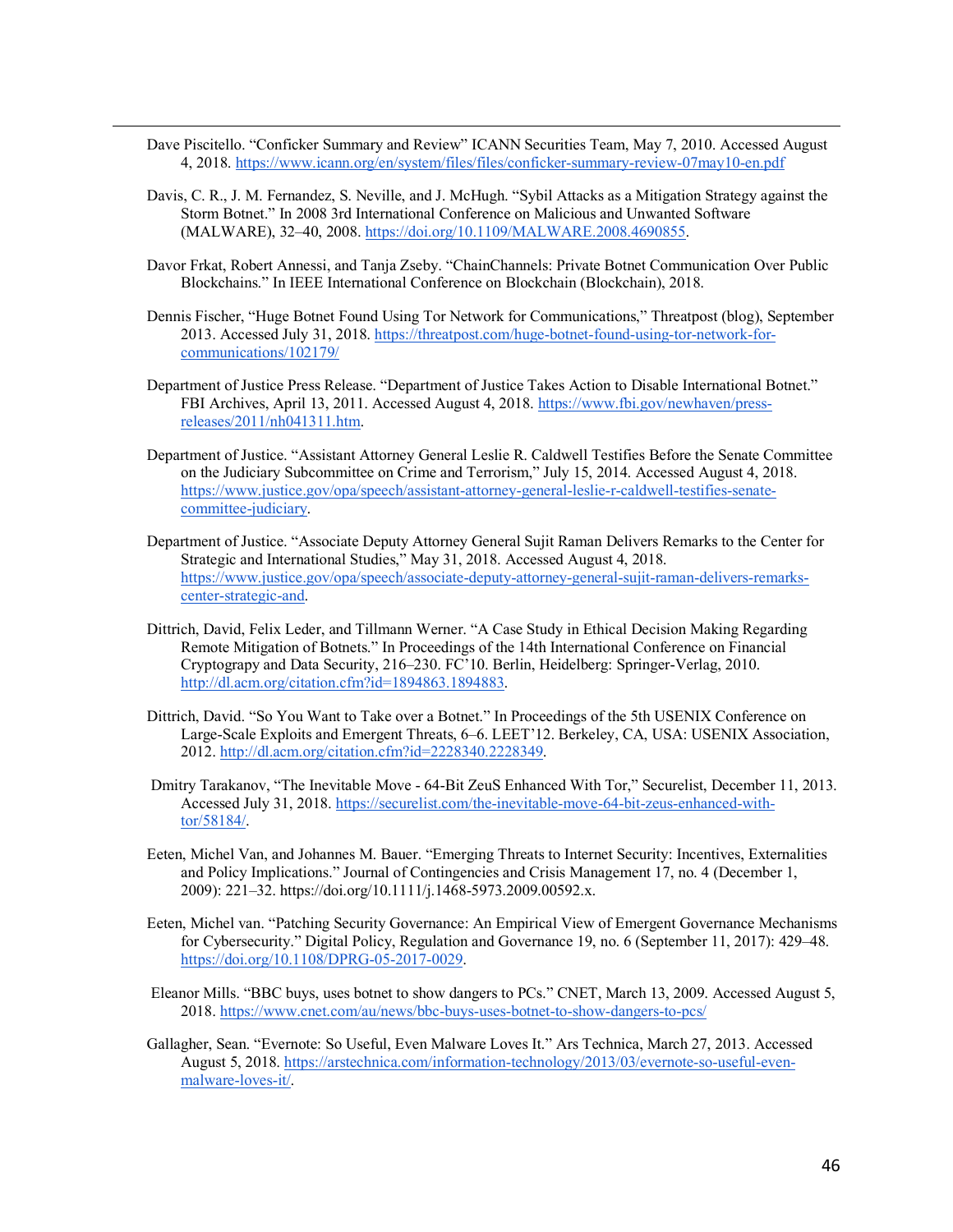Garrett M. Graff. "How Russian Spam King Peter Levashov Was Arrested, and His Kelihos Botnet Dismantled." WIRED, April 11, 2017. Accessed August 4, 2018. https://www.wired.com/2017/04/fbitook-russias-spam-king-massive-botnet/.

- Garrett M. Graff. "How the FBI Took Down Russia's Spam King---And His Massive Botnet." WIRED, April 11, 2017. Accessed January 30, 2018. https://www.wired.com/2017/04/fbi-took-russias-spam-kingmassive-botnet/.
- Gilbert, David. "The Evolution of the Botnet." International Business Times UK, February 14, 2013. Accessed August 4, 2018. https://www.ibtimes.co.uk/evolution-botnets-justin-bieber-fans-435301.
- Graff, Garrett M. "Inside the Hunt for Russia's Most Notorious Hacker." Wired, March 21, 2017. Accessed August 4, 2018. https://www.wired.com/2017/03/russian-hacker-spy-botnet/.
- Grizzard, Julian B., Vikram Sharma, Chris Nunnery, Brent ByungHoon Kang, and David Dagon. "Peer-to-Peer Botnets: Overview and Case Study." In Proceedings of the First Conference on First Workshop on Hot Topics in Understanding Botnets, 1–1. HotBots'07. Berkeley, CA, USA: USENIX Association, 2007. http://dl.acm.org/citation.cfm?id=1323128.1323129.
- Gu, Guofei, Roberto Perdisci, Junjie Zhang, and Wenke Lee. "BotMiner: Clustering Analysis of Network Traffic for Protocol- and Structure-Independent Botnet Detection." In Proceedings of the 17th Conference on Security Symposium, 139–154. SS'08. Berkeley, CA, USA: USENIX Association, 2008. http://dl.acm.org/citation.cfm?id=1496711.1496721.
- Hao, Shuang, Alex Kantchelian, Brad Miller, Vern Paxson, and Nick Feamster. "PREDATOR: Proactive Recognition and Elimination of Domain Abuse at Time-Of-Registration." In Proceedings of the 2016 ACM SIGSAC Conference on Computer and Communications Security, 1568–1579. CCS '16. New York, NY, USA: ACM, 2016. https://doi.org/10.1145/2976749.2978317.
- Hao, Shuang, Matthew Thomas, Vern Paxson, Nick Feamster, Christian Kreibich, Chris Grier, and Scott Hollenbeck. "Understanding the Domain Registration Behavior of Spammers." In Proceedings of the 2013 Conference on Internet Measurement Conference, 63–76. IMC '13. New York, NY, USA: ACM, 2013. https://doi.org/10.1145/2504730.2504753.
- Hao, Shuang, Nick Feamster, and Ramakant Pandrangi. "Monitoring the Initial DNS Behavior of Malicious Domains." In Proceedings of the 2011 ACM SIGCOMM Conference on Internet Measurement Conference, 269–278. IMC '11. New York, NY, USA: ACM, 2011. https://doi.org/10.1145/2068816.2068842.
- Hiller, Janine. "Civil Cyberconflict: Microsoft, Cybercrime, and Botnets." Santa Clara High Technology Law Journal 31, no. 2 (January 1, 2014): 163.
- Holz, Thorsten, Moritz Steiner, Frederic Dahl, Ernst Biersack, and Felix Freiling. "Measurements and Mitigation of Peer-to-Peer-Based Botnets: A Case Study on Storm Worm." In Proceedings of the 1st Usenix Workshop on Large-Scale Exploits and Emergent Threats, 9:1–9:9. LEET'08. Berkeley, CA, USA: USENIX Association, 2008. http://dl.acm.org/citation.cfm?id=1387709.1387718.
- ICANN Expert Working Group Final Report, "A Next-Generation Registration Directory Service (RDS)", June 6, 2014. Accessed August 4, 2018. https://www.icann.org/en/system/files/files/final-report-06jun14 en.pdf.
- ICANN. "2013 Registrar Accreditation Agreement." Accessed July 25, 2018. https://www.icann.org/resources/pages/approved-with-specs-2013-09-17-en.
- ICANN. "Competition, Consumer Trust and Consumer Choice (CCT): New Sections". Review Team, November 27, 2017. Accessed August 1, 2018. https://www.icann.org/en/system/files/files/cct-rt-draftrecs-new-sections-27nov17-en.pdf.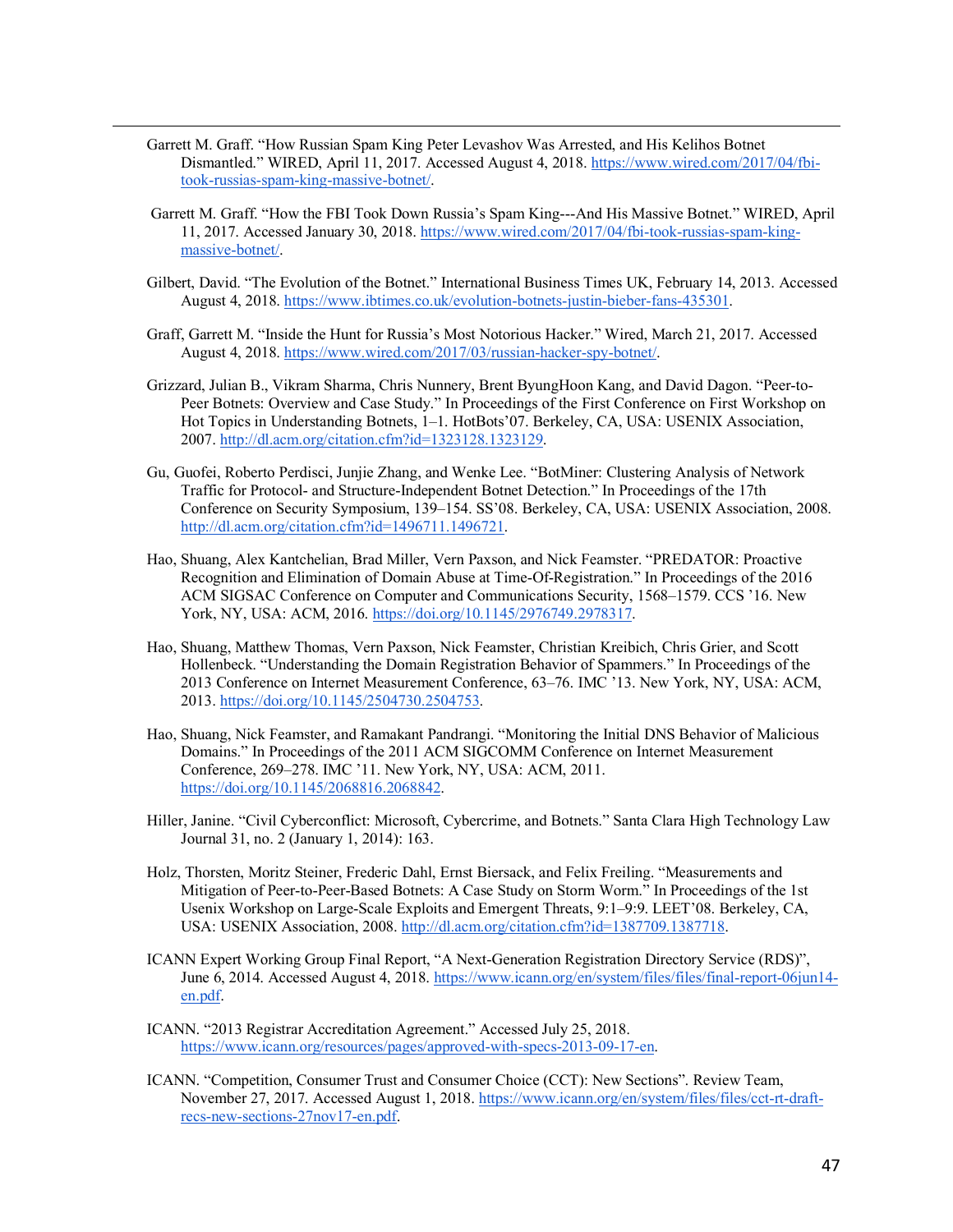J. Scott-Railton and K. Kleemola. "London Calling: Two-Factor Authentication Phishing From Iran." The Citizen Lab, August 27, 2015. Accessed: August 4, 2018. https://citizenlab.org/2015/08/iran\_two\_factor\_phishing/.

- James Vincent. "\$500 Million Botnet Citadel Attacked by Microsoft and the FBI." The Independent, June 6, 2013. Accessed August 4, 2018. http://www.independent.co.uk/life-style/gadgets-and-tech/news/500 million-botnet-citadel-attacked-by-microsoft-and-the-fbi-8647594.html.
- Jamie Riden. "How Fast-Flux Service Networks Work." The Honeynet Project, August 16, 2018. Accessed February 16, 2018. https://www.honeynet.org/node/132.
- Jeff Roberts, "Russian Hackers Are Afraid to Travel After U.S. Arrests Spam King," Fortune, April 11, 2017. Accessed February 20, 2018, http://fortune.com/2017/04/11/russian-hackers-levashov-arrest/.
- Jennifer Daskal and Peter Swire. "Why the CLOUD Act Is Good for Privacy and Human Rights." Lawfare, March 14, 2018. Accessed August 4, 2018. https://www.lawfareblog.com/why-cloud-act-good-privacyand-human-rights.
- John Bohannon. "Why Criminals Can't Hide behind Bitcoin" Science, March 9, 2016. Accessed August 4, 2018. http://www.sciencemag.org/news/2016/03/why-criminals-cant-hide-behind-bitcoin.
- John Leyden. "We'll Kill Spam in Two Years Gates." The Register, January 26, 2004. Accessed January 30, 2018. https://www.theregister.co.uk/2004/01/26/well kill\_spam\_in\_two/.
- John P. Mello Jr. "FBI Declaws Russian Fancy Bear Botnet." TechNewsWorld, May 25, 2018. Accessed August 4, 2018. https://www.technewsworld.com/story/85356.html.
- Kaplan, D. "Coreflood Takedown May Lead to Trouble." April 18, 2011. Accessed August 5, 2018. http://www.scmagazine.com.au/News/254827,coreflood-takedown-may-lead-to-trouble.aspx.
- Karami, Mohammad, Youngsam Park, and Damon McCoy. "Stress Testing the Booters: Understanding and Undermining the Business of DDoS Services." In Proceedings of the 25th International Conference on World Wide Web, 1033–1043. WWW '16. Republic and Canton of Geneva, Switzerland: International World Wide Web Conferences Steering Committee, 2016. https://doi.org/10.1145/2872427.2883004.
- Karine K. e Silva. "How industry can help us fight against botnets: notes on regulating private-sector intervention." International Review of Law, Computers & Technology, 31:1, 105-130, 2017. DOI: 10.1080/13600869.2017.1275274.
- Kevin Poulsen. "Putin's Hackers Now Under Attack—From Microsoft." Daily Beast, July 20, 2017. Accessed July 23, 2018. https://www.thedailybeast.com/microsoft-pushes-to-take-over-russian-spies-network.
- Kim, Seung Hyun, Qiu-Hong Wang, and Johannes B. Ullrich. "A Comparative Study of Cyberattacks." Commun. ACM 55, no. 3 (March 2012): 66–73. https://doi.org/10.1145/2093548.2093568.
- Knysz, M., Xin Hu, Yuanyuan Zeng, and K. G. Shin. "Open WiFi Networks: Lethal Weapons for Botnets?" In 2012 Proceedings IEEE INFOCOM, 2631–35, 2012. https://doi.org/10.1109/INFCOM.2012.6195668.
- Korczynski´ et al., "Statistical Analysis of DNS Abuse in gTLDs Final Report", August 2017. Accessed August 1, 2018. https://www.icann.org/en/system/files/files/sadag-final-09aug17-en.pdf
- Koziel, Eric & Robinson, David. "Botnets as an Instrument of Warfare". Chapter 2 from book "Critical Infrastructure Protection V" (pp.19-28). 2011. DOI: 10.1007/978-3-642-24864-1\_2.
- Krebs, Brian. "New Policy Aims to Curb Web Site Name Abuse," January 30, 2008. Accessed August 4, 2018. http://www.washingtonpost.com/wp-dyn/content/article/2008/01/30/AR2008013002178.html.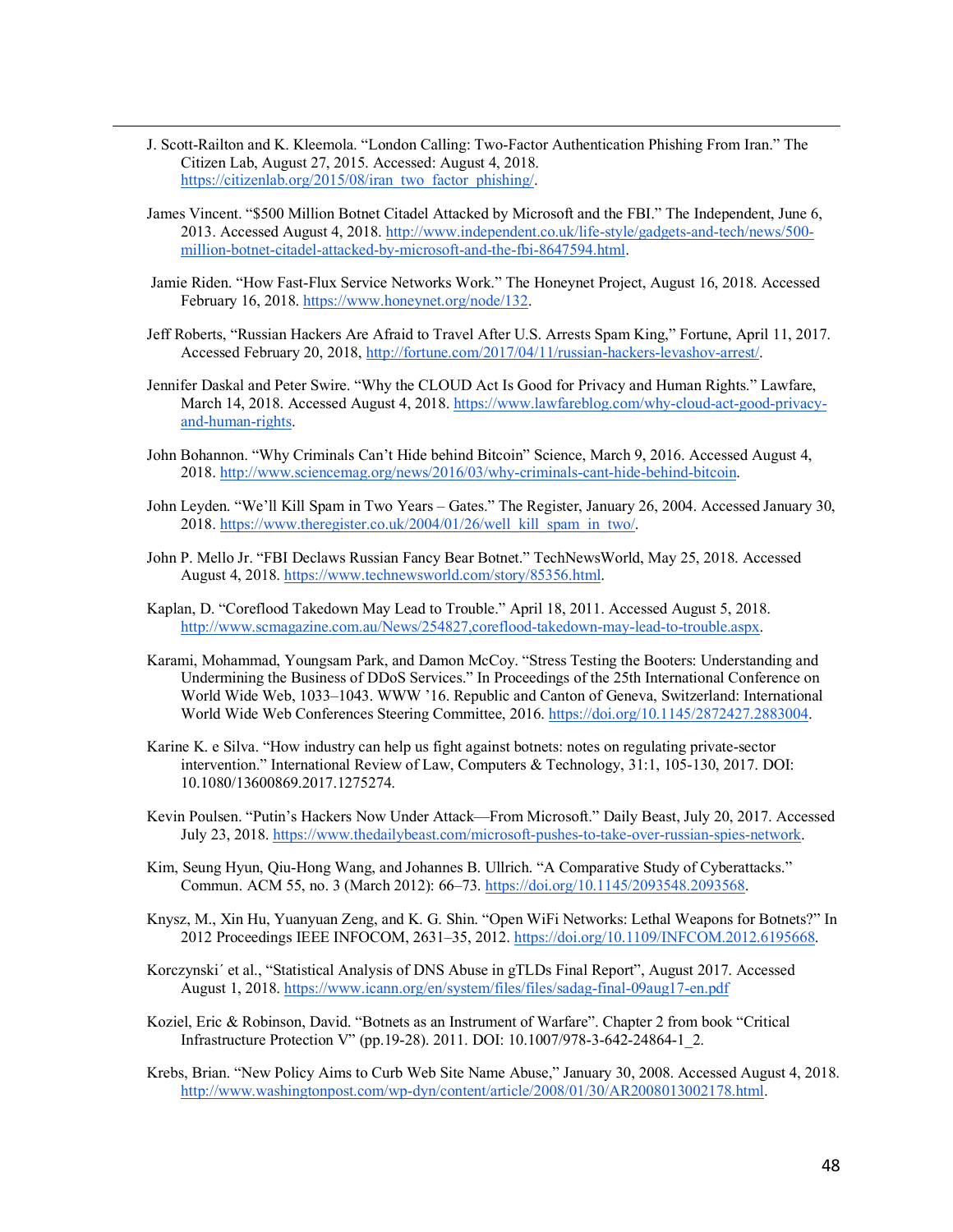Levchenko, Kirill, Andreas Pitsillidis, Neha Chachra, Brandon Enright, Márk Félegyházi, Chris Grier, Tristan Halvorson, et al. "Click Trajectories: End-to-End Analysis of the Spam Value Chain." In Proceedings of the 2011 IEEE Symposium on Security and Privacy, 431–446. SP '11. Washington, DC, USA: IEEE Computer Society, 2011. https://doi.org/10.1109/SP.2011.24.

- Li, C., W. Jiang, and X. Zou. "Botnet: Survey and Case Study." In 2009 Fourth International Conference on Innovative Computing, Information and Control (ICICIC), 1184–87, 2009. https://doi.org/10.1109/ICICIC.2009.127.
- Liis Vihul, Christian Czosseck, Dr. Katharina Ziolkowski, Lauri Aasmann, Ivo A. Ivanov, Dr. Sebastian Brüggemann, M.A. "Legal Implications of Countering Botnets." Joint report from the NATO Cooperative Cyber Defence Centre of Excellence and the European Network and Information Security Agency (ENISA), 2012.
- Liu, He, Kirill Levchenko, Márk Félegyházi, Christian Kreibich, Gregor Maier, Geoffrey M. Voelker, and Stefan Savage. "On the Effects of Registrar-Level Intervention." In Proceedings of the 4th USENIX Conference on Large-Scale Exploits and Emergent Threats, 5–5. LEET'11. Berkeley, CA, USA: USENIX Association, 2011. http://dl.acm.org/citation.cfm?id=1972441.1972448.
- Lucian Constantin, "Tor Network Used to Command Skynet Botnet." Computerworld, December 7, 2012. Accessed July 31, 2018. https://www.computerworld.com/article/2493980/malware-vulnerabilities/tornetwork-used-to-command-skynet-botnet.htm
- Lucian Constantin. "Cybercriminals Are Using the Tor Network to Control Their Botnets." PCWorld, July 25, 2013. Accessed August 4, 2018. https://www.pcworld.com/article/2045183/cybercriminals-increasinglyuse-the-tor-network-to-control-their-botnets-researchers-say.html
- Lucian Constantin. "Microsoft: Almost 90 Percent of Citadel Botnets in the World Disrupted in June." July 26, 2013. Accessed August 4, 2018. https://www.pcworld.com/article/2045282/microsoft-almost-90-percentof-citadel-botnets-in-the-world-disrupted-in-june.html.
- M. Bowden. "Worm: the First Digital World War". Atlantic Monthly Press, 2011.
- M. Fossi, G.Y. Egan, K. Haley, E. Johnson, T. Mack, T. Adams, J. Blackbird, M.K. Low, D. Mazurek, D. McKinney, P. Wood, "Symantec Internet Security Threat Report – Trends for 2010", Technical Report Volume 16, Symantec, 2011.
- Marczak, W. R., and Paxson, V. "Social Engineering Attacks on Government Opponents: Target Perspectives." In Proceedings on Privacy Enhancing Technologies, pp. 152–164, 2017.
- Mathew J. Schwartz. "Tainted Leaks: Researchers Unravel Cyber-Espionage Attacks." Accessed July 24, 2018. https://www.databreachtoday.com/tainted-leaks-researchers-unravel-cyber-espionage-attacks-a-9955.
- McCombie, S., and J. Pieprzyk. "Winning the Phishing War: A Strategy for Australia." In 2010 Second Cybercrime and Trustworthy Computing Workshop, 79–86, 2010. https://doi.org/10.1109/CTC.2010.13.
- McCombie, Stephen James. "Phishing the long line: transnational cybercrime from Eastern Europe to Australia." Macquarie University, 2011.
- McMillan, R. "Spanish Police Take Down Massive Mariposa Botnet." PCWorld, March 2, 2010. Accessed August 4, 2018. https://www.pcworld.com/article/190634/article.html.
- Meiklejohn, Sarah, Marjori Pomarole, Grant Jordan, Kirill Levchenko, Damon McCoy, Geoffrey M. Voelker, and Stefan Savage. "A Fistful of Bitcoins: Characterizing Payments Among Men with No Names." In Proceedings of the 2013 Conference on Internet Measurement Conference, 127–140. IMC '13. New York, NY, USA: ACM, 2013. https://doi.org/10.1145/2504730.2504747.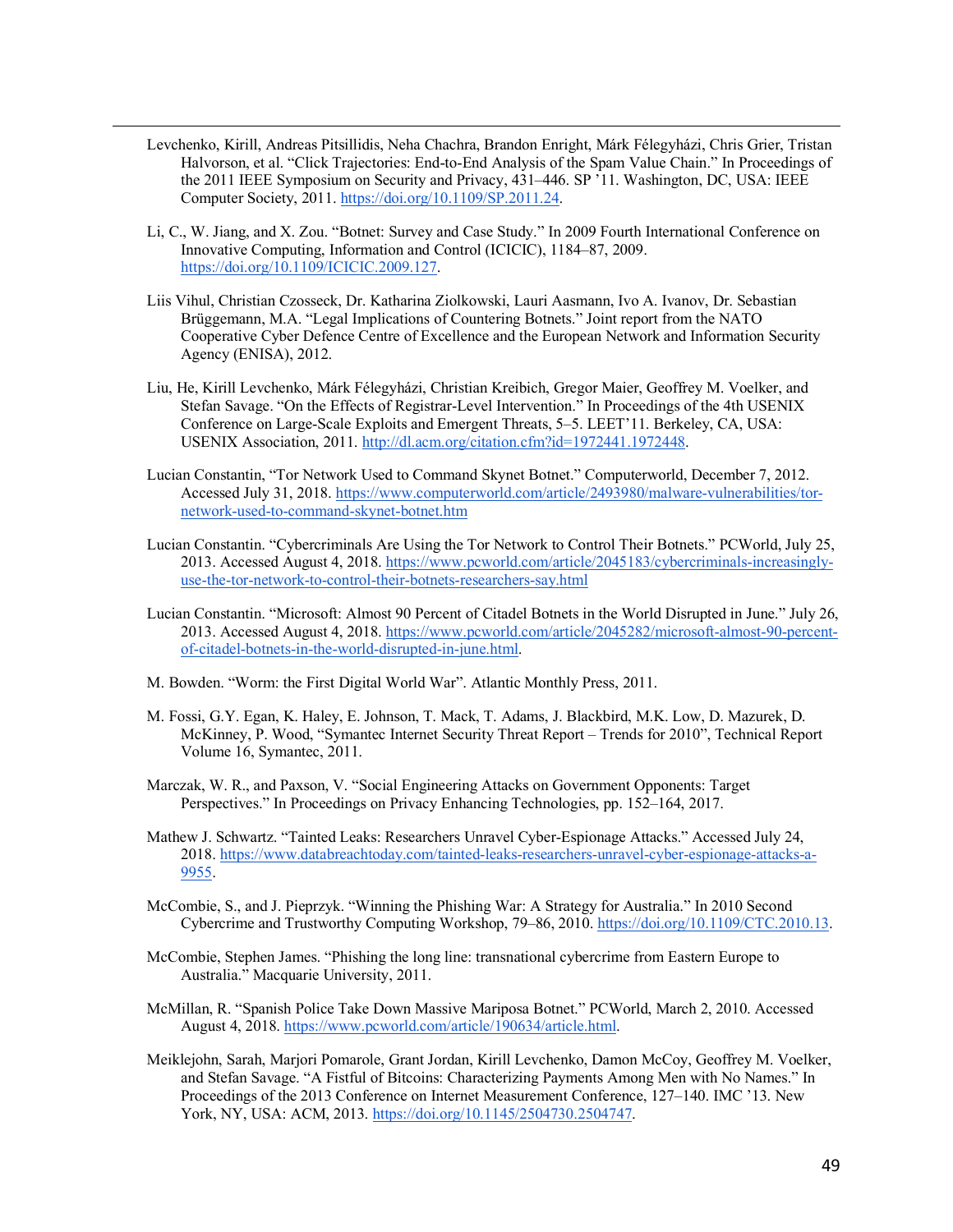Microsoft Security Intelligence Report."Waledac: The Legal Action Plan." In "Battling Botnets for Control of Computers," Volume 9, 2010. p. 46-50. Accessed August 5, 2018. http://download.microsoft.com/download/8/1/B/81B3A25C-95A1-4BCD-88A4- 2D3D0406CDEF/Microsoft\_Security\_Intelligence\_Report\_volume\_9\_Battling\_Botnets\_English.pdf.

- N. Ianelli and A. Hackworth. "Botnets as a Vehicle for Online Crime." Coordination Center, CERT cMellon University, Carnegie CERT, 2005. https://resources.sei.cmu.edu/asset\_files/WhitePaper/2005\_019\_001\_51249.pdf
- Nadji, Yacin, Manos Antonakakis, Roberto Perdisci, David Dagon, and Wenke Lee. "Beheading Hydras: Performing Effective Botnet Takedowns." In Proceedings of the 2013 ACM SIGSAC Conference on Computer & Communications Security, 121–132. CCS '13. New York, NY, USA: ACM, 2013. https://doi.org/10.1145/2508859.2516749.
- Nazario, Jose. "'Politically Motivated Denial of Service Attacks'". In The Virtual Battlefield, 2009. Edited by: Czosseck, Christian and Geers, Kenneth. 163–81. Amsterdam/Washington, DC: IOS Press.
- Plohmann, Daniel, Khaled Yakdan, Michael Klatt, Johannes Bader, and Elmar Gerhards-Padilla. "A Comprehensive Measurement Study of Domain Generating Malware." In Proceedings of the 25th USENIX Conference on Security Symposium, 263–278. SEC'16. Berkeley, CA, USA: USENIX Association, 2016. http://dl.acm.org/citation.cfm?id=3241094.3241115.
- Porras, Phillip, Hassen Saïdi, and Vinod Yegneswaran. "A Foray into Conficker's Logic and Rendezvous Points." In Proceedings of the 2Nd USENIX Conference on Large-Scale Exploits and Emergent Threats: Botnets, Spyware, Worms, and More, 7–7. LEET'09. Berkeley, CA, USA: USENIX Association, 2009. http://dl.acm.org/citation.cfm?id=1855676.1855683.
- Riccardi, Marco, Roberto Di Pietro, Marta Palanques, and Jorge Aguilí Vila. "Titans' Revenge: Detecting Zeus via Its Own Flaws." Comput. Netw. 57, no. 2 (February 2013): 422–435. https://doi.org/10.1016/j.comnet.2012.06.023.
- Richard D. Boscovich. "Microsoft Works with Financial Services Industry Leaders, Law Enforcement and Others to Disrupt Massive Financial Cybercrime Ring." The Official Microsoft Blog, June 5, 2013. Accessed August 4, 2018. https://blogs.technet.microsoft.com/microsoft\_blog/2013/06/05/microsoftworks-with-financial-services-industry-leaders-law-enforcement-and-others-to-disrupt-massive-financialcybercrime-ring/.
- Richard D. Boscovich. "ZeroAccess Criminals Wave White Flag: The Impact of Partnerships on Cybercrime." The Official Microsoft Blog, December 19, 2013. Accessed August 4, 2018. https://blogs.technet.microsoft.com/microsoft\_blog/2013/12/19/zeroaccess-criminals-wave-white-flagthe-impact-of-partnerships-on-cybercrime/.
- Richard P. Quinn. "The FBI's Role in Cyber Security." Testimony, Federal Bureau of Investigation, April 16, 2014. Accessed August 4, 2018. https://www.fbi.gov/news/testimony/the-fbis-role-in-cyber-security.
- Robert Westervelt. "Botnet Masters Turn to Google, Social Networks to Avoid Detection." TechTarget, November 10 2009. Accessed August 5, 2018. https://searchsecurity.techtarget.com/news/1373974/Botnet-masters-turn-to-Google-social-networks-toavoid-detection
- Sanatinia, Amirali, and Guevara Noubir. "OnionBots: Subverting Privacy Infrastructure for Cyber Attacks." In Proceedings of the 2015 45th Annual IEEE/IFIP International Conference on Dependable Systems and Networks, 69–80. DSN '15. Washington, DC, USA: IEEE Computer Society, 2015. https://doi.org/10.1109/DSN.2015.40.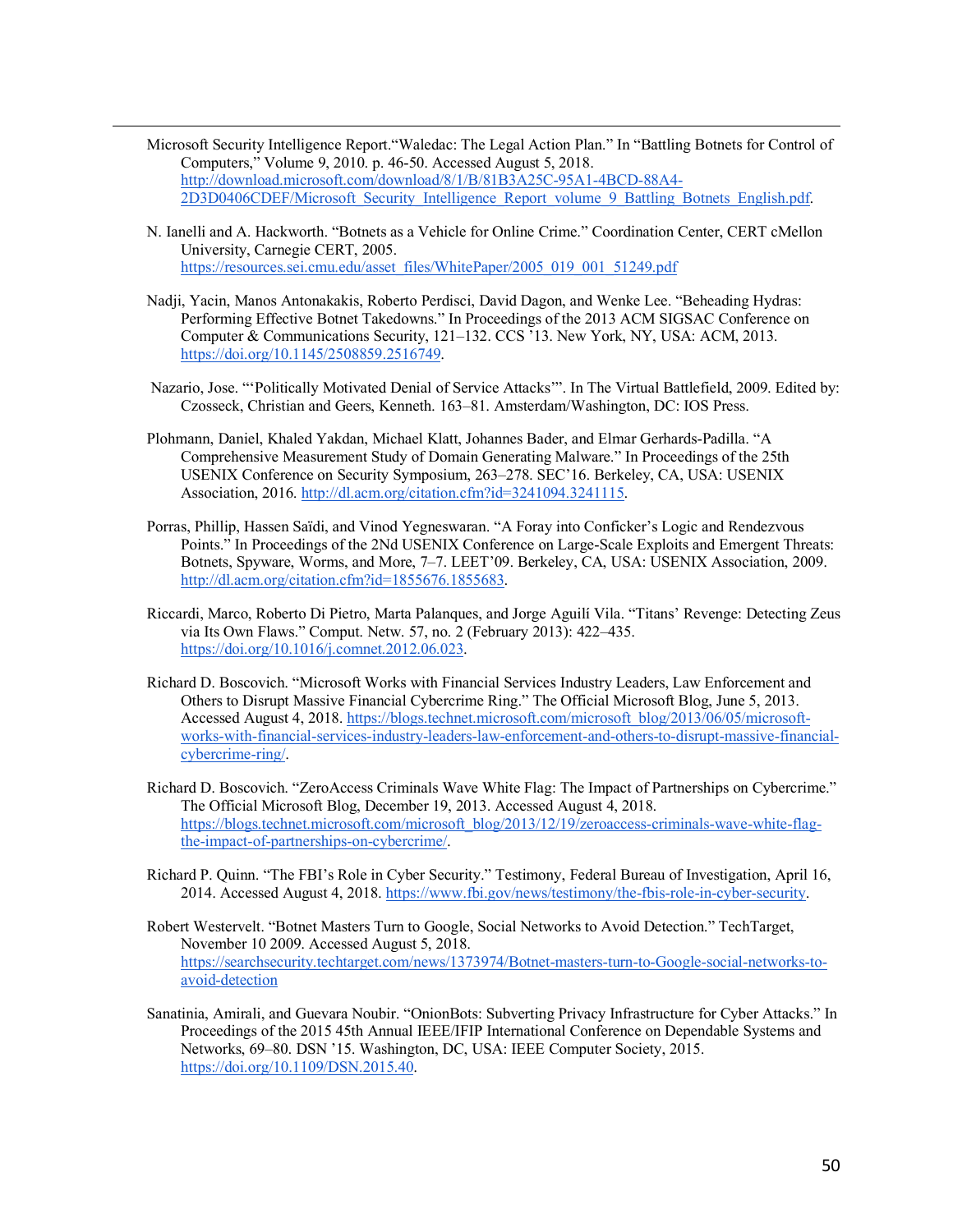Scanlon, Mark and Kechadi, Tahar. "The Case for a Collaborative Universal Peer-to-Peer Botnet Investigation Framework". Proceedings of the 9th International Conference on Cyber Warfare and Security (ICCWS 2014), Purdue University, West Lafayette, IN, USA, 24–25 March 2014; pp. 287–293.

- Shaun Nichols. "Microsoft: The Kremlin's Hackers Are Already Sniffing, Probing around America's 2018 Elections." July 20, 2018. Accessed July 24, 2018. https://www.theregister.co.uk/2018/07/20/microsoft fancy bear warning/.
- Silva, Sérgio S. C., Rodrigo M. P. Silva, Raquel C. G. Pinto, and Ronaldo M. Salles. "Botnets: A Survey." Computer Networks, Botnet Activity: Analysis, Detection and Shutdown, 57, no. 2 (February 4, 2013): 378–403. https://doi.org/10.1016/j.comnet.2012.07.021.
- Sinha, P., A. Boukhtouta, V. H. Belarde, and M. Debbabi. "Insights from the Analysis of the Mariposa Botnet." In 2010 Fifth International Conference on Risks and Security of Internet and Systems (CRiSIS), 1–9, 2010. https://doi.org/10.1109/CRISIS.2010.5764915.
- Sood, A. K., and S. Zeadally. "A Taxonomy of Domain-Generation Algorithms." IEEE Security Privacy 14, no. 4 (July 2016): 46–53. https://doi.org/10.1109/MSP.2016.76.
- Stone-Gross, Brett, Marco Cova, Lorenzo Cavallaro, Bob Gilbert, Martin Szydlowski, Richard Kemmerer, Christopher Kruegel, and Giovanni Vigna. "Your Botnet Is My Botnet: Analysis of a Botnet Takeover." In Proceedings of the 16th ACM Conference on Computer and Communications Security, 635–647. CCS '09. New York, NY, USA: ACM, 2009. https://doi.org/10.1145/1653662.1653738.
- Tajalizadehkhoob, Samaneh, Carlos Gañán, Arman Noroozian, and Michel van Eeten. "The Role of Hosting Providers in Fighting Command and Control Infrastructure of Financial Malware." In Proceedings of the 2017 ACM on Asia Conference on Computer and Communications Security, 575–586. ASIA CCS '17. New York, NY, USA: ACM, 2017. https://doi.org/10.1145/3052973.3053023.
- Takashi Katsuki. "Malware Targeting Windows 8 Uses Google Docs." Symantec Security Response, November 16, 2012. Accessed February 16, 2018. http://www.symantec.com/connect/blogs/malwaretargeting-windows-8-uses-google-docs
- The Global DNS Security, Stability, & Resiliency Symposium. "Summary, Trends, and Next Steps." April 2nd, 2009. Accessed August 4, 2018. https://spinlock.com/wp-content/uploads/2010/02/2009-DNS-SSR-Symposium-Report.pdf
- Tim Cranton. "Cracking Down on Botnets." The Official Microsoft Blog (blog), February 24, 2010. Accessed August 4, 2018. https://blogs.microsoft.com/blog/2010/02/24/cracking-down-on-botnets/.
- Truong, Dinh-Tu, and Guang Cheng. "Detecting Domain-Flux Botnet Based on DNS Traffic Features in Managed Network." *Security and Communication Networks* 9, no. 14 (September 25, 2016): 2338–47. https://doi.org/10.1002/sec.1495.
- U.S. v Levashov, Case No. 3: 17-cv-00074. In the United States District Court For the District of Alaska. Accessed August 4, 2018. https://www.justice.gov/opa/press-release/file/956506/download
- Vincent, James. "Could Your Fridge Send You Spam? Security Researchers Report 'Internet." The Independent, January 20, 2014. Accessed August 4, 2018. http://www.independent.co.uk/lifestyle/gadgets-and-tech/news/could-your-fridge-send-you-spam-security-researchers-report-internet-ofthings-botnet-9072033.html.
- Wang, D., Voelker, G., and Savage, S. "Juice: A longitudinal study of an SEO botnet." In Proceedings of NDSS'13, San Diego, CA, February 2013.
- Weber, Tim. "Criminals 'May Overwhelm the Web." BBC News, January 25, 2007. Accessed August 4, 2018. http://news.bbc.co.uk/2/hi/business/6298641.stm.